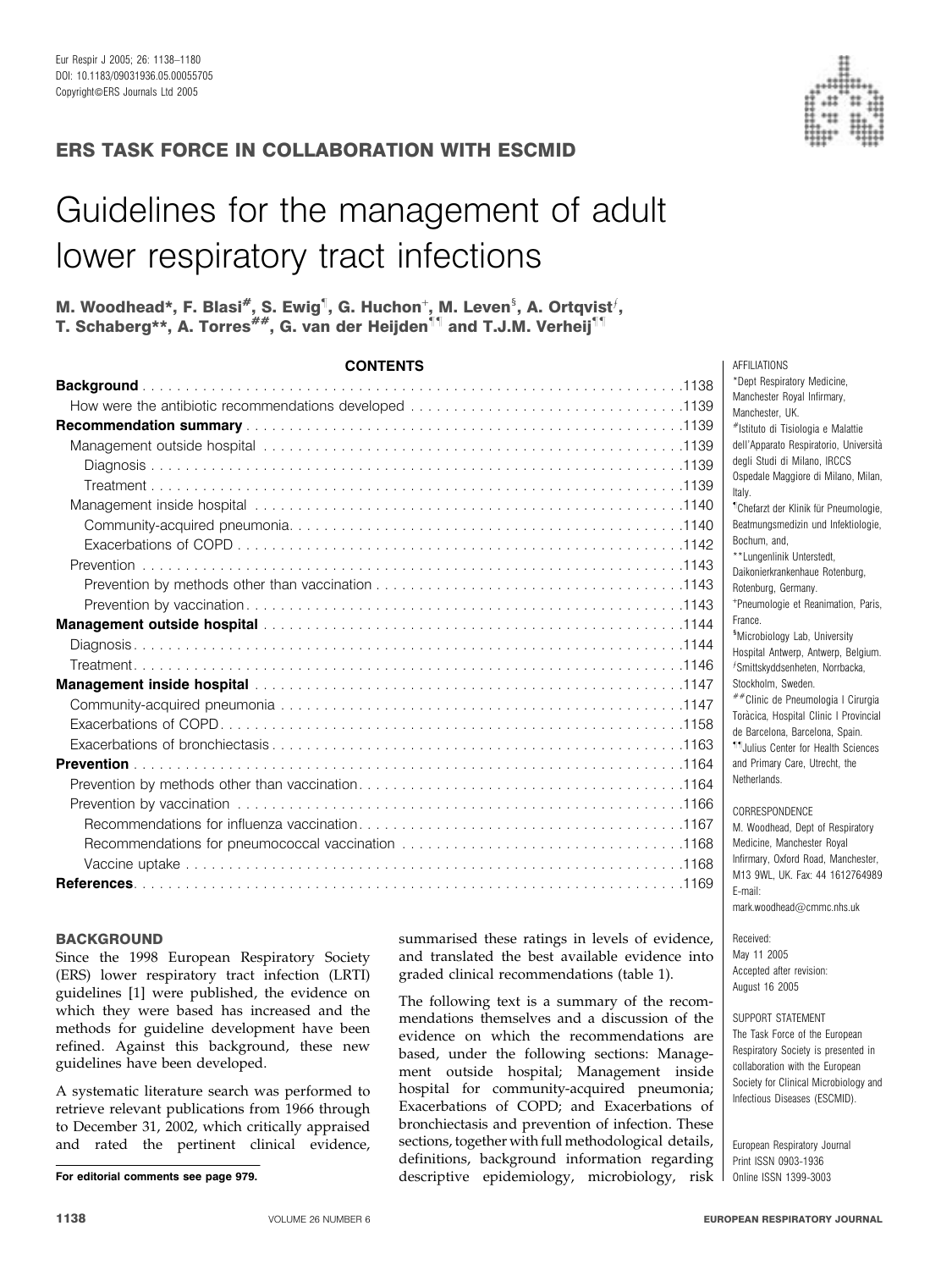factors, antimicrobial pharmacodynamics and pharmacokinetics and tables of evidence grading can be found in Appendices 1–3 which are available on the ERS (www.ersnet.org/guidelines) and European Society for Clinical Microbiology and Infectious Diseases (www.escmid. org) websites. The reader is strongly advised to view these.

#### How were the antibiotic recommendations developed?

The formulation of the antibiotic recommendations merits specific comment. As with other recommendations, these were based on evidence of both benefit and harm with respect to particular antibiotics. However, robust evidence to support individual recommendations was found to be absent. This was partly because individual antibiotic studies do not capture all outcomes of importance in antibiotic management and also because there may be variation in factors, such as the prevalence of antibiotic resistance of leading pathogens like Streptococcus pneumoniae, that might determine antibiotic recommendation in different geographical locations which cannot be addressed by a single recommendation. Bacterial antibiotic resistance is common in some countries, but its clinical relevance is often unclear. Factors such as, lack of statistical power to assess an outcome, selective patient recruitment, lack of subject blinding, and lack of assessment of impact on the wider community (especially with regard to antimicrobial resistance), were common to most clinical studies of antibiotic effect. Use of such studies could, therefore, only be used to support a consensus view from the Guideline authors.

The antibiotic recommendations should be interpreted with the above in mind and it should be accepted that an individual recommendation may not be suitable in every clinical setting. When an antibiotic is stated as ''preferred'' this should be taken to mean that in the view of the authors, based on available evidence, in usual everyday management, this antibiotic would have advantages over others. This is not to say that other antibiotics might not be effective and in some, usually less common, situations might even be preferred.

#### RECOMMENDATION SUMMARY Management outside hospital

#### Diagnosis

When should aspiration pneumonia be considered? In patients with difficulties with swallowing who show signs of an acute LRTI. In these patients a chest radiograph should be performed (C3).

#### When should cardiac failure be considered?

In patients aged  $>65$  yrs, with orthopnoea, displaced apex beat and/or a history of myocardial infarction (C3).

#### When should pulmonary embolism be considered?

In patients with one of the following characteristics: a history of deep vein thrombosis (DVT) or pulmonary embolism; immobilisation in past 4 weeks; or malignant disease (C3).

#### When should chronic airway disease be considered?

In patients with at least two of the following: wheezing; prolonged expiration; history of smoking; and symptoms of allergy. Lung-function tests should be considered to assess the presence of chronic lung disease (C3).

| TABLE 1        | Grades of recommendation (ranging from A1 to<br>C <sub>4</sub> |                                                         |  |
|----------------|----------------------------------------------------------------|---------------------------------------------------------|--|
|                | <b>Grades of recommendation</b>                                |                                                         |  |
| A              |                                                                | Consistent evidence=clear outcome                       |  |
| <sub>R</sub>   |                                                                | Inconsistent evidence=unclear<br>outcome                |  |
| C              |                                                                | Insufficient evidence=consensus                         |  |
|                | <b>Suffix for recommendations</b>                              |                                                         |  |
|                | Preventative and therapeutic                                   |                                                         |  |
|                | intervention studies <sup>#</sup>                              |                                                         |  |
| $\mathbf{1}$   |                                                                | SR or MA of RCTs                                        |  |
| $\mathfrak{p}$ |                                                                | 1 RCT or >1 RCT, but no SR or MA                        |  |
| 3              |                                                                | 1 cohort study or $>1$ cohort study,<br>but no SR or MA |  |
| $\overline{4}$ |                                                                | Other                                                   |  |
|                | Diagnostic, prognostic, aetiological                           |                                                         |  |
|                | and other types of studies                                     |                                                         |  |
| $\mathbf{1}$   |                                                                | SR or MA of cohort studies                              |  |
| $\mathfrak{D}$ |                                                                | 1 cohort study or $>1$ cohort study,<br>but no SR or MA |  |
| 3              |                                                                | Other                                                   |  |
|                |                                                                |                                                         |  |

SR: systematic review; MA: meta-analysis; RCT: randomised controlled trial. #: including harm.

#### How to differentiate between pneumonia and other respiratory tract infections

A patient should be suspected of having pneumonia when acute cough and one of the following signs/symptoms are present: new focal chest signs; dyspnoea; tachypnoea; fever lasting  $>4$  days.

If pneumonia is suspected, a chest radiograph should be performed to confirm the diagnosis (C1).

#### Should the primary care physician test for a possible

microbiological aetiology of LRTI?

Microbiological investigations are not usually recommended in primary care (C1–C3).

#### Treatment

Should symptomatic acute cough be treated?

Both dextromethorphan and codeine can be prescribed in patients with a dry and bothersome cough (C1). Expectorant, mucolytics, antihistamines and bronchodilators should not be prescribed in acute LRTI in primary care (A1).

#### When should antibiotic treatment be considered in patients with LRTI?

Antibiotic treatment should be considered in patients with LRTI in the following situations: suspected or definite pneumonia (see How to differentiate between pneumonia and other respiratory tract infections); selected exacerbations of chronic obstructive pulmonary disease (COPD; see What are the indications for antibiotic treatment of exacerbations of COPD?); aged  $>75$  yrs and fever; cardiac failure; insulindependent diabetes mellitus; and serious neurological disorder (stroke etc.; C2).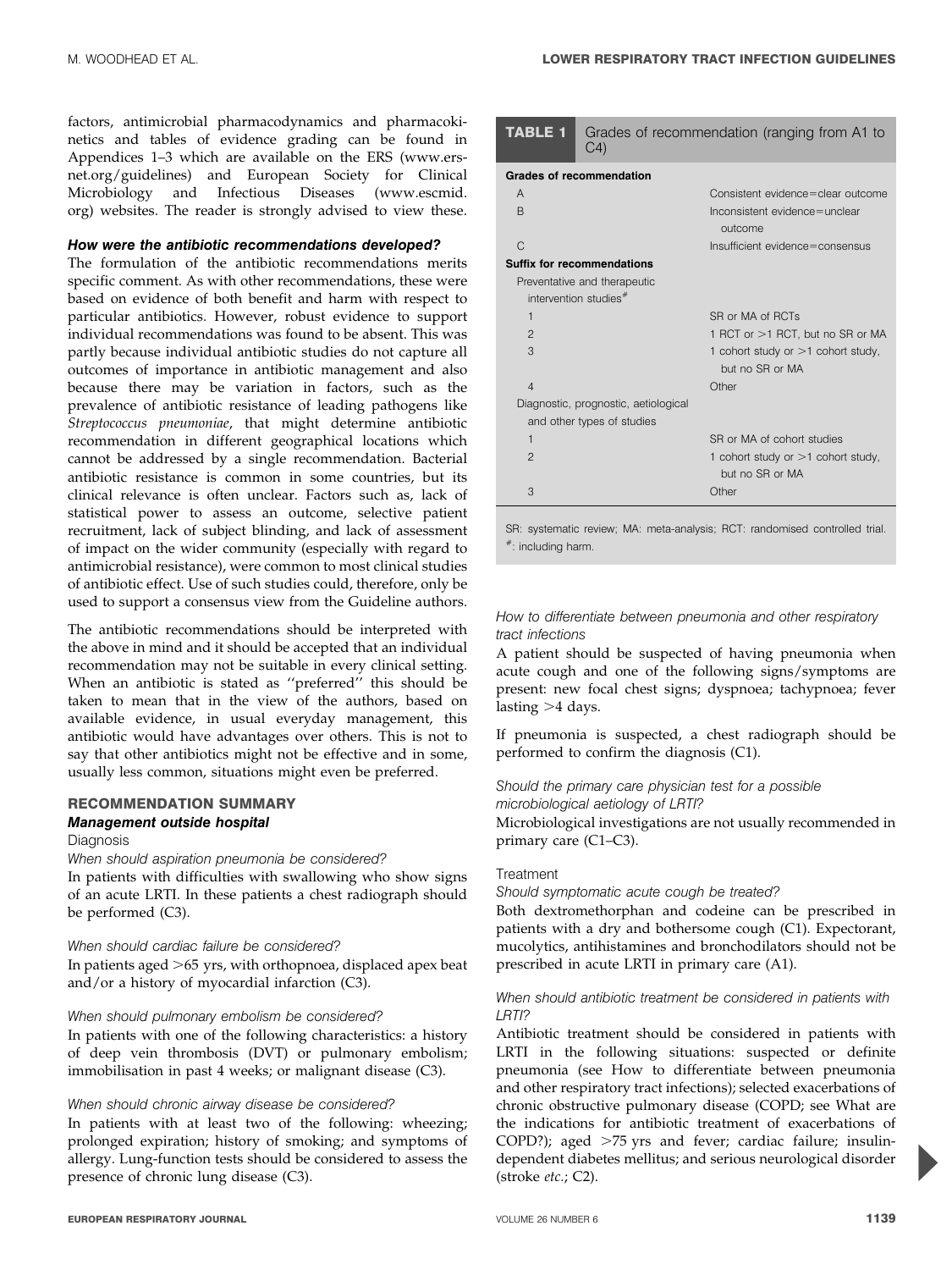#### What are the indications for antibiotic treatment of exacerbations of COPD?

An antibiotic should be given during exacerbations of COPD in patients with all three of the following symptoms: increased dyspnoea; increased sputum volume; and increased sputum purulence. In addition, antibiotics should be considered for exacerbations in patients with severe COPD (C1).

#### Which antibiotics should be used in patients with LRTI?

Tetracycline and amoxicillin are first-choice antibiotics. In case of hypersensitivity, newer macrolides, such as azithromycin, roxithromycin or clarithromycin, are good alternatives in countries with low pneumococcal macrolide resistance. National/local resistance rates should be considered when choosing a particular antibiotic. When there are clinically relevant bacterial resistance rates against all first-choice agents, treatment with levofloxacin or moxifloxacin may be considered (C4; table 2).

#### Is anti-viral treatment useful in patients with LRTI?

The empirical use of anti-viral treatment in patients suspected of suffering from influenza is usually not recommended (B1). Only in high-risk patients who have typical influenza symptoms (fever, muscle ache, general malaise and respiratory tract infection) for  $\leq$ 2 days, and during a known influenza epidemic, can anti-viral treatment be considered (C1).

#### How should patients with LRTI be monitored?

A patient should be advised to return if symptoms take  $>3$ weeks to disappear.

Clinical effects of the antibiotic treatment should be expected within 3 days and patients should be instructed to contact their doctor if this effect is not noticeable. Seriously ill patients, i.e. having at least two of the following symptoms/characteristics, should already be seen 2 days after the first visit: high fever; tachypnoea; dyspnoea; relevant comorbidity; aged  $>65$  yrs.

All patients or persons within their environment should be advised to contact their doctor again if: fever exceeds 4 days; dyspnoea gets worse; patients stop drinking; or consciousness decreases (C3).

#### Management inside hospital

Community-acquired pneumonia

Who should be admitted to hospital?

The decision to hospitalise remains a clinical decision. However, this decision should be validated against at least one objective tool of risk assessment. Both the pneumonia severity index (PSI) and the CURB index (mental confusion, urea, respiratory rate, blood pressure; see later sections) are valid tools in this regard. In patients with a PSI of IV and V, and/or a CURB of  $\geq 2$ , hospitalisation should be seriously considered (A3).

#### **TABLE 2** Summary of antibiotic recommendations<sup>#</sup> Setting LRTI type Severity/sub-group Communication Communication Treatment Preferred Alternative" **Community** LRTI<sup>+</sup> All Amoxicillin or tetracyclines<sup>5</sup> Co-amoxiclav, macrolide<sup> $f$ </sup>, levofloxacin, moxifloxacin Hospital COPD<sup>+</sup> Mild Amoxicillin or tetracyclines<sup>1</sup> COPD<sup>+</sup> Co-amoxiclav, macrolide<sup>f</sup>, levofloxacin, moxifloxacin **Hospital** COPD Moderate/severe Co-amoxiclav Co-amoxiclav levofloxacin, moxifloxacin **Hospital** COPD Plus risk factors for P. aeruginosa Ciprofloxacin **Hospital** CAP Nonsevere Penicillin G + macrolide<sup>f</sup>; aminopenicillin $\pm$ macrolide $^f$ ; co-amoxiclav $\pm$ macrolide ${}^{\overline{f}}$ ; 2nd or 3rd cephalosporin + macrolide $^f$ levofloxacin, moxifloxacin **Hospital** CAP Severe 3rd Cephalosporin + macrolide<sup> $f$ </sup> 3rd Cephalosporin + (levofloxacin or moxifloxacin) **Hospital** CAP Severe and risk factors for P. aeruginosa Anti-pseudomonal cephalosporin + ciprofloxacin Acylureidopenpenicillin/b-lactamase inhibitor + ciprofloxacin or Carbapenem + ciprofloxacin **Hospital** Bronchiectasis No risk factors for P. aeruginosa Amoxicillin clavulanate, levofloxacin, moxifloxacin Risk factors for P. aeruginosa Ciprofloxacin

LRTI: lower respiratory tract infection; COPD: chronic obstructive pulmonary disease; CAP: community-acquired pneumonia; P. aeruginosa: Pseudomonas aeurginosa. #: see introductory paragraphs for derivation of terms used; 1: to be used in the presence of hypersensitivity to preferred drug or widespread prevalence of clinically relevant resistance in the population being treated. In some European countries only "alternatives" will be used;  $^+$ : antibiotic therapy may not be required (see text for indications for antibiotic therapy); <sup>§</sup>: tetracycline or doxycycline; <sup>f</sup>: erythromycin, clarithromycin, roxithromycin or azithromycin. Telithromycin may be an alternative for consideration in the community or in hospitals for COPD exacerbation or CAP. However, clinical experience with this antibiotic is currently too limited to make specific recommendations. Oral cephalosporins are generally not recommended due to poor pharmacokinetics. For recommended dosages see Appendix 3.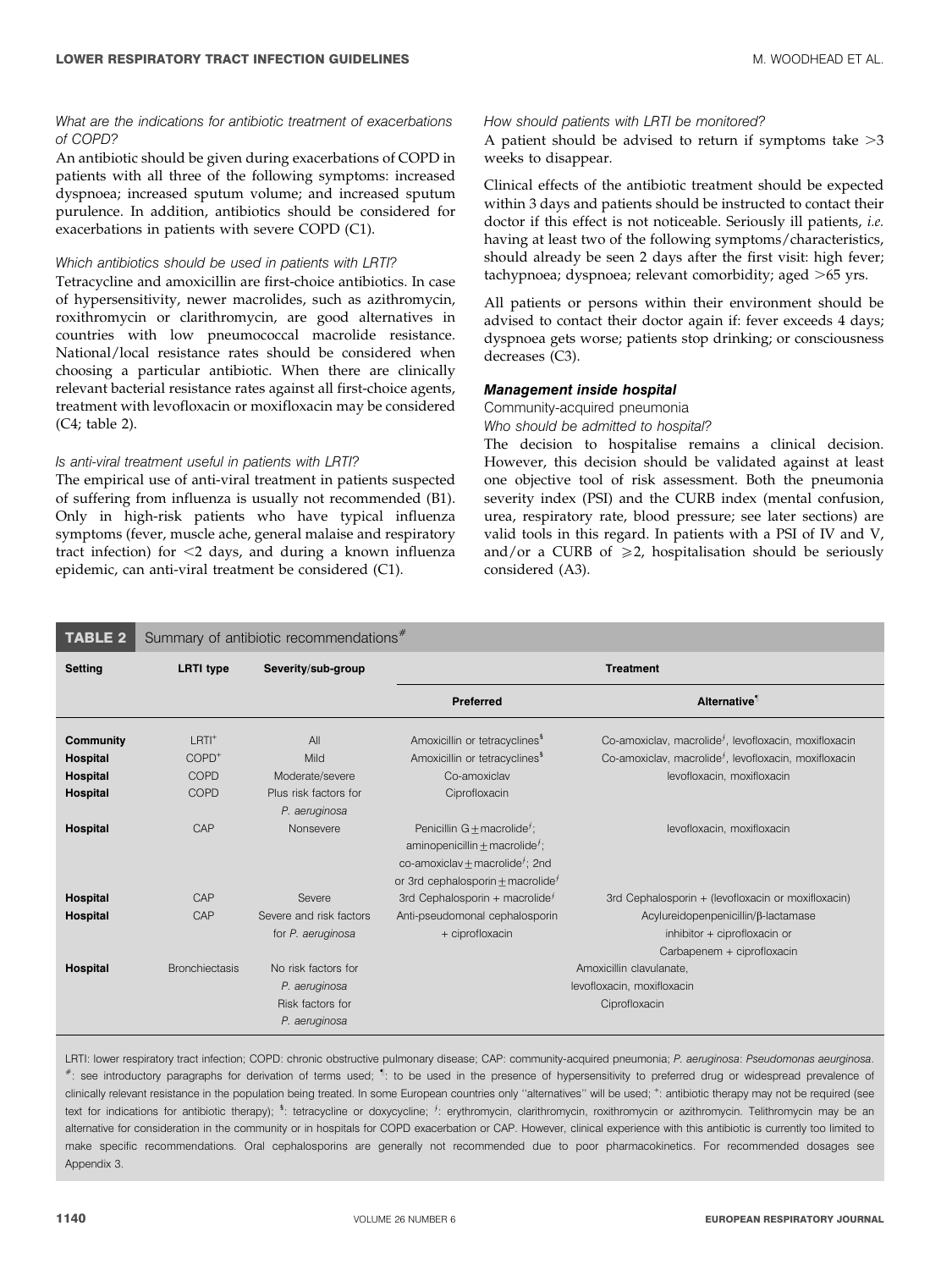Additional requirements of patient management, as well as social factors not related to pneumonia severity, must be considered as well.

#### Who should be considered for intensive care unit admission?

Criteria of acute respiratory failure, severe sepsis or septic shock and radiographic extension of infiltrates should prompt consideration of the admission to the intensive care unit (ICU) or an intermediate care unit.

The presence of at least two of the following indicates severe community-acquired pneumonia (CAP) and can be used to guide ICU referral: systolic blood pressure <90 mmHg; severe respiratory failure (arterial oxygen tension  $(P_{a},O_{2})$ /inspiratory oxygen fraction  $(FI, O<sub>2</sub>)$  <250); involvement of more than two lobes on a chest radiograph (multilobar involvement); requirement for either mechanical ventilation or requirement of vasopressors > 4 h (septic shock; A3).

#### What laboratory studies should be performed?

The amount of laboratory and microbiological work-up should be determined by the severity of pneumonia (A3).

What is the value of blood cultures in the diagnosis of CAP? Blood cultures should be performed in all patients with CAP who require hospitalisation (A3).

#### What other invasive techniques for normally sterile specimens can be useful in the laboratory diagnosis of pneumonia?

The following invasive techniques can be useful in laboratory diagnosis. 1) Diagnostic thoracentesis should be performed when a significant pleural effusion is present (A3). 2) Due to the inherent potential adverse effects, trans-thoracic needle aspiration can only be considered on an individual basis for some severely ill patients with a focal infiltrate, in whom less invasive measures have been nondiagnostic (A3). 3) Bronchoscopic protected specimen brush (PSB) and bronchoalveolar lavage (BAL). BAL may be the preferred technique in nonresolving pneumonia (A3). Bronchoscopic sampling of the lower respiratory tract can be considered in intubated patients and selected nonintubated patients where gas exchange status allows (A3).

#### What is the value of sputum examination?

Gram stain is recommended when a purulent sputum sample can be obtained from patients with CAP and is processed timely (A3).

A culture from a purulent sputum specimen of a bacterial species compatible with the morphotype observed in the Gram stain, which is processed correctly, is worthwhile for confirmation of the species identification and antibiotic susceptibility testing (B3).

#### What can antigen tests offer in the diagnosis of CAP?

Legionella pneumophila serogroup 1 antigen detection in urine is recommended for patients with severe CAP and in other patients where this infection is clinically or epidemiologically suspected (A3).

What can serological tests offer in the diagnosis of pneumonia? Serological tests for the management of the individual patient with CAP are not recommended (A3).

Serology for infections caused by Mycoplasma pneumoniae, Chlamydia pneumoniae and Legionella is more useful in epidemiological studies rather than in the routine management of the individual patient (A3).

#### Are amplification tests useful for the diagnosis of CAP?

Application of molecular tests for the detection of influenza and respiratory syncytial virus (RSV) may be considered during the winter season, and for the detection of atypical pathogens provided the tests are validated and the results can be obtained sufficiently rapidly to be therapeutically relevant  $(A3)$ .

#### What classification should be used for treatment?

Antimicrobial treatment has to be empiric and should follow an approach according to the individual risk of mortality. The assessment of severity according to mild, moderate and severe pneumonia implies a decision regarding the most appropriate treatment setting (ambulatory, hospital ward, ICU; A4). Antimicrobial treatment should be initiated as soon as possible  $(A3)$ .

The guidance of empiric initial antimicrobial treatment should follow: 1) general patterns of expected pathogens according to pneumonia severity and additional risk factors; 2) regional and local patterns of microbial resistance; 3) considerations of tolerability and toxicity of antimicrobial agents in the individual patient.

#### What initial empiric treatments are recommended?

The treatment options for hospitalised patients with moderate and severe CAP are shown in tables 3 and 4, respectively.

#### What is the recommended treatment for specific identified pathogens?

For details see the later section entitled What is the recommended treatment for specific identified pathogens?, in the main body of the text.

#### What should be the duration of treatment?

The appropriate duration of antimicrobial treatment has not been settled. In comparative studies, the usual duration of treatment is  $\sim$ 7–10 days. Intracellular pathogens, such as Legionella spp. should be treated for at least 14 days (C4).

#### When should i.v. be used and when should the switch to oral occur?

In mild pneumonia, treatment can be applied orally from the beginning (A3). In patients with moderate pneumonia, sequential treatment should be considered in all patients except the most severely ill. The optimal time to switch to oral treatment is also unknown; it seems reasonable to target this decision according to the resolution of the most prominent clinical features upon admission (A3).

#### Which additional therapies are recommended?

Low molecular heparin is indicated in patients with acute respiratory failure (A3). The use of noninvasive ventilation is not yet a standard of care, but may be considered particularly in patients with COPD (B3). The treatment of severe sepsis and septic shock is confined to supportive measures (A3). Steroids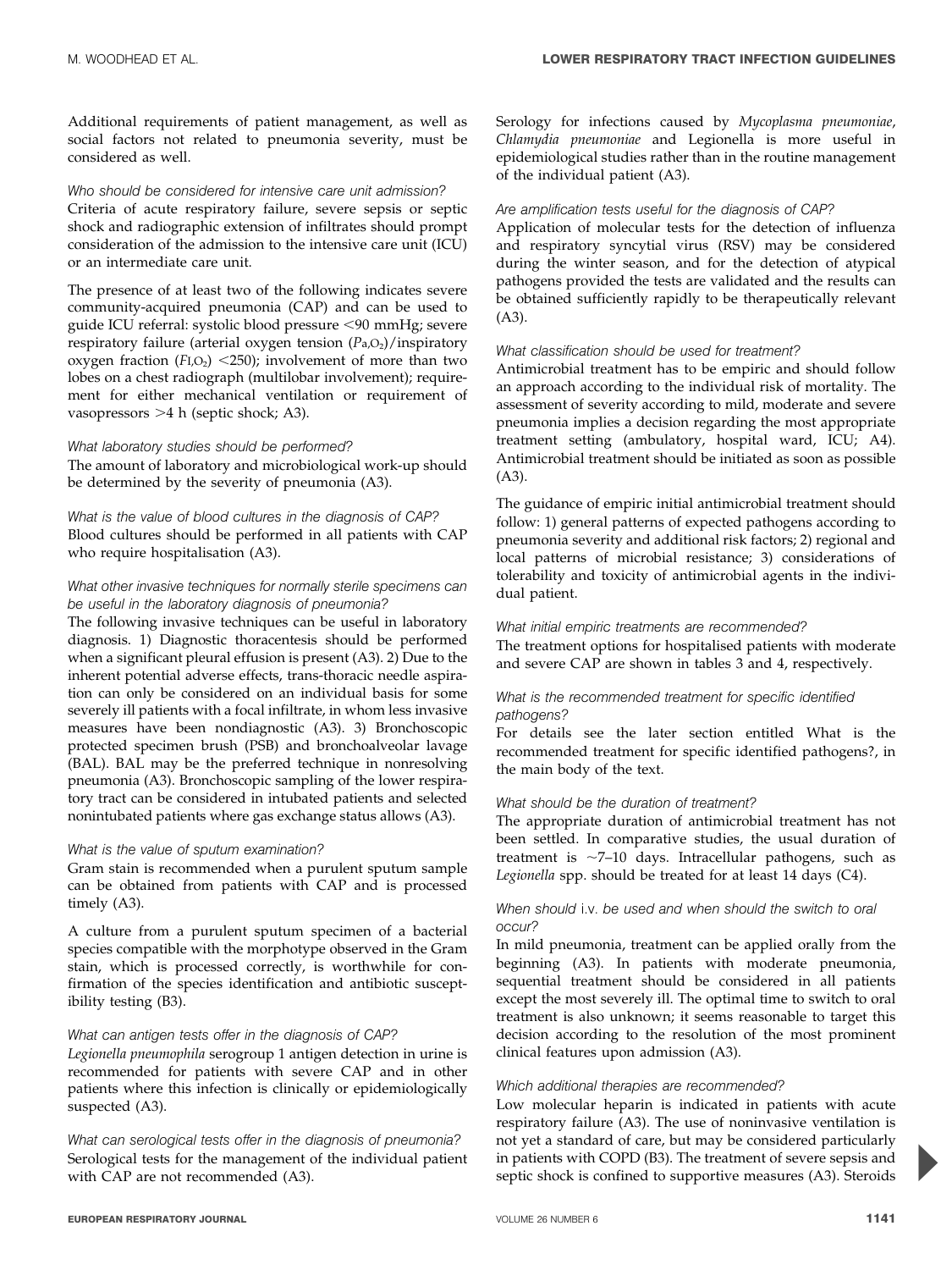TABLE 3 Preferred and alternative treatment options (in no special order) for hospitalised patients with moderate community-acquired pneumonia (C4)

| Preferred <sup>#</sup>                                             | Alternative <sup>1</sup>                  |
|--------------------------------------------------------------------|-------------------------------------------|
| Penicillin $G +$ macrolide <sup>+</sup>                            | Levofloxacin <sup>3</sup>                 |
| Aminopenicillin + macrolide <sup>+, <math>\frac{1}{2}</math></sup> | Moxifloxacin <sup>§, <math>f</math></sup> |
| Aminopenicillin/β-lactamase                                        |                                           |
| inhibitor ${}^{5}$ + macrolide <sup>+</sup>                        |                                           |
| Nonantipseudomonal                                                 |                                           |
| cephalosporin II or                                                |                                           |
| $III + macrolide^+$                                                |                                           |

 $*$ : in regions with low pneumococcal resistance rates;  $1$ : in regions with increased pneumococcal resistance rates or major intolerance to preferred drugs; <sup>+</sup>: new macrolides preferred to erythromycin; <sup>s</sup>: can be applied as sequential treatment using the same drug;  $f$ : within the fluoroquinolones, moxifloxacin has the highest anti-pneumococcal activity. Experience with ketolides is limited, but they may offer an alternative when oral treatment is adequate. For recommended dosages see Appendix 3.

TABLE 4 Treatment options for patients with severe community-acquired pneumonia (C4)

#### No risk factors for P. aeruginosa (see table 12)

Nonantipseudomonal cephalosporin III+macrolide<sup>#</sup> or Nonantipseudomonal cephalosporin III+(moxifloxacin or levofloxacin)

Risk factors for P. aeruginosa (see table 12)

Anti-pseudomonal cephalosporin" or

Acylureidopenicillin/b-lactamase inhibitor or

Carbapenem + ciprofloxacin

P. aeruginosa: Pseudomonas aeruginosa.  $*$ : new macrolides preferred to erythromycin; <sup>1</sup>: cefepime not ceftazidime. For recommended dosages see Appendix 3.

have no place in the treatment of pneumonia unless septic shock is present (A3).

#### How should response be assessed and when should chest radiographs be repeated?

Response to treatment should be monitored by simple, clinical criteria including body temperature, respiratory and haemodynamic parameters. The same parameters should be applied to judge the ability of hospital discharge (A3). Complete response, including radiographic resolution, requires longer time periods. Discharge decisions should be based on robust markers of clinical stabilisation (A3).

#### How should the nonresponding patient be assessed?

The two types of treatment failures, nonresponding pneumonia and slowly resolving pneumonia, should be differentiated (A3). The evaluation of nonresponding pneumonia depends on the clinical condition. In unstable patients, full reinvestigation followed by a second empiric antimicrobial treatment regimen

is recommended. The latter may be withheld in stable patients. Slowly resolving pneumonia should be reinvestigated according to clinical needs in relation to the condition and individual risk factors of the patient (C3).

#### Exacerbations of COPD

Which hospitalised patients with COPD exacerbations should receive antibiotics?

The following hospitalised patients with COPD should receive antibiotics. 1) Patients with all three of the following symptoms: increased dyspnoea; sputum volume; and sputum purulence (a Type I Anthonisen exacerbation; A2). 2) Patients with only two out of the three symptoms above (a Type II Anthonisen exacerbation) when increased purulence of sputum is one of the two cardinal symptoms (A2). 3) Patients with a severe exacerbation that requires invasive or noninvasive mechanical ventilation (A2). 4) Antibiotics are generally not recommended in Anthonisen Type II without purulence and Type III patients (one or none of the above symptoms; A2).

#### What stratification of patients with COPD exacerbation is recommended to direct treatment?

The following groups of COPD patients are recommended to direct treatment. Group A: patients not requiring hospitalisation (mild COPD, see Management outside hospital; A3). Group B: admitted to hospital (moderate–severe COPD) without risk factors for Pseudomonas aeruginosa infection (A3). Group C: admitted to hospital (moderate–severe COPD) with risk factors for P. aeruginosa (A3).

#### What are the risk factors for P. aeruginosa?

At least two out of the following four are risk factors for P. aeruginosa: 1) recent hospitalisation (A3); 2) frequent (more than four courses per year) or recent administration of antibiotics (last 3 months; A3); 3) severe disease (forced expiratory volume in one second  $(FEV1)$  <30%; A3); 4) previous isolation of P. aeruginosa during an exacerbation or patient colonised by P. aeruginosa (A3).

#### Which microbiological investigations are recommended for hospitalised patients with COPD exacerbation?

In patients with severe exacerbations of COPD (Group C patients), difficult to treat microorganisms (P. aeruginosa) or potential resistances to antibiotics (prior antibiotic or oral steroid treatment, prolonged course of the disease, more than four exacerbations per year and  $FEV1 < 30\%$ ), sputum cultures or endotracheal aspirates (in mechanically ventilated patients) are recommended (A3).

#### Which initial antimicrobial treatments are recommended for patients admitted to hospital with COPD exacerbation?

In patients without risk factors for P. aeruginosa, several options for antibiotic treatment are available. The selection of one or other antibiotic depends on the severity of the exacerbation, local pattern of resistances, tolerability, cost and potential compliance. Amoxicillin or tetracycline is recommended for mild exacerbations (which might usually be managed at home) and co-amoxiclav for those admitted to hospital with moderate–severe exacerbations (A2).

In patients with risk factors for P. aeruginosa, ciprofloxacin is the antibiotic of choice when the oral route is available. When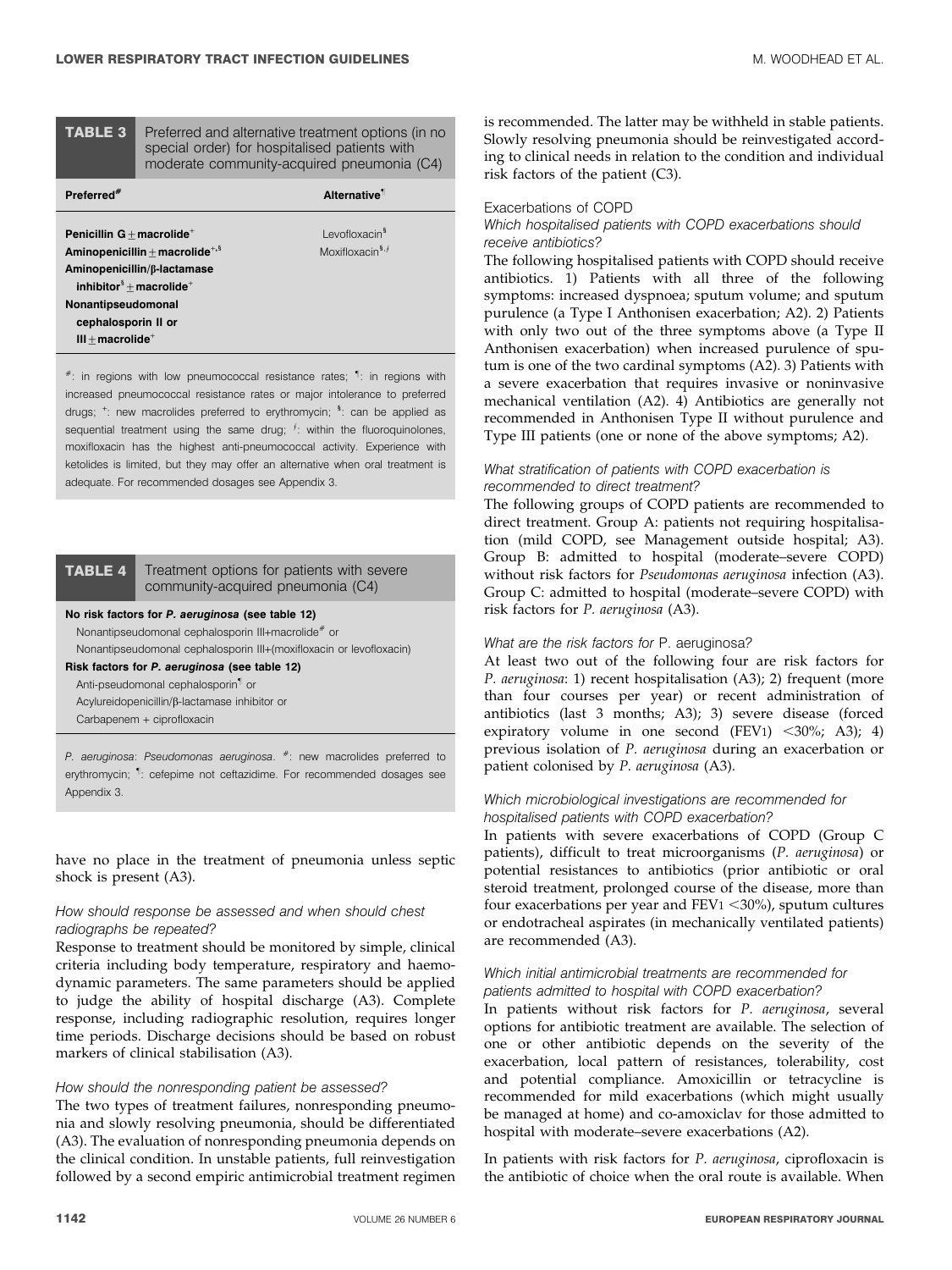parenteral treatment is needed, ciprofloxacin or a b-lactam with anti-pseudomonal activity are available options. The addition of aminoglycosides is optional (A2).

The use of the oral or i.v. route depends on the stability of the clinical condition and the severity of exacerbation. Switch (i.v. to oral) is recommendable by day 3 of admission if the patient is clinically stable. (A3)

#### How should the nonresponding patient with COPD exacerbation be assessed?

After close re-evaluation of noninfectious causes of failure (i.e. inadequate medical treatment, embolisms, cardiac failure, other), a careful microbiological reassessment, as mentioned in the microbiological diagnosis section, is recommended (C3).

The recommendation for treatment in cases of failure includes an antibiotic change with good coverage against P. aeruginosa, S. pneumoniae resistant to antibiotics and nonfermenters and to subsequently adjust the new antibiotic treatment according to microbiological results (C3).

#### General recommendations for exacerbations of bronchiectasis

The general recommendations are as follows. 1) Periodical surveillance of colonisation is advisable (B3), frequency must be indicated. 2) The majority of patients with exacerbations will benefit from antibiotic treatment (B3). 3) Obtaining a sputum sample for culture before starting antibiotic treatment is recommended in most cases and particularly in those requiring hospitalisation (B3). 4) For empirical antibiotic treatment patients have to be stratified according to the potential risk of Pseudomonas spp. infection (B3). Recommended antibiotics are summarised in table 5. Empirical antibiotics have to be adjusted or modified according to sputum culture results (A3).

#### Prevention

#### Prevention by methods other than vaccination

Does oral immunisation with bacterial extracts prevent LRTI? The use of the Haemophilus influenzae oral vaccine (B1) or bacterial extracts (OM-85 BV; B 2) in patients with chronic bronchitis (CB) or COPD is not recommended.

| TABLE 5                        | Antibiotics recommended for exacerbations of<br>bronchiectasis (C4) |                         |                              |
|--------------------------------|---------------------------------------------------------------------|-------------------------|------------------------------|
|                                |                                                                     | <b>Oral treatment</b>   | <b>Parenteral treatment</b>  |
| No risk of<br>Pseudomonas spp. |                                                                     | Amoxicillin-clavulanate | Amoxicillin-clavulanate      |
|                                |                                                                     | Moxifloxacin            | Ceftriaxone                  |
|                                |                                                                     | Levofloxacin            | Cefotaxime                   |
|                                |                                                                     |                         | Moxifloxacin                 |
|                                |                                                                     |                         | Levofloxacin                 |
| <b>Risk of Pseudomonas</b>     |                                                                     | Ciprofloxacin           | Ciprofloxacin +              |
| $spp.*$                        |                                                                     |                         | anti-pseudomonal             |
|                                |                                                                     |                         | $\beta$ -lactam <sup>1</sup> |
|                                |                                                                     |                         | or aminoglycoside            |

#: use the same criteria mentioned for chronic obstructive pulmonary disease exacerbation; " : ceftazidime, cefepime, carbapenems, piperacillin-tazobactam. For recommended dosages see Appendix 3.

What is the role of prophylactic antibiotic therapy in CB or COPD? The prophylactic use of antibiotics in patients with CB or COPD as a matter of prevention is not recommended (A1).

According to the opinion of experts, it might be justified to use long-term antibiotic therapy in selected patients with bronchiectasis who suffer from frequent bacterial exacerbations, but no data from controlled studies are available for an evidencebased recommendation (C4).

The use of nebulised antibiotics for the prevention of LRTI in patients with bronchiectasis has not been studied systematically so far. Therefore, no evidence for its use could be found and the use of this approach is not recommended (C4).

#### Does antibiotic treatment of upper respiratory tract infections prevent LRTI?

Treatment of upper respiratory tract infections (URTI) with antibiotics will not prevent LRTI (A1).

#### Does treatment with inhaled steroids or long-acting  $\beta_2$ -agonists prevent LRTI?

The regular use of inhaled steroids (B1) or of long-acting  $\beta_2$ agonists (C4) as preventive approaches for LRTI is not recommended. This does not mean that they might not prevent exacerbations of COPD, which is an issue beyond the scope of this document.

#### Does regular physiotherapy prevent LRTI?

Physiotherapy is not recommended as a preventive approach against LRTI (C4).

#### Do anti-viral substances prevent influenza virus infection?

Prevention of influenza by anti-viral substances is only recommended in unusual situations (for example, in outbreaks within closed communities; A1).

#### Are oral mucolytics useful for the prevention of LRTI?

The regular use of oral mucolytics in patients with CB and COPD as a matter of prevention against LRTI is not recommended (B1). The regular use of oral mucolytics in patients with bronchiectasis as a matter of prevention against LRTI is also not recommended (B1).

## Is there evidence that homeopathic substances prevent LRTI?

The use of homeopathic substances is not recommended as a preventive approach against LRTI (C4).

### Prevention by vaccination

### Should the influenza vaccine be used to prevent LRTI?

For influenza vaccination, the following are recommended. 1) The influenza vaccine should be given yearly to those at increased risk for complications due to influenza (A1). The vaccination is recommended for immunocompetent adults belonging to one, or more, of the following categories: aged  $\geq 65$  yrs; institutionalisation; chronic cardiac diseases; chronic pulmonary diseases; diabetes mellitus; chronic renal diseases; haemoglobinopathies; and females who will be in the second or third trimester of pregnancy during the influenza season. 2) Repeated vaccinations are safe and do not lead to a decreased immune response (B1). 3) In adults an inactivated, rather than live attenuated, vaccine is recommended (A1). 4) In healthcare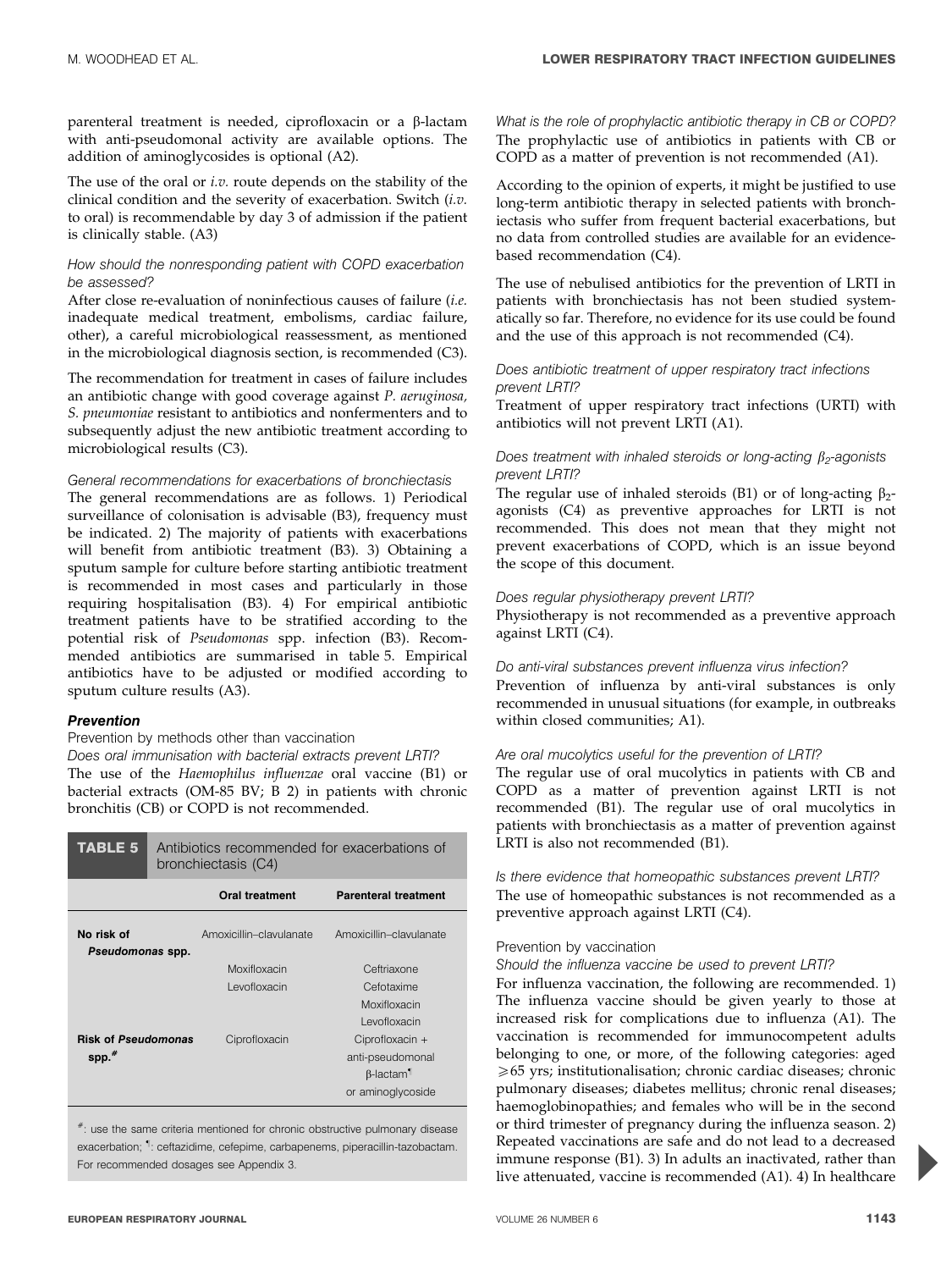personnel yearly vaccination is recommended, especially in settings where elderly persons or other high-risk groups are treated (B2).

#### Should pneumococcal vaccine be used to prevent LRTI?

For pneumococcal vaccination the following are recommended. 1) The evidence for vaccination with the 23-valent polysaccharide pneumococcal vaccine is not as strong as that for the influenza vaccination, but it is recommend that the vaccine be given to all adult persons at risk from pneumococcal disease (B4). 2) Risk factors for pneumococcal disease are: age  $\geq 65$  yrs; institutionalisation; dementia; seizure disorders; congestive heart failure; cerebrovascular disease; COPD; history of a previous pneumonia; chronic liver disease; diabetes mellitus; functional or anatomic asplenia; and chronic cerebrospinal fluid leakage (B3). Although smoking seems to be a significant risk factor in otherwise healthy, younger adults, measures aimed at reducing smoking and exposure to environmental tobacco smoke should be preferred in this group. 3) Revaccination, once, can be considered in the elderly, 5–10 yrs after primary vaccination (B3).

#### What is the best way to implement influenza and pneumococcal vaccination policies?

Active interventions to enhance vaccination with either or both vaccines are effective and needed to achieve adequate vaccination coverage of the targeted population (B1).

#### MANAGEMENT OUTSIDE HOSPITAL **Diagnosis**

Outpatients contact general practitioners (GPs) with complaints, such as coughing and dyspnoea, but not with diagnoses, such as acute bronchitis, asthma or pneumonia. This section includes signs and symptoms as a starting point, particularly symptoms indicating that the patient has a disorder of the lower airways, e.g. cough, dyspnoea, wheezing, coughing up sputum, pain in the chest etc. Some of these symptoms are more related than others to LRTI, see the Definitions section (Appendix 1).

There are three important diagnostic issues concerning LRTI in daily primary care practice. First, it is important to assess whether the symptoms of the patient are actually caused by an infection or by another noninfectious disorder, such as asthma, COPD, heart failure or lung infarction. Secondly, if it is likely that the patient has a respiratory tract infection, what part of the respiratory tract is affected? Does the patient have an acute bronchitis or is it pneumonia? Thirdly, the GP would ideally like information regarding the nature of the microbiological pathogen(s) involved. Does the patient have a viral or bacterial infection, or both, and which viruses and bacteria are involved? The word ''ideally'' is used here because testing for the presence of pathogens involved is often not useful.

#### When should aspiration pneumonia be considered?

Aspiration should be excluded, especially in patients who have difficulties with swallowing, for instance, after cerebral vascular events and in certain psychiatric diseases. There are, however, no studies to support this expert opinion.

#### Recommendation

Aspiration pneumonia should be considered in patients who have difficulties with swallowing and who show signs of an acute LRTI. In these patients a chest radiograph should be performed (C3).

#### When should cardiac failure be considered?

Cardiac failure might be very difficult to detect. There are few studies available on its diagnosis in primary care. A history of myocardial infarction and a finding of a displaced apex beat were the best predictors of left ventricular dysfunction in a study of 259 patients with suspected cardiac failure [2]. Another study showed older age, male sex, orthopnoea, a history of myocardial infarction and absence of COPD to be predictors of cardiac failure [3].

#### Recommendation

Cardiac failure should be considered in patients aged  $>65$  yrs with either orthopnoea, displaced apex beat and/or a history of myocardial infarction (C3).

#### When should pulmonary embolism be considered?

Pulmonary embolism (PE) can present with a simple acute cough and be difficult to discern from an LRTI. The absence of signs of DVT, immobilisation in the past 4 weeks, a history of DVT or PE, haemoptysis, pulse  $>100$  and malignant disease, shows that PE is highly unlikely [4].

#### Recommendation

PE should be considered in patients with one of the following characteristics: a history of DVT or pulmonary embolism; immobilisation in past 4 weeks; or malignant disease (C3).

#### When should chronic airways disease be considered?

Chronic lung disorders, such as asthma and COPD, can also present exacerbations with symptoms, such as coughing, sputum and dyspnoea. The few available studies show that a considerable portion of patients with an acute cough or a diagnosis of acute bronchitis do in fact have asthma or COPD (up to 45% in patients with an acute cough  $>2$  weeks) [5–7]. Wheezing, prolonged expiration, number of pack-yrs, a history of allergy and female sex appear to have predictive values for the presence of asthma/COPD [5]. This is relevant because lung medication, e.g. b-agonists and steroids, have been shown to be beneficial in these exacerbations.

#### Recommendation

Lung function tests should be considered to assess the presence of chronic lung disease in patients with at least two of the following signs: wheezing; prolonged expiration; history of smoking; and symptoms of allergy (C3).

There is, however, still considerable discussion as to whether exacerbations of asthma and COPD are in fact viral or bacterial LRTIs in such patients. Viral respiratory tract infections can trigger exacerbations, but there is controversy as to whether a microbiological infection is a clinically relevant phenomenon during exacerbation. The implications of this uncertainty for daily practice will be discussed in the Treatment section.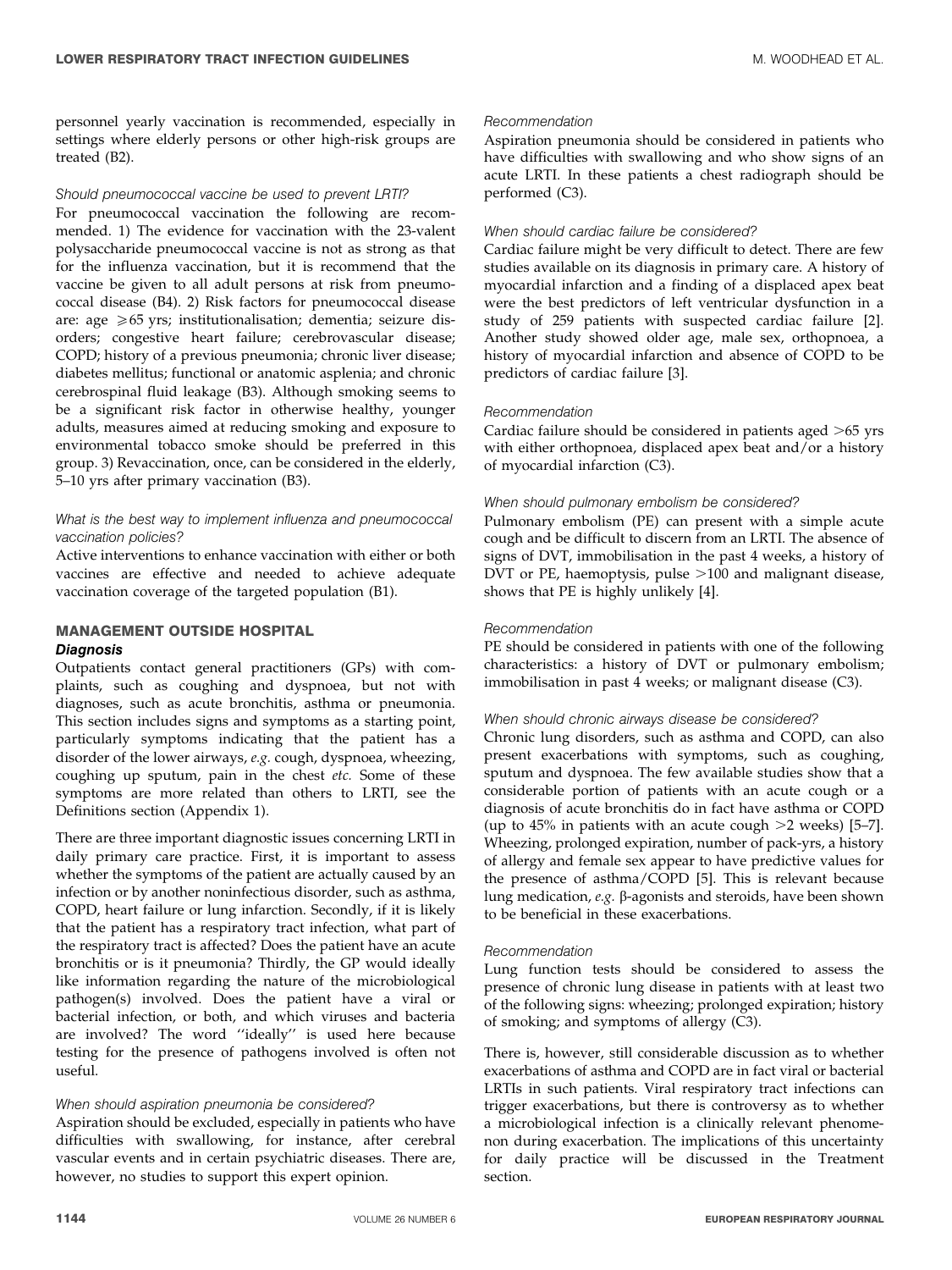#### How to differentiate between pneumonia and other respiratory tract infections

Respiratory symptoms, such as cough and dyspnoea, can be caused by inflammation of the trachea, bronchi, bronchioli and the lung parenchyma. There are also cough receptors in the upper respiratory tract and, thus, cough can also be caused by URTIs. However, whether URTIs are a frequent cause of acute cough is uncertain. Studies into the relationship between sinusitis and cough, for instance, are only carried out in patients with chronic cough and suffer from methodological flaws. Hence, there is no evidence supporting the widely accepted concept of post-nasal drip being an important cause of acute cough [8–10]. This does not mean that patients with a URTI cannot have an LRTI at the same time.

Differentiating between tracheitis and acute bronchitis is impossible in daily practice and not relevant. Usually these two entities are taken together and often acute tracheobronchitis is only referred to as acute bronchitis. Differentiating between acute bronchitis and pneumonia is, on the other hand, important. Pneumonia is a more severe infection than acute bronchitis with a higher risk for complications and prolonged course of symptoms.

The gold standard for the diagnosis of pneumonia is a chest radiograph. However, LRTI symptoms reported to the GP are extremely common (100 per 1,000 persons $vr^{-1}$ ), and only 5– 10% of these patients have pneumonia. This means that it is neither feasible nor cost-effective to perform radiological tests in all patients with lower respiratory tract symptoms.

There are several studies on the diagnostic value of signs and symptoms for the presence of an infiltrate on the chest radiograph. However, interpretation of the results of these studies is difficult because of the low numbers of patients with pneumonia who are included, thus, encountering the problem that signs, like a dull percussion note or a pleural rub, are only present in a minority of patients with pneumonia; if present, a pneumonia is very likely, but absence of these signs will not make the GP any wiser. Focal chest signs perhaps are more helpful. One study found that in patients with focal auscultatory abnormalities, 39% did have pneumonia as opposed to 5– 10% in all patients with an acute cough. In patients without focal signs the probability of 5–10% was reduced to 2% [11]. Only a few studies also looked at the diagnostic value of combinations of signs and symptoms as physicians always do in daily practice. Fever, absence of URTI symptoms, dyspnoea/tachypnoea and abnormal chest signs were usually present in these models [12]. None of these algorithms have been properly validated in other populations.

There is also discussion on the value of additional tests, such as C-reactive protein (CRP). Some studies have shown that an elevated level of CRP in the patient's serum ( $>50$  mg·mL<sup>-1</sup>) could increase the chance that the patient involved does have pneumonia [13, 14]. Sufficient data on the additional diagnostic value of CRP, next to history and physical examination, are not yet available.

Based on the discussion in the literature and the expertise of the members of the ERS Task Force the following diagnostic strategy is advocated.

#### Recommendation

A patient should be suspected of having pneumonia when the following signs and symptoms are present.

An acute cough and one of the following: new focal chest signs; dyspnoea; tachypnoea; or fever  $>4$  days. If pneumonia is suspected, a chest radiograph should be performed to confirm the diagnosis (C1).

#### Should the primary care physician test for a possible microbiological aetiology of LRTI?

The main reason for detecting a microbiological cause of symptoms would be to select patients who could benefit from antibiotic treatment and enable therapy with narrow-spectrum antibiotics to contain bacterial resistance, side-effects and costs. In addition, public health is sometimes served by detection of particular pathogens, such as tuberculosis and legionella. Other important infections, e.g. influenza, are usually monitored by public health authorities. Conversely, one should note that a large proportion of patients with LRTI do not benefit from antimicrobial treatment, irrespective of the aetiology of their disease. Only in certain sub-groups of patients, such as very young children, very old patients and patients with serious chronic comorbidity, e.g. COPD, cardiac failure or diabetes, could assessment of the microbiological aetiology be useful.

Two separate issues should be addressed here: 1) detecting whether the patient has an LRTI of bacterial origin; and 2) testing which species of bacteria are involved and assessing the antibiotic resistance of these possible pathogens.

The colour of expectorated sputum is often said to be related to bacterial LRTI. One study of patients with an exacerbation of COPD showed a clear relationship between purulence and quantity of bacteria in sputum [15]. Whether these findings can be confirmed by others, and if this also applies for patients without chronic lung disease, is still unknown. Serum levels of CRP are also used to assess the presence of a bacterial aetiology. However, the results of studies in this field are equivocal [16–18]. Studies on the diagnostic value of Gram stain in primary care patients with LRTI are lacking. However, hospital-based studies on the use of Gram stain in CAP show low sensitivity for detecting possible pathogens [19]. Bacterial colonisation (as opposed to infection) was not taken into account in these studies. It is unlikely that this test performs better in primary care, where, on average patients, have milder disease forms.

The reasons for not advocating Gram stain also apply to culturing sputum samples and measuring pneumococcal antigen in sputum and urine. Possible bacterial pathogens are only detected in 20–50% of patients and a distinction between colonisation and a new bacterial infection is difficult.

#### Recommendation

Microbiological investigations are not usually recommended in primary care. Differentiating between viral and bacterial infections is difficult in primary care patients. Indications for treatment should, therefore, be based on assessment of severity of the clinical syndrome (see Treatment section). Also, the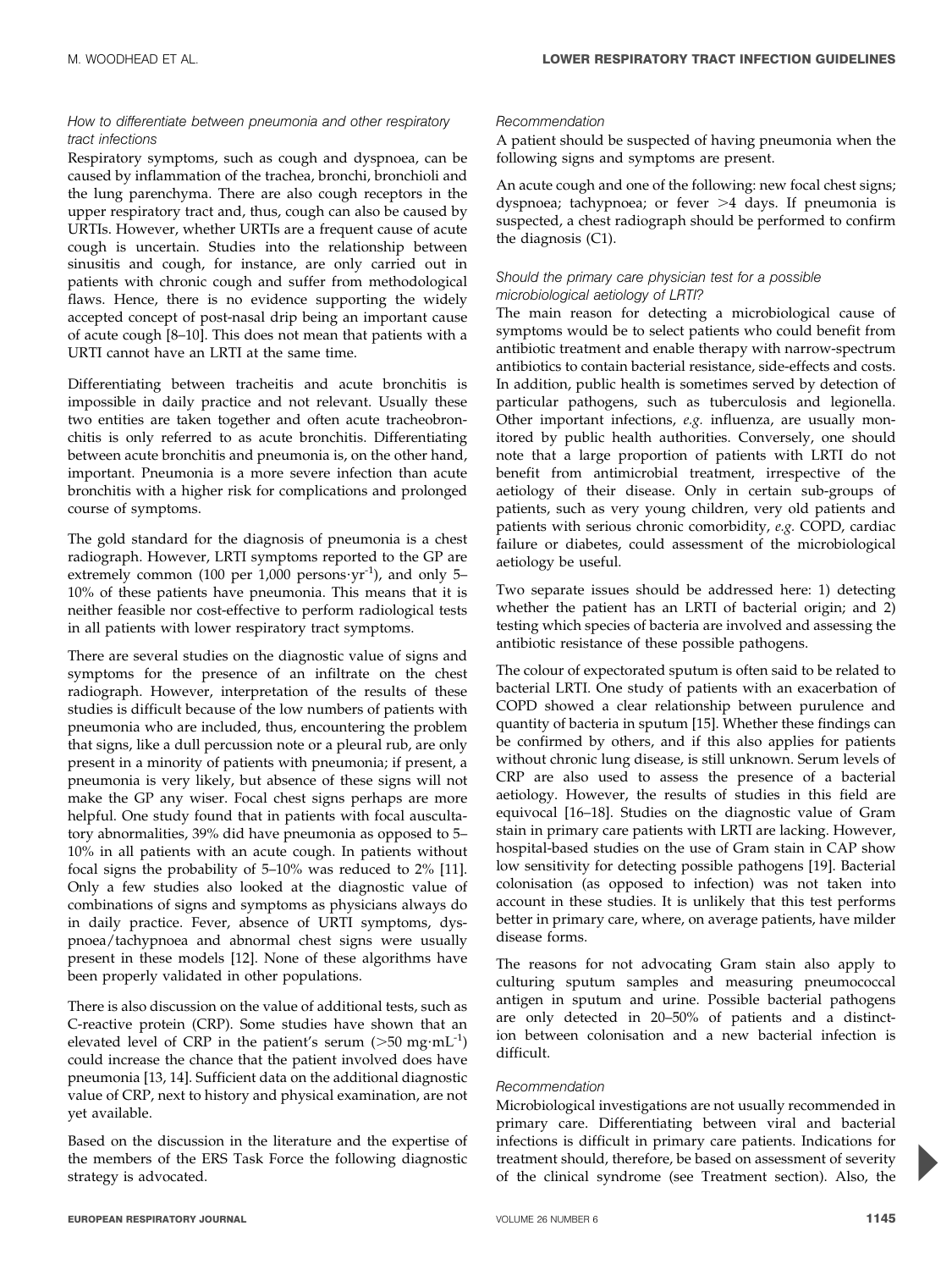#### **Treatment**

Most episodes of LRTI are self-limiting and will last between 1–3 weeks. However, some sub-groups of patients need symptomatic or causal treatment. In addition, all patients who contact their primary-care physician with an LRTI should be informed about the severity of their disease and its prognosis.

#### Should symptomatic acute cough be treated?

In general, cough should be regarded as a physiological phenomenon, which is triggered by inflammation of the mucosa and helps to clear mucus from the bronchial tree. Suppression of cough is, therefore, not logical when the patient coughs up relevant quantities of sputum. However, cough can be very bothersome and tiring, especially at night. Hence, when the patient has a dry and frequent cough and nights are disturbed, suppression of cough can be useful. Dextromethorphan showed some effect in patients with acute cough, whereas studies on codeine in the same patients failed to show beneficial effects [20, 21]. However, in patients with chronic cough both agents did diminish coughing [22].

#### Recommendation

Both dextromethorphan and codeine can be prescribed in patients with a dry and bothersome cough (C1).

Besides cough suppressants, there are many over-the-counter medicines available for coughing complaints. Expectorants, mucolytics and antihistamines are sold in great quantities, but consistent evidence for beneficial effects is lacking [21]. The same applies for inhaled bronchodilators in uncomplicated acute cough. To date, studies have not shown relevant beneficial effects [23].

#### Recommendation

Expectorant, mucolytics, antihistamines and bronchodilators should not be prescribed in acute LRTI in primary care (A1).

An important notion is that serious chronic disease, such as asthma, COPD, cardiac failure or diabetes, tends to flare up when the patient experiences an LRTI. Thus, their primary physician should consider temporarily altering the dosage of the patient's chronic medication.

#### When should antibiotic treatment be considered in patients with LRTI?

In the average patient with an uncomplicated LRTI in primary care, not suspected of pneumonia, antibiotic treatment has shown no benefit compared with placebo. A Cochrane review concluded that antibiotic treatment in patients with acute bronchitis had a modest beneficial effect not outweighing the side-effects of treatment. The review was hampered by the use of various outcome measures in the included randomised controlled trials (RCTs) [24, 25]. Some guidelines conclude that in LRTI where there is no suspicion of pneumonia and the diagnosis acute bronchitis should be applied, antibiotics are, therefore, not indicated. This point of view does not take into account that in subsets of patients with acute bronchitis at risk for complications, effects of antibiotics were never evaluated.

There are some indications that in the elderly, antibiotic treatment has more clinical effects than in young adults [26]. Patients with pneumonia also have an elevated risk of complications. Placebo-controlled RCTs in patients suspected of having pneumonia outside hospital are absent. However, since a large proportion of these suspected pneumonias are related to bacterial pathogens and 10–20 % of these patients have a complicated disease course, it is advised to also treat these patients with an antibiotic.

#### Recommendation

Based on the risk for complications in certain subgroups of patients with an LRTI, antibiotic treatment is advocated in patients with an LRTI and: suspected or definite pneumonia (see How to differentiate between pneumonia and other respiratory tract infections); selected exacerbations of COPD (see What are the indications for antibiotic treatment of exacerbations of COPD?); aged  $>75$  yrs and fever; cardiac failure; insulin-dependent diabetes mellitus; a serious neurological disorder (stroke etc.; C2).

#### What are the indications for antibiotic treatment of exacerbations of COPD?

There is considerable discussion on whether exacerbations of COPD are in fact LRTIs in patients with COPD. However, in daily practice the majority of exacerbations are treated with antibiotics. Studies on antibiotic treatment, including outpatients, show conflicting results. A meta-analysis showed a small effect on lung function [27]. The authors concluded that antibiotics might have a beneficial effect, especially in patients with a low FEV1. This conclusion was underlined by a reevaluation of these data, in which patients were stratified according to baseline lung function [28]. Another more recent meta-analysis had the same conclusions [29]. This conclusion and the fact that papers in these meta-analyses included both in- and outpatients, makes it uncertain as to whether antibiotic treatment in exacerbations in all primary care patients is useful. The two studies carried out in primary care failed to show relevant effects [30, 31]. However, data on patients with severe exacerbations and exacerbations of mild and severe COPD in primary care were lacking. A key clinical trial in patients with an exacerbation of COPD showed modest beneficial effects in patients with two or more of the following three symptoms: increased sputum volume, increased sputum purulence and increased dyspnoea [32]. In conclusion, there is some evidence on beneficial effects of antibiotics in patients with severe COPD and in patients with exacerbations characterised by the above three symptoms. However, it should be noted that these criteria are subjective and based on only one study. More research in this field is needed.

#### Recommendation

An antibiotic should be given in exacerbations of COPD in patients with at least the following symptoms: increased dyspnoea, increased sputum volume and increased sputum purulence. In addition, antibiotics should be considered for exacerbations in patients with severe COPD (C1).

#### Which antibiotics should be used in patients with LRTI?

Scientifically robust, randomised, controlled, clinical trials are not available to guide this decision. S. pneumoniae, and to a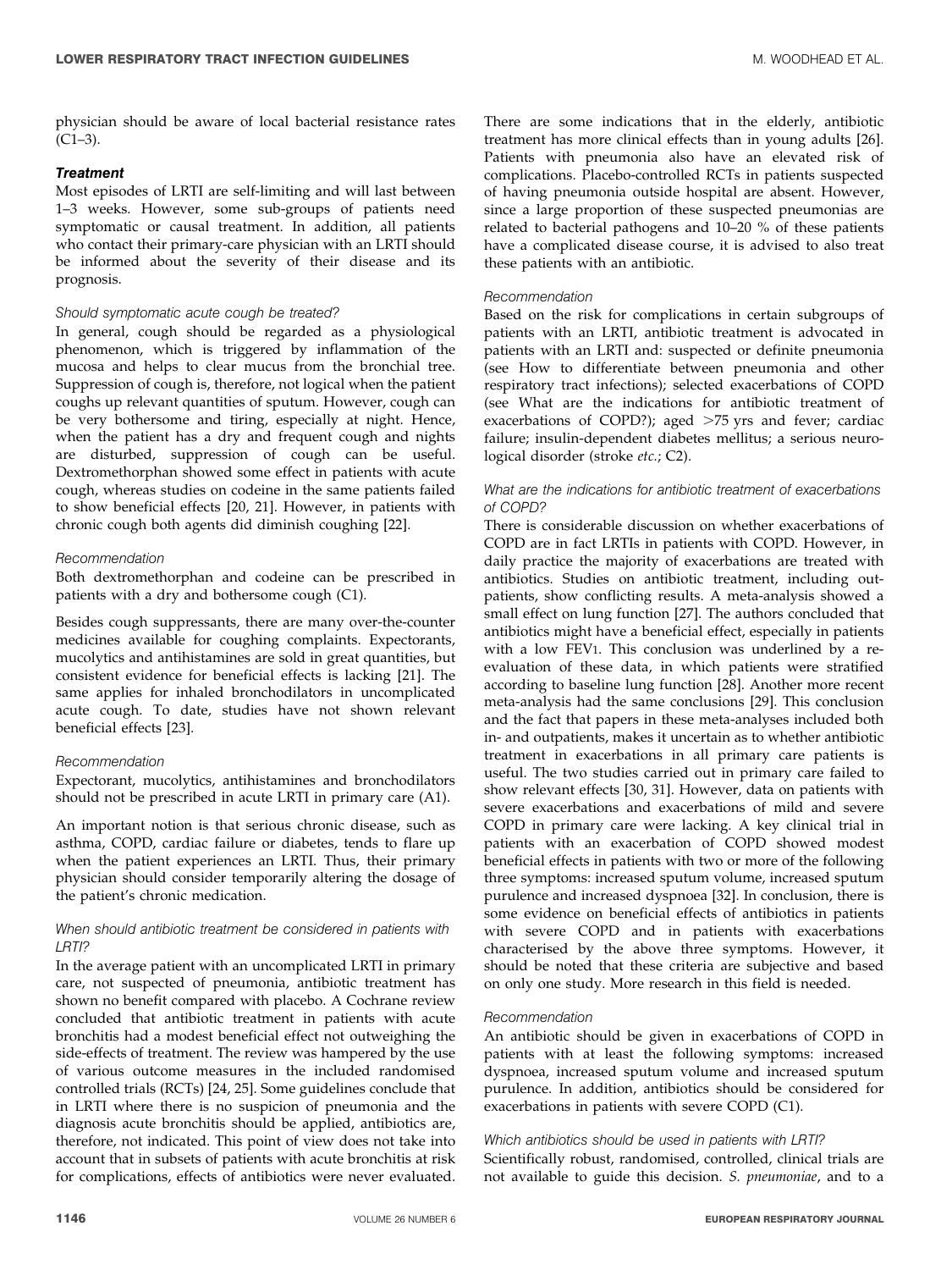lesser extent H. influenzae, are the most common bacterial pathogens in LRTI (Appendix 1). Empiric antibiotic treatment should be directed at these pathogens, even though M. pneumoniae does occur periodically. At the same time, local bacterial resistance rates should be taken into account. It is important to note that most national data on bacterial resistance rates are from microbiological laboratories where only a very small proportion of the cultures originate from primary care. Thus, these data are likely to give an overestimation of bacterial resistance outside hospital. However, it has been shown that in some European countries bacterial resistance is a relevant problem in outpatients.

Due to proven efficacy, vast experience with their use and low costs, tetracycline and amoxicillin are first-choice antibiotics, provided that locally there is no clinically relevant bacterial resistance (see Appendix 1) against both agents. Macrolides are not recommended for acute exacerbations of COPD (AECOPD) because of reduced activity against H. influenzae, and very high rates of pneumococcal resistance to macrolides in many European countries, but could be used for other LRTI when local bacterial resistance rates impair the effectiveness of first choice agents and in case of intolerance to these agents. Quinolones are not recommended because of concerns regarding the potential for resistance development in the community, but can be second-choice treatment in case of clinically relevant pneumococcal resistance against amoxicillin and tetracyclines, or major intolerance, such as immunoglobulin (Ig)E-mediated allergy to  $\beta$ -lactams. The new ketolides have little added value over macrolides and are usually more expensive. Cephalosporins also do not have a clear added value.

### Recommendation

Tetracycline and amoxicillin are first-choice antibiotics. Tetracycline has the advantage that it also covers M. pneumoniae.

In case of hypersensitivity, a newer macrolide, such as azithromycin, roxithromycin or clarithromycin, is a good alternative in countries with low pneumococcal macrolide resistance. National/local resistance rates should be considered when choosing a particular antibiotic. When there are clinically relevant bacterial resistance rates against all firstchoice agents, treatment with levofloxacin or moxifloxacin may be considered (C4).

#### Is anti-influenza treatment useful in patients with LRTI?

Influenza is an important pathogen causing LRTI and is the only viral pathogen susceptible for treatment in primary care. Amantadine and rimantadine have been available for several decades. A recent meta-analysis indicated that both agents reduce the duration of symptoms on average by one day [33]. However, these drugs have been shown to induce resistance, do not work against influenza B and have frequent side-effects, mainly neurological and gastro-intestinal [34]. Since 1995, new anti-viral compounds, oseltamivir and zanamivir, have been introduced. A recent meta-analysis concluded that both agents reduced symptom duration by, on average, 0.7–1.5 days in healthy adults with a clinical flu syndrome, provided that treatment was started within 48 h of the onset of the clinical syndrome [35]. However, data on patients at risk for complications were very scarce. MONTO et al. [36] noticed a relative reduction of complications of influenza of 29%, and a beneficial effect of treatment in patients aged  $>50$  yrs (3 days difference). The same effect reached statistical significance in high-risk patients when patients from all available trials were pooled. However, the number of high-risk patients was limited and studies did not examine mortality as an end-point. In addition, one should realise that in the vast majority of cases, patients consult their GP far too late to benefit from anti-viral treatment.

#### Recommendation

The empirical use of anti-viral treatment in patients suspected of having influenza is usually not recommended (B1). Only in high-risk patients who have typical influenza symptoms (fever, muscle ache, general malaise and respiratory tract infection), for  $\leq 2$  days, and during a known influenza epidemic, can anti-viral treatment be considered (C1).

#### How should patients with LRTI be monitored?

There are no studies assessing what would be the best followup procedures in primary care patients with LRTI. The natural course of an uncomplicated LRTI will take 1–3 weeks.

#### Recommendation

A patient should be advised to return if the symptoms take .3 weeks to disappear.

Clinical effects of antibiotic treatment should be expected within 3 days and patients should be instructed to contact their doctor if this effect is not noticeable. Seriously ill patients, i.e. having at least two of the following symptoms/characteristics, should already be seen 2 days after the first visit: high fever; tachypnoea; dyspnoea; relevant comorbidity; aged  $>65$  yrs.

All patients or persons within their environment should be advised to contact their doctor again if fever exceeds 4 days, dyspnoea gets worse, patients stop drinking or consciousness decreases (C3).

#### MANAGEMENT INSIDE HOSPITAL

#### Community acquired pneumonia

Who should be admitted to hospital?

The decision to hospitalise is one of the most important steps in the management of CAP. Illness severity is the main determinant of hospital admission and this decision should be based on an objective assessment of pneumonia severity.

Two tools have been developed to guide this decision, the PSI [37] and the CURB index [38, 39].

#### PSI

The PSI has primarily been developed to detect those patients who can safely be treated as outpatients. According to this score, the main determinants of pneumonia severity are increasing age, comorbidity and vital sign abnormalities. However, the calculation of the PSI score requires additional laboratory, blood gas and chest radiograph data (table 6) [37].

The PSI has been firmly validated in several studies and allows the confident separation of patients with a mortality risk of up to 3% (PSI classes I–III) from those with a risk of 8% (PSI class IV) and 35% (PSI class V) [40, 41].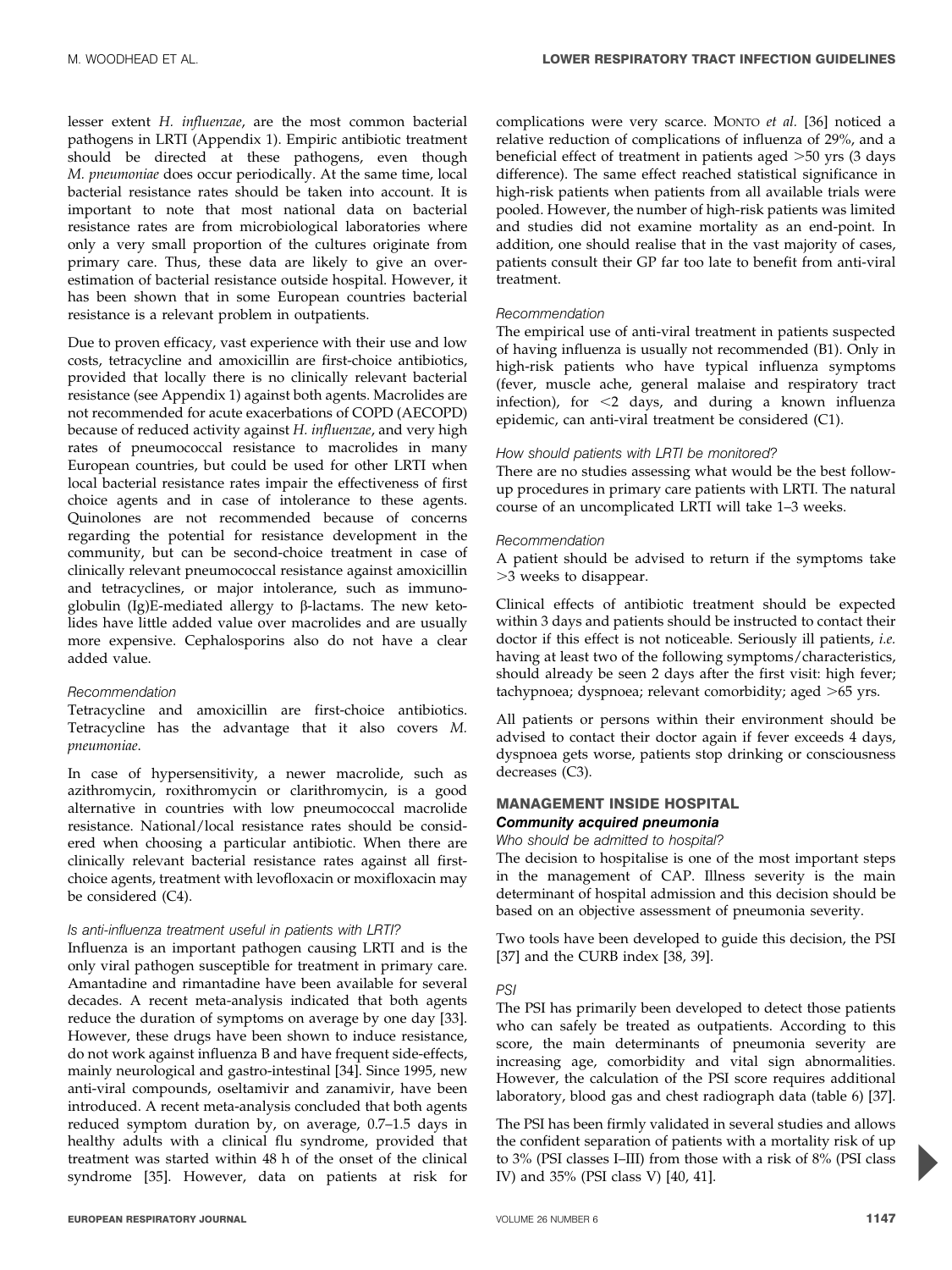| TABLE 6                                           | Pneumonia severity index [37]                     |               |  |
|---------------------------------------------------|---------------------------------------------------|---------------|--|
| <b>Criteria</b>                                   |                                                   | <b>Points</b> |  |
| Age                                               |                                                   |               |  |
| Male                                              |                                                   | Age (yrs) -0  |  |
| Female                                            |                                                   | Age (yrs) -10 |  |
| <b>Nursing home residency</b>                     |                                                   | 10            |  |
| Comorbidity                                       |                                                   |               |  |
| Neoplastic                                        |                                                   | 30            |  |
| I iver                                            |                                                   | 20            |  |
| Congestive heart failure                          |                                                   | 10            |  |
|                                                   | Cerebrovascular disease                           | 10            |  |
| Renal disease                                     |                                                   | 10            |  |
| Vital sign abnormality                            |                                                   |               |  |
| Mental confusion                                  |                                                   | 20            |  |
| Respiratory rate 30 min <sup>-1</sup>             |                                                   | 20            |  |
| Systolic blood pressure <90 mmHg                  |                                                   | 20            |  |
| Temperature $<$ 35 or $\geqslant$ 40 $^{\circ}$ C |                                                   | 15            |  |
| Tachycardia $\geqslant$ 125 bpm<br>10             |                                                   |               |  |
| <b>Laboratory abnormalities</b>                   |                                                   |               |  |
|                                                   | Blood urea nitrogen $\geq 11$ mmol $\cdot L^{-1}$ | 20            |  |
| Sodium $\leq$ 130 mmol·L <sup>-1</sup>            |                                                   | 20            |  |
| Glucose $\geqslant$ 250 mg·dL <sup>-1</sup>       |                                                   | 10            |  |
| Haematocrit <30%                                  |                                                   | 10            |  |
|                                                   | Radiographic abnormalities                        |               |  |
| Pleural effusion                                  |                                                   | 10            |  |
| <b>Oxygenation parameters</b>                     |                                                   |               |  |
| Arterial $pH < 7.35$                              |                                                   | 30            |  |
| $Pa1O2 < 60$ mmHg                                 |                                                   | 10            |  |
| $Sa.O_2 < 90\%$                                   |                                                   | 10            |  |

bpm: beats per min: Pa,O<sub>2</sub>: arterial oxygen tension: Sa,O<sub>2</sub>: arterial oxygen saturation. The point scoring system is as follows. Risk class I: aged  $<50$  yrs, no comorbidity, no vital-sign abnormality; risk class II:  $\leq$  70 points; risk class III: 71–90 points; risk class IV: 91–130 points; risk class V: >130 points.

The PSI has been used to validate clinical pathways. It has been found to be helpful in reducing avoidable hospital admissions, length of hospital stay and, therefore, overall costs. An impact on mortality has not been shown [42].

The PSI has three disadvantages. First, the classification of risk is a classification of the risk of mortality. This is the most important, but not the only consideration on which the decision to hospitalise should be based. The needs for supplemental oxygen or drainage of pleural effusions have been detected as main reasons to hospitalise low-risk patients [41]. Secondly, increasing age is a leading determinant within the scoring system. This may lead to an underestimation of pneumonia severity in younger patients. The third disadvantage, is the complexity of the score with the need to compute a score from 20 variables.

#### CURB index

The CURB index is composed of four variables (three clinical and one laboratory), which have been shown to bear important prognostic potential as part of predictive rules for pneumonia mortality in hospitalised patients (table 7) [38, 44]. These variables reflect age, acute respiratory failure and symptoms of severe sepsis or septic shock. Patients who do not meet any of

| <b>ABLE 7</b> CURB index [43]                         |
|-------------------------------------------------------|
| ur criteria assessed at admission                     |
| Respiratory rate $\geqslant$ 30 min <sup>-1</sup>     |
| Diastolic blood pressure $\leq 60$ mmHq               |
| Blood urea nitrogen $>7$ mmol $\cdot$ L <sup>-1</sup> |

The score (0–4) is calculated by adding one point for the presence of each of the four criteria.

the four variables are at minor risk (mortality  $\sim$ 1%), whereas those who meet one/two or three/four are at a risk of 8 and 30%, respectively.

The prognostic rules have also been validated in several studies [38, 40, 45, 46]. The CURB index has been shown to allow for predictions of pneumonia mortality similar to the PSI [43]. In the latter study, age did not increase the predictive power, resulting in an even simpler score. However, the validation populations have been much smaller than those of the PSI, and the CURB index has not been validated in the ambulatory setting.

The CURB index bears two advantages as compared with the PSI. First, it is based on acute pneumonia severity and not on age and comorbidity, thereby avoiding the underestimation of pneumonia severity in younger patients or potential biases resulting from comorbidities not known or apparent at first evaluation. Secondly, it is much easier to calculate.

These objective tools should not replace subjective clinical judgment, but serve as an aid to improve the validity of clinical decision making. Moreover, nonclinical factors may justify hospitalisation in selected cases [47].

When a decision to treat as an outpatient has been made, a clinical reassessment 24–48 h after the first evaluation should be planned since deterioration is most likely to occur within this time [48]. Hospitalisation of patients initially treated as outpatients is not frequent and has been observed within 10 days in only about 7.5% of cases. These patients are at higher risk of death and require a longer median time to return to usual activities [49]. In case of doubt, hospitalisation should be the preferred choice. Predictors of complicated courses in seemingly low-risk patients have been identified, but not validated in independent cohorts [50].

#### Recommendation

**TAB** Four

Mental confusion

The decision to hospitalise remains a clinical decision. However, this decision should be validated against at least one objective tool of risk assessment. Both the PSI and the CURB index are valid tools in this regard. In patients meeting a PSI of IV and V and/or a CURB of  $\geq 2$ , hospitalisation is recommended. Additional requirements of patient management as well as social factors not related to pneumonia severity must be considered as well (A3).

#### Who should be considered for ICU admission?

Severe pneumonia remains very difficult to define. Several severity criteria have been tested for their potential to predict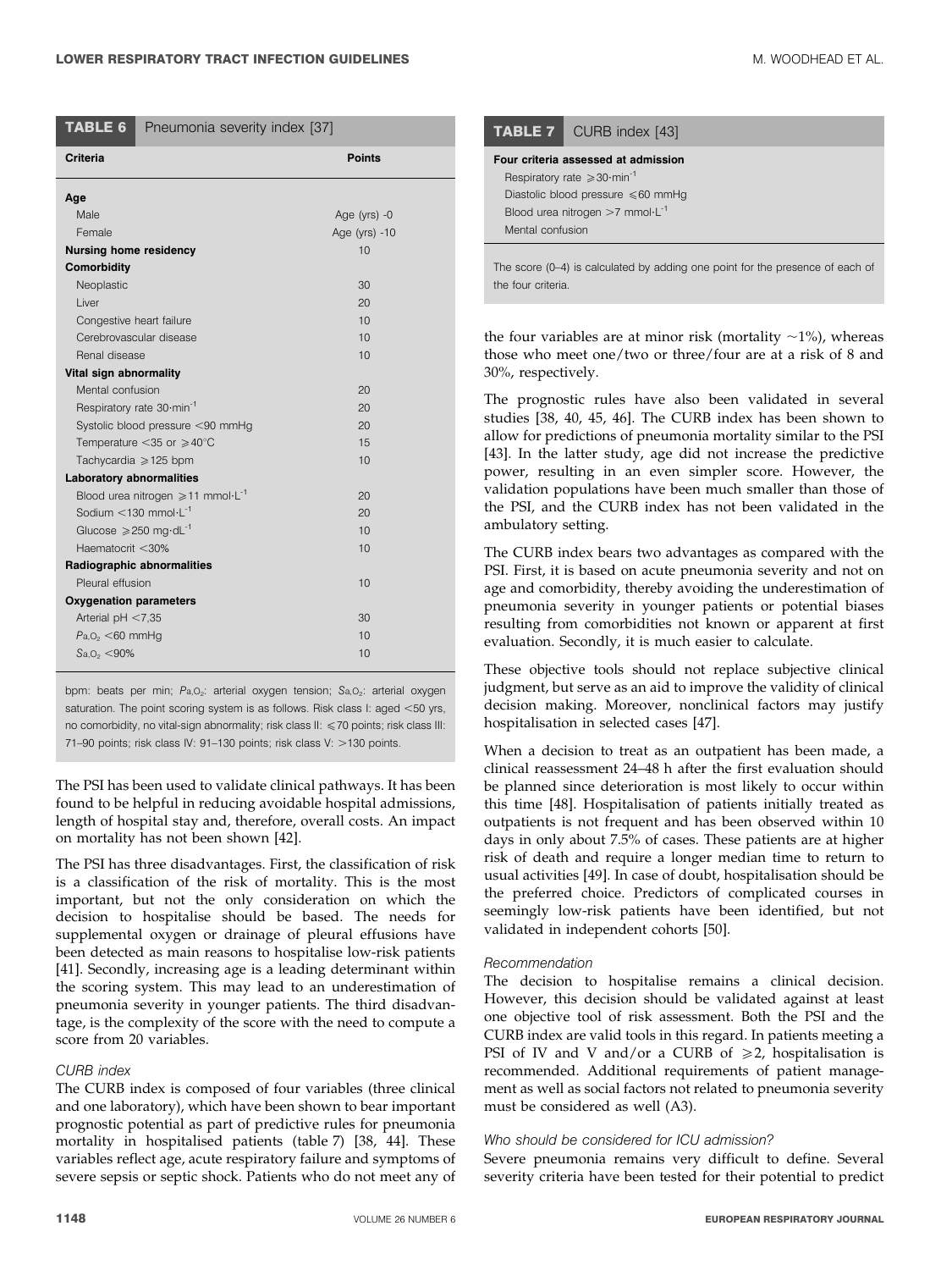TABLE 8 Criteria for severe community-acquired

ICU admission. However, this approach depends on preclinical determinants, such as the structure of local healthcare facilities. It may be impossible to derive a universally applicable prediction rule for ICU admission.

Nevertheless, the severity criteria defined so far remain useful. These criteria describe patients at increased risk of death who should receive increased attention, and ICU admission should always be considered. Criteria of increased attention may also be made in alternative settings, such as intermediate care units or even a specialised regular ward.

The potential benefits of ICU treatment should be recognised. Patients with severe pneumonia are frequently admitted to the ICU exclusively for the initiation of mechanical ventilation and/or the management of septic shock. However, due to the potential benefit of noninvasive mechanical ventilation and the documented benefit of early treatment of severe sepsis, it is not adequate to restrict ICU resources to terminal events within the ongoing inflammatory cascades in severe sepsis. Instead, careful observation of unstable patients within the ICU or intermediate care units should be applied in order to allow early and precisely targeted interventions.

Criteria for severe pneumonia include: 1) factors reflecting acute respiratory failure (e.g. respiratory rate  $>$ 30 $\cdot$ min<sup>-1</sup>, Pa,O<sub>2</sub>/ FI, $O<sub>2</sub>$  ratio <250); 2) factors reflecting severe sepsis or septic shock (e.g. hypotension (arterial systolic blood pressure  $<$ 90 mmHg, arterial diastolic blood pressure  $<$ 60 mmHg, renal failure, confusion); 3) factors reflecting amount and spread of infiltration on chest radiographs (infiltrates involving two or more lobes or bilateral infiltrates) [48, 51].

Although both the PSI and the CURB index provide valid estimations about the risk of the need for ICU admission, these indices have not been used to predict severe pneumonia in individual patients. Therefore, they may be only of limited value in guiding this decision. There is one predictive rule based on criteria originally proposed by the American Thoracic Society (ATS) CAP Guidelines [51] (table 8), which has been derived and validated for the prediction of ICU admission [48]. This rule is composed of three minor criteria to be assessed at admission and two major criteria which may be met at admission as well as during follow-up. It is very easy to calculate and has been shown to have a moderate positive (75%) and excellent negative predictive value (95%) in a Spanish setting [48]. However, probably for the reasons outlined above, it has been shown to perform less favourably in an American setting [52]. Experience with this tool is limited. The implementation of an ''admission decision support'' in combination with specific recommendations for outpatient treatment has been successfully used and is encouraged [51, 53, 54].

#### Recommendation

Criteria of acute respiratory failure, severe sepsis or septic shock and radiographic extension of infiltrates should prompt consideration of admission to the ICU or an intermediate care unit. The presence of at least two of the following indicates severe CAP and can be used to guide ICU referral: systolic blood pressure  $\leq 90$  mmHg; severe respiratory failure ( $P_{a,0}$ )  $F<sub>1,0<sub>2</sub></sub>$  ratio <250); involvement of more than two lobes in chest radiograph (multilobar involvement); or either requirement for

|              | pneumonia according to the 2001 American<br>Thoracic Society Guidelines [51] <sup>#</sup> (arranged<br>according to major and minor criteria) |
|--------------|-----------------------------------------------------------------------------------------------------------------------------------------------|
|              | Baseline (minor) criteria assessed at admission                                                                                               |
|              | Respiratory rate $>$ 30 $\cdot$ min <sup>-1</sup>                                                                                             |
|              | Severe respiratory failure ( $Pa, O_2/FI, O_2$ ratio <250)                                                                                    |
|              | Bilateral involvement in chest radiograph                                                                                                     |
|              | Involvement of more than two lobes in chest radiograph (multilobar                                                                            |
| involvement) |                                                                                                                                               |
|              | Systolic blood pressure <90 mmHg                                                                                                              |
|              | Diastolic blood pressure <60 mmHg                                                                                                             |
|              | Major criteria assessed at admission or during clinical course                                                                                |
|              | Requirement for mechanical ventilation                                                                                                        |
|              | Increase in the size of infiltrates by $\geq 50\%$ in the presence of                                                                         |
|              | clinical nonresponse to treatment or deterioration (progressive infiltrates)                                                                  |
|              | Requirement of vasopressors $>4$ h (septic shock)                                                                                             |
|              | Serum-creatinine $\geq 2$ mg·dL <sup>-1</sup> or increase of $\geq 2$ mg·dL <sup>-1</sup> in a patient with                                   |
|              | previous renal disease or acute renal failure requiring dialysis (acute renal                                                                 |
| failure)     |                                                                                                                                               |
|              |                                                                                                                                               |
|              | $P_{a,O_2}$ : arterial oxygen tension; $F_{1,O_2}$ : inspiratory oxygen fraction. $*$ : the presence                                          |

of at least two minor criteria or one major criterion defines severe pneumonia, i.e. pneumonia requiring admission at the ICU.

mechanical ventilation or requirement of vasopressors  $>4$  h (septic shock).

The use of these facilities should not be restricted to terminal events of the course of pneumonia, but extended to all patients who are unstable in terms of the criteria mentioned (A3).

#### What laboratory studies should be performed?

The differentiation of mild, moderate and severe pneumonia can direct different behaviours at diagnostic work-up by laboratory and microbiological studies. All patients hospitalised with suspected CAP should receive a chest radiograph. Laboratory studies in hospitalised patients on admission should include arterial blood gas or pulse oximetry determinations [55] and basic blood chemistry (red and white blood cell count, differential cell count, creatinine and urea nitrogen, aminotransferases, sodium, potassium). CRP cannot differentiate bacterial from nonbacterial pneumonia, and is only weakly associated with severity. However, the clinical course is closely reflected by the CRP course. CRP, interleukin 6 and procalcitonin have all been shown to bear independent prognostic potential [56, 57]. However, due to the high cost and unproven cost-effectiveness, only CRP is recommended.

Mild pneumonia does not usually require any further microbiological studies [58]. The usefulness of leukocyte counts and CRP is not proven in this group. A laboratory assessment including leukocytes and CRP, as well as a determination of blood gases, should be made in all hospitalised patients.

#### Recommendation

The amount of laboratory and microbiological work-up should be determined by the severity of pneumonia (A3). Microbiological work-up is primarily meant as an epidemiological investigation in order to guide future empiric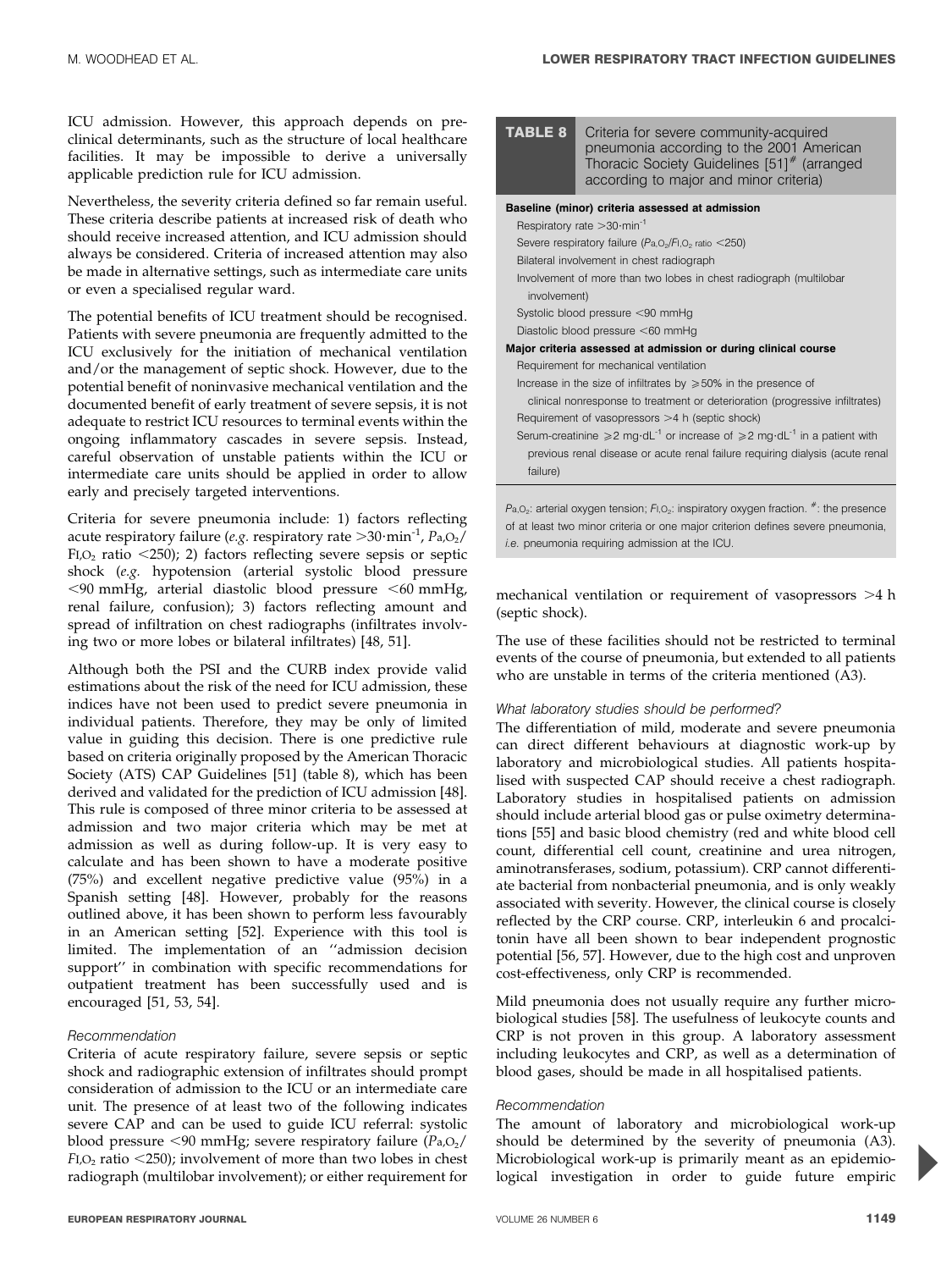antimicrobial policies. Occasionally, it might be helpful in guiding an individual treatment (A3).

#### Microbiological investigation

No study has shown that initial microbiological studies affect outcome [59]. Nevertheless, many clinicians feel that microbial investigation may be of help in guiding treatment, particularly in the more severely ill patients.

Even if a particular pathogen is detected (e.g. by bedside antigen testing), narrowing of antimicrobial spectrum cannot be generally recommended until concerns regarding the prognostic role of mixed infections have been appropriately addressed. Mixed infections have been reported to be present in 5–38% of cases [38, 60] and were associated with severe pneumonia in one study [61]. Moreover, several observational studies in hospitalised patients, comparing penicillin monotherapy and combination therapy of penicillin and macrolides, have raised substantial concerns into monotherapy due to adverse outcomes [62]. Thus, the role of microbiological testing is not primarily to narrow treatment options in the individual patient, but to provide more confidence about the treatment option selected in individual cases (tables 9 and 10).

#### What is the value of blood cultures in the diagnosis of CAP?

Blood cultures have a very high specificity, but in recent studies they were positive in only 4–18% of untreated CAP cases [63–66]. They should be obtained before any antibiotic treatment and as early as possible in the disease. KALIN and LINDBERG [67] have shown that 13 out of 38 (34%) blood cultures were positive when initiated within 4 days of the first symptoms of the illness, and three out of 26 (12%) when initiated later. S. pneumoniae is identified in  $~60\%$  of positive blood cultures [68, 69] and H. influenzae in various percentages from 2–13%. Other organisms are recovered in diminishing order of frequency from 14% to 2% and 1% in gram negative aerobes, streptococci (Streptococcus pyogenes and other), Staphylococcus aureus and mixtures of organisms, respectively [68]. For most of the latter organisms it is difficult to decide whether they were present in the bloodstream or are skin contaminants.

#### Recommendation

Blood cultures should be performed in all patients with CAP who require hospitalisation (A3).

#### TABLE 9 Microbiological investigations in hospitalised patients with severe community-acquired pneumonia

#### Microbiological investigations

Blood culture

Sputum or lower respiratory tract sample for Gram stain and culture Pleural fluid analysis

Urinary antigen test for Legionella spp. and Streptococcus pneumoniae Respiratory samples for direct immunofluorescence for influenza and

respiratory syncytial virus in winter months

Respiratory samples for culture or PCR for Mycoplasma pneumoniae,

Chlamydia pneumoniae and Legionella spp. if well validated test available Initial and follow-up serology for Legionella spp. and atypical pathogens if no PCR available; retrospective results

#### What other invasive techniques for normally sterile specimens can be useful in the laboratory diagnosis of pneumonia? **Thoracentesis**

In 40% of CAP there may be an accompanying pleural effusion. Although specificity of pleural exudate culture is very high, the sensitivity is low because of the low incidence of invasion of the pleura [70]. Therefore, Gram stain or cultures yielding bacterial pathogens from pleural fluid are likely to be an accurate reflection of the microbial cause of the pneumonia (table 11).

#### Recommendation

Diagnostic thoracentesis should be performed in hospitalised patients with CAP when a significant pleural effusion is present (A3).

#### Trans-thoracic needle aspiration

In recent years there has been a resurgence in the interest in, and growing experience with, trans-thoracic needle aspiration (TNA) for microbial diagnosis of CAP, especially in patients with severe CAP [71–75].

TNA allows a specimen to be obtained from the infected focus without interference of commensal flora, except for possible skin contaminants. In a review of studies of patients with CAP [70], TNA has yielded a positive culture in 33–80% of cases. From 13 studies in which the results of blood cultures were also known [74], the sensitivity of lung aspiration was estimated at 74% and that of blood cultures at 37%. RUIZ-GONZALEZ et al. [72] obtained through TNA a microbiological diagnosis in 36 out of 55 (65%) patients with pneumonia of unknown aetiology by conventional methods.

The superiority of direct access to a lung lesion through TNA is also illustrated by a study that identified aetiology of infection in 12 out of 18 (67%) infiltrates with a corresponding nondiagnostic BAL [76].

#### Recommendation

Due to the inherent potential adverse effects, TNA can only be considered on an individual basis for some severely ill patients, with a focal infiltrate in whom less invasive measures have been nondiagnostic (A3).

#### PSB and BAL

The specificity of bronchoscopy for the diagnosis of bacterial pathogens in CAP is not high because of contamination with the upper airway flora. The patient may be put at unnecessary additional risk because of already-compromised gas exchange.

Several techniques have been proposed to achieve accurate discrimination between colonisation and infection. Diagnostic accuracy is improved by the use of PSB, a technique introduced by WIMBERLEY et al. [77], and BAL, at first using a bronchoscope but later not bronchoscopically taken (NB-BAL). The latter procedure is much more rapid and provides similar microbiological data in the diagnosis of ventilator-associated pneumonia [78, 79].

Quantitative bacterial culture is important for the assessment of these techniques. The cut-off point for diagnosing pneumonia has usually been set at  $10^3$  colony forming units (CFU)/mL by most investigators [70]. A major criticism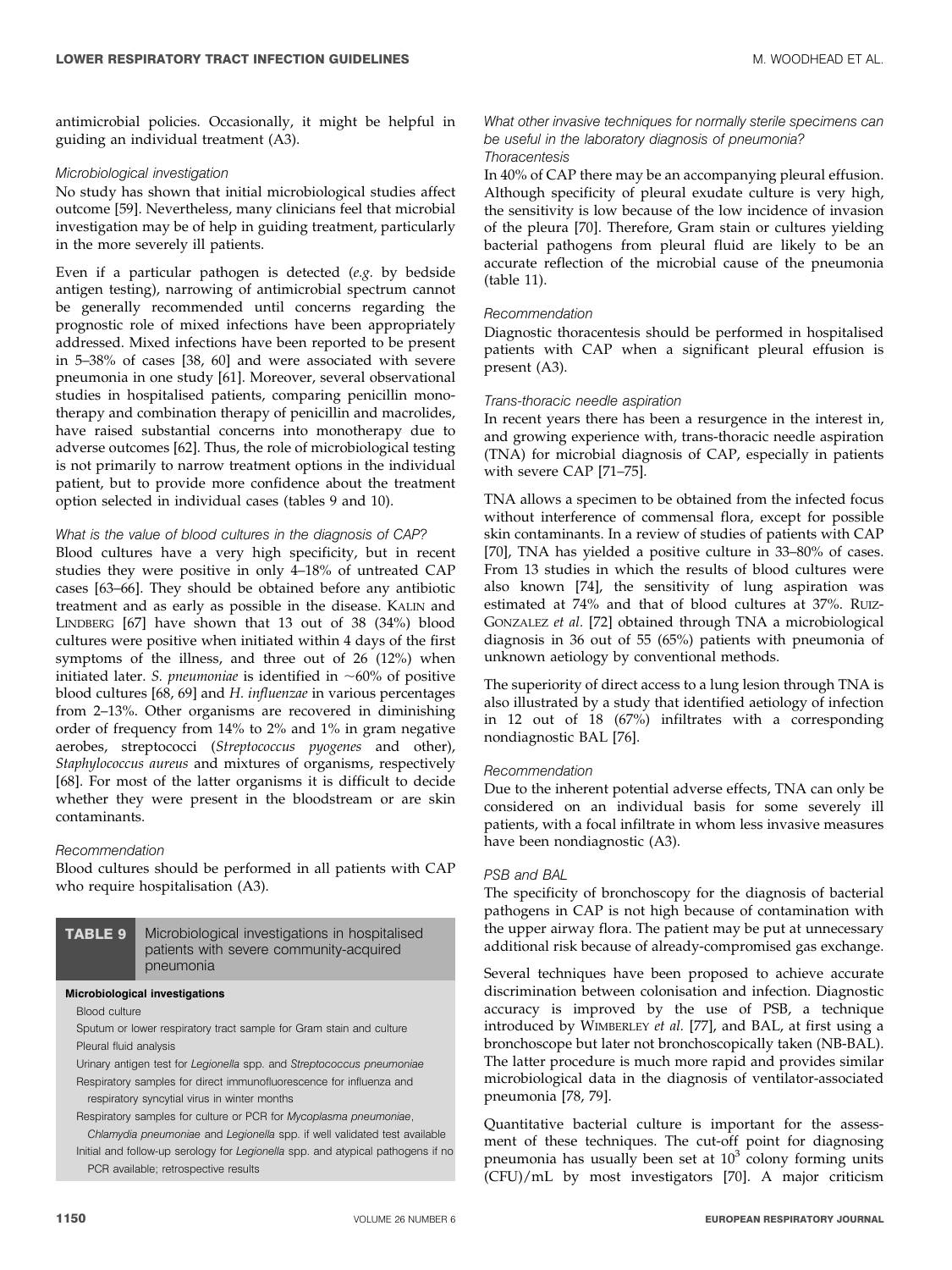| TABLE 10<br>Diagnostic approach for the most common specific agents in lower respiratory tract infections |                                |                                    |                           |                                                                                                                                                                          |
|-----------------------------------------------------------------------------------------------------------|--------------------------------|------------------------------------|---------------------------|--------------------------------------------------------------------------------------------------------------------------------------------------------------------------|
| <b>Pathogens</b>                                                                                          | <b>Specimen</b>                | <b>Rapid tests</b>                 | <b>Conventional tests</b> | <b>Comments</b>                                                                                                                                                          |
| Streptococcus pneumoniae                                                                                  | <b>Blood</b>                   |                                    | Blood culture             | Positive in 4-18% of cases when collected within<br>4 days                                                                                                               |
|                                                                                                           | Sputum                         | Gram stain                         | Culture                   | Only purulent samples acceptable. Can be obtained<br>in 35-40% of patients; informative if $>90\%$<br>Gram +ve. Diplococci most relevant if Gram stain<br>is informative |
|                                                                                                           | BAL, PSB                       | Gram stain                         | Culture                   | Quantitative cultures                                                                                                                                                    |
|                                                                                                           | Pleural exudates<br><b>TNA</b> | Gram stain                         | Culture                   | Very specific, only considered if less<br>invasive methods nondiagnostic                                                                                                 |
|                                                                                                           | Urine                          | Antigen test                       |                           | Sensitivity 50-80% of bactaeremic cases, lacks<br>specificity in children, more evaluation necessary                                                                     |
| Haemophilus influenzae                                                                                    | <b>Blood</b>                   |                                    | Blood culture             | Less frequently positive than for Streptococcus<br>pneumoniae                                                                                                            |
|                                                                                                           | Resp. specimens                | Gram stain                         | Culture                   |                                                                                                                                                                          |
| Other G+ve or G-ve bacteria                                                                               | Resp. specimens                | Gram stain                         | Culture                   | Culture if predominant morphology in Gram stain                                                                                                                          |
| Legionella spp.                                                                                           | Urine                          | Antigen test                       |                           | Sensitivity 66-95%                                                                                                                                                       |
|                                                                                                           | Resp. specimens                | <b>NAAT</b>                        | Culture                   | On appropriate media, late results                                                                                                                                       |
|                                                                                                           | Serum                          |                                    | Serology                  | Acute and convalescent specimens. Retrospective<br>diagnosis                                                                                                             |
| Chlamydia pneumoniae,<br>Mycoplasma pneumoniae                                                            | Resp. specimens                | <b>NAAT</b>                        | Culture                   | On appropriate medium, late results; low sensitivity                                                                                                                     |
|                                                                                                           | Serum                          |                                    | lgG, lgM                  | Acute and convalescent specimens. Lack<br>sensitivity, specificity not appropriate for<br>individual patient management,<br>retrospective results                        |
| Viruses, influenza, RSV, adeno,<br>parainfluenza, rhino                                                   | Resp. specimens                | Direct antigen test<br><b>NAAT</b> | Virus isolation           | Requirement for appropriate infrastructure.<br>Virus isolation results less sensitive than NAAT                                                                          |

RSV: respiratory syncytial virus; BAL: bronchoalveolar lavage; PSB: protected specimen brush; TNA: total nutrient admixture; Resp.: respiratory; NAAT: nucleic acid amplification test, not generally available yet and not Food and Drug Association cleared; Ig: immunoglobulin.

| <b>TABLE 11</b>                   | Evaluation of a parapneumonic effusion <sup>#</sup>                                         |
|-----------------------------------|---------------------------------------------------------------------------------------------|
| <b>Analysis</b>                   |                                                                                             |
| <b>Biochemical</b><br>Cytological | pH, glucose, protein, LDH<br>Differential counts, exclusion of tumour cells                 |
| Microbiological                   | Stains and cultures for pyogenic bacteria,<br>consider stains and cultures for mycobacteria |

LDH: lactate dehydrogenase. The process of evaluation is as follows: 1) confirm presence of exudate; 2) exclude complicated effusion or empyema, otherwise place chest drainage; 3) exclude malignancy; and 4) adjust treatment in case of identification of specific pathogen.  $*$ : perform pleural puncture if pleural effusion exceeds 500 mL.

directed at the PSB technique is the relatively small amount of distal bronchial secretions examined, particularly in comparison with the technique of BAL where threshold values of  $\geq 10^3$  CFU·mL<sup>-1</sup> to 10<sup>4</sup> CFU·mL<sup>-1</sup> are used [70, 80–83].

Using  $10^3$  CFU $\cdot$ mL<sup>-1</sup> as the threshold value for a positive culture, CANTRAL et al. [84] determined the sensitivity and the specificity as 90% and 97%, respectively. With a threshold value for a positive culture of  $10^4$  CFU·mL<sup>-1</sup>, the specificity of lavage cultures for potential pathogenic bacteria in relation to actual LRTI was 100% [83]. Therefore, quantitative bacterial culture of potential pathogenic bacteria in BAL fluid is very specific, but is positive in only about one third of unselected immunocompetent adult patients with an LRTI [83].

The sensitivity of bronchoscopic BAL has been evaluated at 82–91% [85] and at 42–93% [86]. NB-BAL introduced in an emergency department allowed early identification of pathogens in severe CAP, leading to changes in antibiotic therapy [87].

#### Recommendation

BAL may be the preferred technique in nonresolving pneumonia (A3). Bronchoscopic sampling of the lower respiratory tract can be considered in intubated patients and selected nonintubated patients, where gas exchange status allows (A3).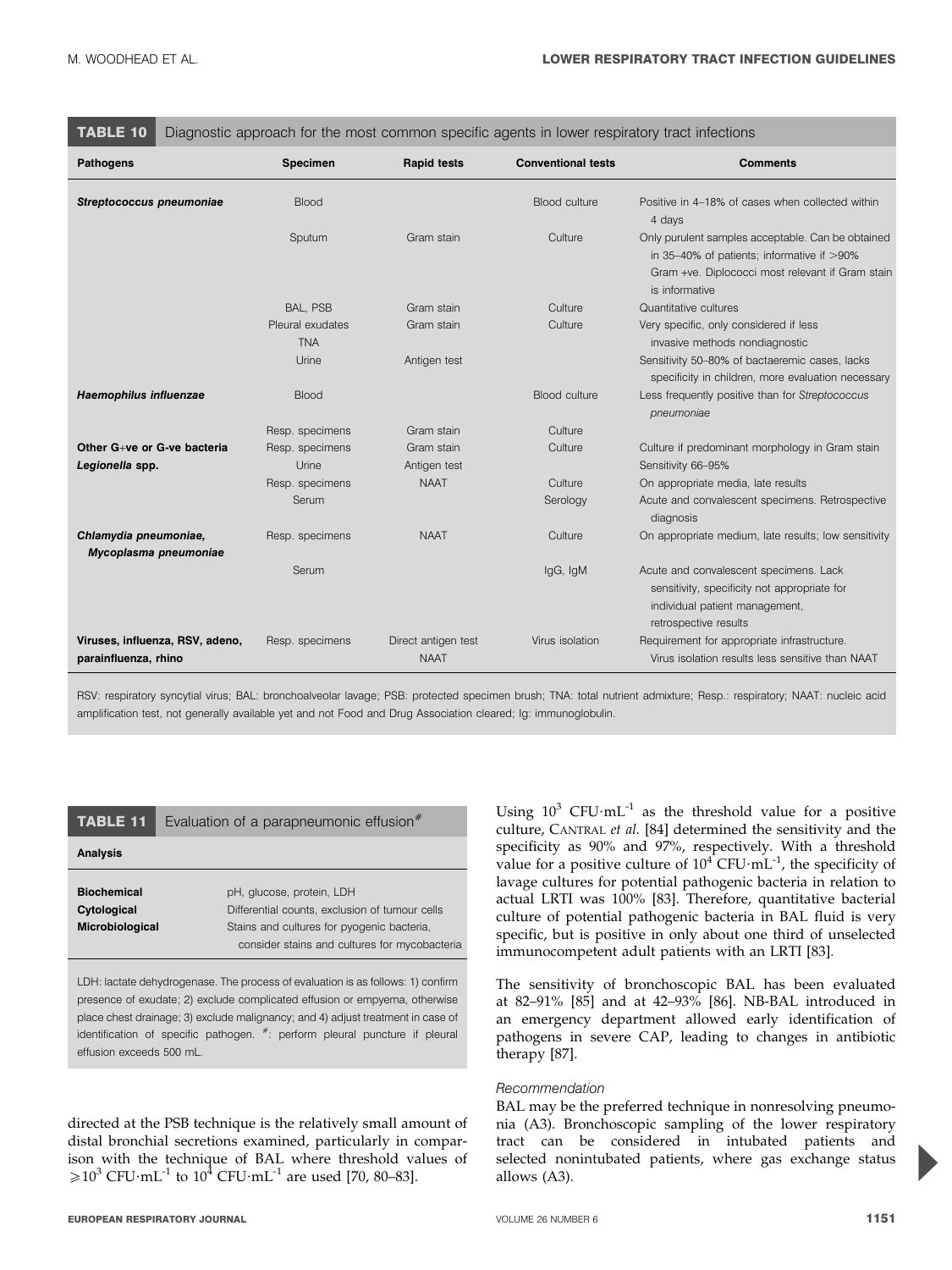#### What is the value of sputum examination? Gram strain

The most frequently submitted specimen in cases of pneumonia is sputum. To be of value for microbial diagnosis in CAP and early guide to therapy, Gram-stained sputum specimens must be representative of lower respiratory secretions and must be interpreted according to strict criteria by an experienced observer [70].

Sputum should be screened by microscopic examination for the relative number of polymorphonuclear cells and squamous epithelial cells in a low power ( $100 \times$ ) field. Invalid specimens ( $\geq$ 10 squamous epithelial cells and  $\leq$ 25 polymorphonuclear cells/field) should not be examined further. The cytological interobserver variability of sputum quality is satisfactory [88, 89].

There are great controversies regarding the value of the Gram stain. A meta-analysis of 12 studies found wide variability in sensitivity (15–100%) and specificity (11–100%). However, most studies showing good sensitivity and specificity used routine sputum culture in the comparison [90]. Gram-stained sputum smears can only be validated by comparing the results with those of a reference, e.g. specimens devoid of commensal flora, blood, pleural fluid cultures or TNA. There are relatively few studies in which this was carried out. Early studies [67, 91] concerned a limited number of patients, later studies involved larger numbers of patients. In a prospective study of bacteremic CAP [69], a predominant morphotype was observed in 79% of the acceptable specimens and a compatible organism was present in the blood of 85% of these patients. In another study, the conclusion was that in good-quality sputum, through the detection of a single or preponderant morphotype  $(\pm 90\%)$ , the sensitivity and specificity for the detection of S. pneumoniae were 35.4 and 96.7%, respectively, and for H. influenzae 42.8 and 99.4%, respectively [92]. When a purulent sample was available the Gram stain gave a presumptive diagnosis in 175 out of 210 cases (80%).

The main limitation is the difficulty to obtain good-quality, purulent sputum. Many pneumonia patients do not produce sputum, particularly older patients. In recent studies, satisfactory sputum specimens were obtained in: 47 out of 174 patients (32%) [69]; 210 out of 533 patients (39%) [92]; 23 out of 42 patients (55%) [93]; 156 out of 205 adults (76%) [67]; and 90% of young military recruits [94].

A low concordance of Gram-stained specimens examined by different technicians has been found [88, 89], whereas others found the results to be reproducible [95]. There is a need for laboratory quality control.

With the many limitations concerning the sputum Gram stain, is there any role for this test in the management of CAP? The answer is yes, especially if a possible pathogen is present as a predominant organism.

#### Recommendation

Gram stain is recommended when a purulent sputum sample can be obtained from patients with CAP and is processed timely (A3).

#### **Culture**

Sensitivity and specificity of sputum cultures are reduced by contamination with flora colonising the upper respiratory tract. The value of sputum cultures in establishing a bacterial cause of LRTI depends on how the specimens are collected and processed.

The yield of sputum cultures has varied widely, from  $\langle 20\% \rangle$ for outpatients  $[58]$  to  $>90\%$  for hospitalised patients  $[91]$ . Good concordance has been found between the results of cultures of sputum and transtracheal aspirates [94, 96], particularly when good-quality sputum specimens are washed and cultures are quantified [97].

DREW [91] detected S. pneumoniae in up to 94% (29 out of 31) of specimens from patients whose blood culture was positive. Others conclude that in cases of bacteremic pneumococcal pneumonia, S. pneumoniae may be isolated in sputum culture in only 40–50% of cases when standard microbiological techniques are used. Purulent sputa can also be obtained from patients without pulmonary pathology [98]. In some studies, the predictive value of sputum culture is low [99], even as low as 5% in cases of nonsevere CAP [58]. In one study [68] in which 19 out of 48 (39.5%) of the bacteremic patients had sputum cultured, there was concordance of blood and sputum results for nine (47%) of the pairs and in another study [99] in 25 out of 51 (49.0%) of the pairs. Several approaches have been suggested to improve the sensitivity and specificity of sputum culture in CAP.

The sputum Gram stain is valuable in guiding the processing and interpretation of sputum cultures. Sputum culture results are most convincing when the organism(s) isolated in culture are compatible with the morphology of organisms present in .90% of leukocytes in the Gram stain [70]. In the absence of an informative Gram stain, sputum cultures can only give a probable aetiological agent.

#### Recommendation

A culture from a purulent sputum specimen of a bacterial species compatible with the morphotype observed in the Gram stain, which is processed correctly, is worthwhile for confirmation of the species identification and antibiotic susceptibility testing (B3).

#### What can antigen tests offer in the diagnosis of CAP?

Rapid tests for the detection of S. pneumoniae in sputum, exudates, serum and urine have been applied over the years, most successfully counter immunoelectrophoresis, latex agglutination and enzyme immunoassays (EIA). Compared with cultures, many of these tests lack sensitivity and/or specificity or are not rapid. The latest addition is immunochromatography to be performed on urine. The test has a sensitivity of 80% in blood culture positive cases [100, 101]. Urine specimens of children, carriers of S. pneumoniae in the nasopharynx, may test positive in the absence of evidence of pneumonia [102].

Antigen tests are also commonly used for the diagnosis of Legionella spp. infection. The reported sensitivity of the direct fluorescent antibody test on expectorated sputum varied from 22–75% [70]. Urinary antigen detection is currently the most helpful rapid test for the diagnosis of Legionella spp. infection. Of several test formats, the EIA format is more suited to testing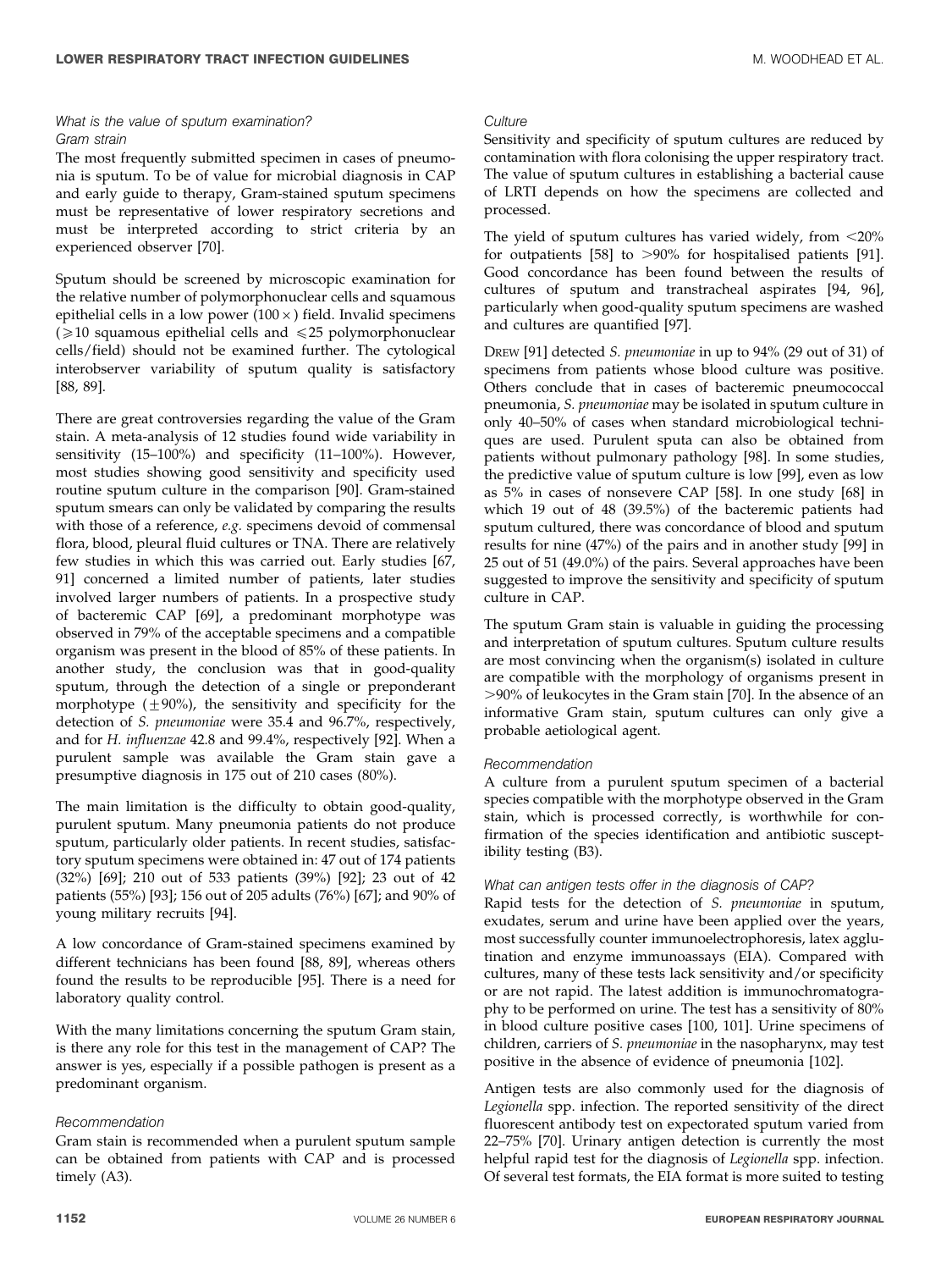a larger number of specimens and takes only a few hours to complete. The immunochromatographic format is better suited to single specimens and produces a result within minutes. The major limitation of urinary antigen tests is that currently available tests are intended to detect L. pneumophila serogroup 1 antigen, which is the most common cause of Legionella spp. infection. However, the other serogroups of L. pneumophila, or the other species of Legionella spp., are not reliably detected by this test, although cross reactions with these species do also occur [103]. These tests are particularly useful since culture of Legionella spp. is slow and takes 3–4 days. Legionella urinary antigen detection is frequently the first positive laboratory test. The sensitivity of the test is 63.7–66.6% in unconcentrated urine and 86.6–88.8% after concentration of the specimen [104]. Sensitivity of the immunochromatographic assay is 55.5% and 97.2% on unconcentrated and concentrated urine specimens, respectively [105]. The assay may be negative in some patients during the first 5 days of the disease and remain positive for between 6–14 days [106].

For patients with mild Legionnaires' disease, test sensitivities range from 40–53%, whereas for patients with severe Legionnaires' disease, who need immediate special medical care, the sensitivities reach 88–100% [107].

The pneumococcal urinary antigen test Binax NOW (Binax, Scarborough, ME, USA) has a sensitivity of 70–80% in adult bacteraemic pneumonia [100, 102, 104] with a high specificity  $($ >95%). Its implementation in routine clinical practice and cost-effectiveness has to be evaluated further.

Antigens of the most common respiratory viruses, such as influenza, RSV, adenovirus and parainfluenza viruses, can be detected by direct immunofluorescence (DIF) or by commercially available EIA.

The sensitivities of these tests vary from  $50\%$  to  $>90\%$  [70]. Several common respiratory viruses can be detected simultaneously by the use of pooled monoclonal antibodies [108].

Half of influenza virus infections can be detected by carrying out DIF on the clinical specimen, while the other half are detected by culture on appropriate cells [109]. Dot blot immunoassays are less sensitive than DIF [109].

Especially rapid methods for the detection of influenza virus are of interest because of the availability of anti-viral agents that must be given.

#### Recommendation

Urine L. pneumophila serogroup 1 antigen detection is recommended for patients with severe CAP and in other patients where this infection is clinically or epidemiologically suspected (A3).

An immunochromatographic urinary antigen test for S. pneumoniae is very promising. However, its precise utility in the diagnostic microbiological strategy, which should also take cost into consideration, must await further study.

What can serological tests offer in the diagnosis of pneumonia? The serological measurement of specific antibody responses has limited application for an aetiological diagnosis of LRTI, because diagnostic results are only available retrospectively.

Efforts were made to diagnose infections caused by slowly growing or difficult-to-grow organisms by serology. This holds particularly true for M. pneumoniae, C. pneumoniae, Legionella spp. infections and viruses. The most reliable serological evidence of an ongoing infection is based on a four-fold increase in titre of IgG (or IgG+IgM) antibodies during the evolution of the disease episode based on two serum samples collected within an interval of 7–10 days, and/or the appearance of IgM antibodies during the evolution of the disease. IgM tests are usually less sensitive and specific than four-fold changes in antibody titres between paired specimens separated by several weeks [70]. IgM antibodies against M. pneumoniae require up to 1 week, and sometimes longer, to reach diagnostic titres [110]. Reported results for the sensitivity of M. pneumoniae serology are variable [111–113]. The serological responses to Chlamydia spp. and Legionella spp. take even longer [114, 115]. The acute antibody test for Legionella spp. in Legionnaires' disease is usually negative or demonstrates very low titres [116]. High titres of IgG and/or IgM above a certain threshold, present early during the disease have been interpreted as diagnostic, but at least one study showed that this titre had a positive predictive value of only 15% [116].

For M. pneumoniae a great number of antigen preparations have been proposed, e.g. whole organisms, protein fractions, glycoprotein fractions and recombinant antigens.

Some commercialised assays lack both sensitivity and specificity, emphasising the need for more validation and quality control [117].

#### Recommendation

Serological tests for the management of the individual patient with LRTI are not recommended (A3). Serology for infections caused by M. pneumoniae, C. pneumoniae and Legionella is more useful in epidemiological studies than in the routine management of the individual patient (A3).

#### Are amplification tests useful for the diagnosis of LRTI?

The newest approach in the diagnosis of respiratory tract infections is the detection of microbial nucleic acid amplification tests (NAAT), which are mostly PCR, but sometimes nucleic acid sequence based amplification (NASBA).

Many protocols have been developed mainly to detect the atypical bacteria Mycoplasma spp., Chlamydia spp., Legionella spp. and Bordetella pertussis, as well as respiratory viruses in respiratory specimens. These amplification techniques offer considerable advantages, including high sensitivity and specificity and rapid results. Furthermore, they are unaffected by prior antibiotic treatment.

NAATs are possible both in mono- and multiplex formats for the detection of one or more target organisms simultaneously [118].

The extreme sensitivity of the amplification techniques is also one of their major drawbacks as it may result in difficulties differentiating active infection from colonisation, or differentiating active from past infection.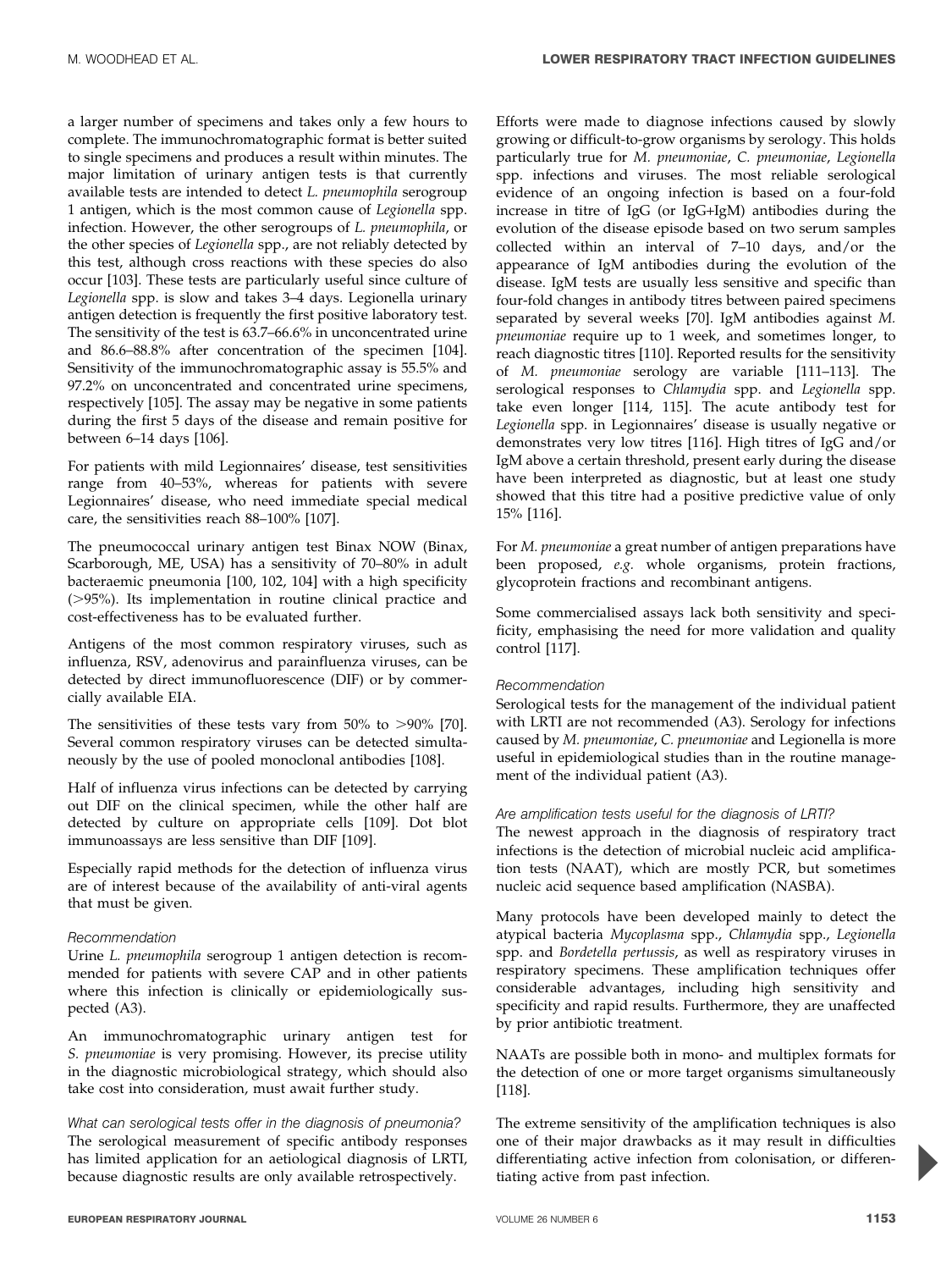At present, the only amplification assay for respiratory pathogens approved by the USA Food and Drug Administration is for the diagnosis of Mycobacterium tuberculosis.

The availability of PCR for the microbiological diagnosis of LRTI is, therefore, at present generally restricted to research and reference laboratories, but is under active investigation.

Agreement between different methods is frequently low and confirmation of PCR findings by one or more alternative method has not always been performed. However, in most studies PCR-based detection of these aetiologies is more sensitive than traditional methods.

Amplification techniques, especially real-time formats, have the potential to become the ideal diagnostic tests for LRTI and may be helpful in establishing early diagnosis, allowing an aetiology-directed therapy particularly for fastidious organisms such as M. tuberculosis, M. pneumoniae, C. pneumoniae, Legionella spp., B. pertussis and respiratory viruses.

#### Recommendation

Application of molecular tests for the detection of influenza and RSV may be considered during the winter season and for the detection of atypical pathogens, provided the tests are validated and the results can be obtained sufficiently rapidly to be therapeutically relevant (A3).

#### What classification should be used for treatment?

Initial treatment has to be empiric. Traditional approaches for the guidance of antimicrobial treatment, such as the syndromatologic approach (typical versus atypical pneumonia), have been shown to be invalid [61, 119–122]. Instead, an approach according to the individual risk of mortality is advocated. The risk of mortality is related to pneumonia severity and allows for a distinction of: 1) low-risk patients who can safely be treated as outpatients (mild pneumonia); 2) patients at increased risk who should be hospitalised (moderate pneumonia); and 3) patients with criteria of severe pneumonia at high risk of mortality who should be admitted to the ICU (severe pneumonia).

The rapid initiation of appropriate antimicrobial treatment has been shown to be a crucial factor in order to ensure treatment success [123–125]. Therefore, any delay should be avoided. Treatment should be initiated within the first 2 h of hospitalisation and within the first hour after ICU admission.

It is mandatory that the initial antimicrobial regimen is appropriate since adverse patient outcomes are related to inappropriate choices [126].

In a second step, the selection of antimicrobial treatment can follow general patterns of expected pathogens according to pneumonia severity and additional risk factors [41, 60, 61, 127–132].

In hospitalised patients, S. pneumoniae has invariably been shown to represent the most frequent pathogen (Appendix 2). Any treatment regimen must ensure high activity against this microorganism. There is no uniform ranking list of the remaining potential pathogens. The relative frequency of all other pathogens is dependent on the population studied, age, regional and seasonal factors. However, H. influenzae,

M. pneumoniae, and C. pneumoniae are the commonest to follow [43]. M. *pneumoniae* tends to occur more frequently in younger people and less severe pneumonia [43, 61, 133]. The role of Legionella spp. outside of epidemics is dependent on the region studied and also varies within the same institution in different time periods [61]. Respiratory viruses play a significant role with a typical seasonal distribution pattern. Staph aureus, Gram-negative enterobacteria (GNEB) and P. aeruginosa are infrequently involved. There is a longer list of exceptional pathogens which do not need to be considered regularly unless there are risk factors hinting at the presence of one of these pathogens (table 12).

The main difference in the distribution of pathogens in severe pneumonia requiring ICU admission is the potential for a higher frequency of typical bacterial pathogens, Legionella spp., GNEB and P. aeruginosa [135, 136]. Conversely, H. influenzae and M. pneumoniae are less frequently encountered.

The recognition of risk factors for GNEB and/or P. aeruginosa is of particular importance since it would require a different empiric initial antimicrobial treatment approach. There is considerable variability in the incidence of this pathogen across Europe. In a Spanish tertiary care and specialised setting, the presence of three out of four risk factors including COPD/bronchiectasis, recent hospitalisation, recent antimicrobial treatment, and suspected aspiration resulted in  $\sim$ 50% risk for the presence of GNEB or P. aeruginosa [137]. Two or more of these criteria already increase the risk considerably and in high-prevalence areas should lead to consideration of antipseudomonal treatment. P. aeruginosa should be a concern in any patient with a smoking history and rapidly progressing pneumonia [138]. Age itself does not have a bearing on the incidence of GNEB and P. aeruginosa [139, 140].

Multiple pathogens have been identified in 5–38% of patients [38, 60], but their relevance in terms of patient outcomes has not been settled.

An issue to consider when selecting antimicrobial treatment is whether the patterns of microbial resistance are regional or local. The main concerns relate to increasing resistance of S. pneumoniae to penicillin and, to a lesser extent but also of note, H. influenzae to ampicillin. The association of microbial resistance with treatment failure has been delineated for resistance of S. pneumoniae to penicillin (but only above a minimal inhibitory concentration (MIC) of 2  $\mu$ g·mL<sup>-1</sup>) [141], macrolides [142, 143], and fluoroquinolones (levofloxacin) [144–146]. For penicillin resistance levels up to MIC 2 mg·dL<sup>-1</sup>, high-dose  $\beta$ -lactams are still an appropriate choice [40, 41, 147, 148]. The evidence for the adverse effect of resistance is best documented for macrolides.

However, the regional patterns of resistance display a huge variation, e.g. penicillin resistance reaches 50% in some regions of France and Spain, whereas it continues to be low in Germany ( $\sim$ 5%). Therefore, treatment recommendations must be based on the consideration of local peculiarities of microbial resistance patterns. It is recommended to keep updated with the most recent information on resistance patterns as provided by resistance surveillance programmes (e.g. Alexander project [149], SENTRY [150] and European Anitmicrobial Resistance Surveillance System (EARSS; http://www.earss.rivm.nl/).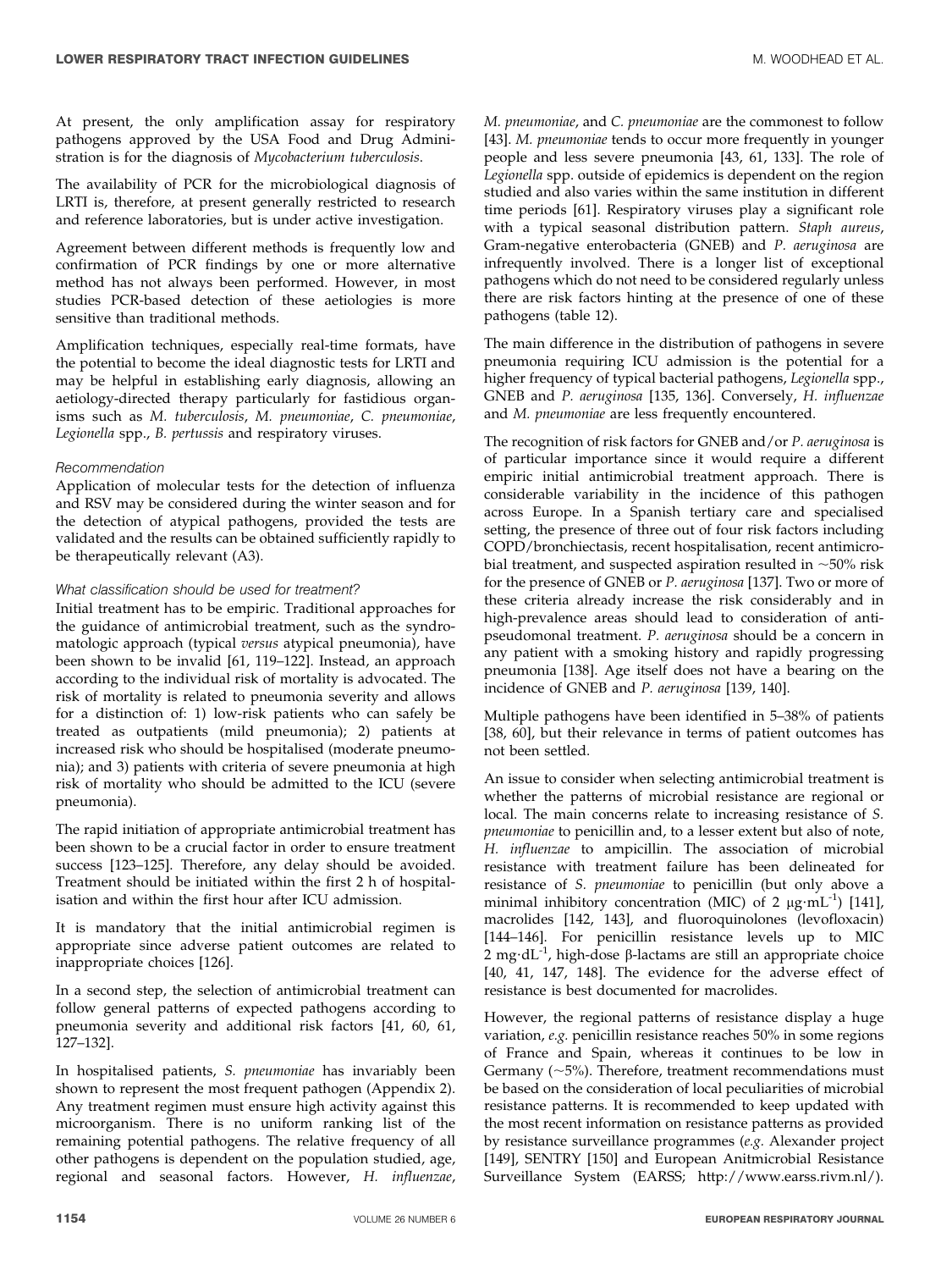# **TABLE 12** Additional risk factors to consider when selecting empiric initial antimicrobial treatment<sup>#</sup>

| <b>Risk factor</b>                                         | Pathogen                                                                   |
|------------------------------------------------------------|----------------------------------------------------------------------------|
| <b>COPD and/or bronchiectasis</b>                          | Haemophilus influenzae, GNEB,<br>Pseudomonas aeruginosa                    |
| <b>Recent hospitalisation</b>                              | GNEB, Pseudomonas aeruginosa                                               |
| <b>Recent antimicrobial treatment</b>                      | GNEB, Pseudomonas aeruginosa                                               |
| <b>Silent aspiration</b>                                   | Mixed infections, anaerobes                                                |
| <b>Gross aspiration</b>                                    | GNEB, Pseudomonas aeruginosa,<br>anaerobes                                 |
| Influenza                                                  | Staphylococcus aureus, Streptococcus<br>pneumoniae, Haemophilus influenzae |
| <b>Exposure to cattle</b>                                  | Coxiella burnetii                                                          |
| <b>Exposure to birds</b>                                   | Chlamydia psittaci                                                         |
| <b>IVDA</b>                                                | Staphylococcus aureus (MSSA or MRSA)                                       |
| <b>Recent travel to Mediterranean</b><br>coast             | Legionella spp.                                                            |
| <b>Recent travel to Midwest and</b><br><b>Southern USA</b> | Histoplasma capsulatum                                                     |
| <b>Chronic steroid treatment</b>                           | Aspergillus spp.                                                           |

COPD: chronic obstructive pulmonary disease; GNEB: Gram-negative enterobacteria; IVDA: intravenous drug abuse; MSSA: methicillin-sensitive Staphylococcus aureus; MRSA: methicillin-resistant Staphylococcus aureus. #: the presence of two or more of COPD/bronchiectasis, recent hospitalisation, recent antimicrobial treatment, and suspected aspiration, resulted in increased risk for the presence of GNEB or Pseudomonas aeruginosa [134].

Since the individual risk of resistance has been shown to be related to antibiotic use prior to admission, the report of previous use of a specific antimicrobial agent should be considered when selecting empiric treatment [151].

Finally, considerations of tolerability and toxicity of antimicrobial agents in the individual patient have to take place. The main issues relate to patients with significant comorbidities and to elderly patients. The most important of these are listed in table 13.

#### Recommendation

Antimicrobial treatment has to be empiric and should follow an approach according to the individual risk of mortality. The assessment of severity according to mild, moderate and severe pneumonia implies a decision regarding the most appropriate treatment setting (ambulatory, hospital ward, ICU; A4). Antimicrobial treatment should be initiated as soon as possible (A3).

The guidance of empiric initial antimicrobial treatment should follow: 1) general patterns of expected pathogens according to pneumonia severity and additional risk factors; 2) regional and local patterns of microbial resistance; 3) considerations of tolerability and toxicity of antimicrobial agents in the individual patient.

The implementation of a clinical pathway to ensure appropriate care for patients with CAP is encouraged. This pathway should be focussed on the critical issues associated with patient outcomes. Benefits in terms of morbidity and costs

| <b>TABLE 13</b>                       | Risk factors for toxicity and poor tolerance of<br>antimicrobial agents |                               |                                            |
|---------------------------------------|-------------------------------------------------------------------------|-------------------------------|--------------------------------------------|
| Antimicrobial agents                  |                                                                         | <b>Toxicity</b>               | <b>Risk factor</b>                         |
| <b>B-lactams</b><br><b>Macrolides</b> |                                                                         | Allergy<br>Ototoxicity        | History of penicillin allergy<br>Age       |
| <b>Fluoroguinolones</b>               |                                                                         | Arrhythmias<br>Arrhythmias    | Prolonged QT<br>Heart failure, electrolyte |
|                                       |                                                                         |                               | imbalances, prolonged QT                   |
|                                       |                                                                         | CNS<br><b>Tendinitis</b>      | CNS disorders<br>Concomitant steroids      |
| <b>Aminoglycosides</b>                |                                                                         | Nephrotoxicity<br>Ototoxicity | Age, concomitant diuretics<br>Age          |

CNS: central nervous system; QT: interval on electrocardiogram.

have been demonstrated [42, 152–154]. A reduction in mortality has not been proven [42, 155].

#### What initial empiric treatments are recommended?

In general, all comparative studies are based on a design testing for equivalence. Therefore, it remains uncertain whether, and to what extent, antimicrobial and pharmacokinetic advantages of distinct antimicrobial agents result in better treatment outcomes. Moreover, most studies have not included patients with severe pneumonia or criteria of severity.

Interesting data have been provided in large retrospective series investigating different antibiotic treatment regimens, e.g. three regimens were found to be associated with a lower 30 day mortality in a large cohort of elderly patients. These were: second-generation cephalosporin plus macrolide; thirdgeneration nonpseudomonal cephalosporin plus macrolide; and fluoroquinolone alone [156]. Other authors found monotherapy with third-generation cephalosporin to be equally effective as compared with a combination treatment with a macrolide [157]. However, these data are retrospective and hypothesis-generating rather than confirmative.

In conclusion, data to support the use of different antimicrobial agents in these patients remains very limited. The general options of antimicrobial treatment are given in tables 14 and 15. Patients hospitalised for reasons other than pneumonia severity (i.e. with a risk such as outpatients) may accordingly be treated like outpatients.

Criteria for the addition of a macrolide in patients with moderate pneumonia have not been settled. Clinical criteria for atypical pathogens are definitely invalid to guide this decision. Moreover, the relevance of atypical pathogens remains a subject of controversy [158]. Conflicting data have been published for the treatment of pneumococcal pneumonia. Whereas some authors safely used procaine penicillin monotherapy [159], others found a combination of penicillin and macrolide to be associated with lower mortality as compared with  $\beta$ -lactam monotherapy [62]. The current authors advocate the addition of macrolides, at least in patients at increased risk and in patients presenting with criteria of severe pneumonia [160].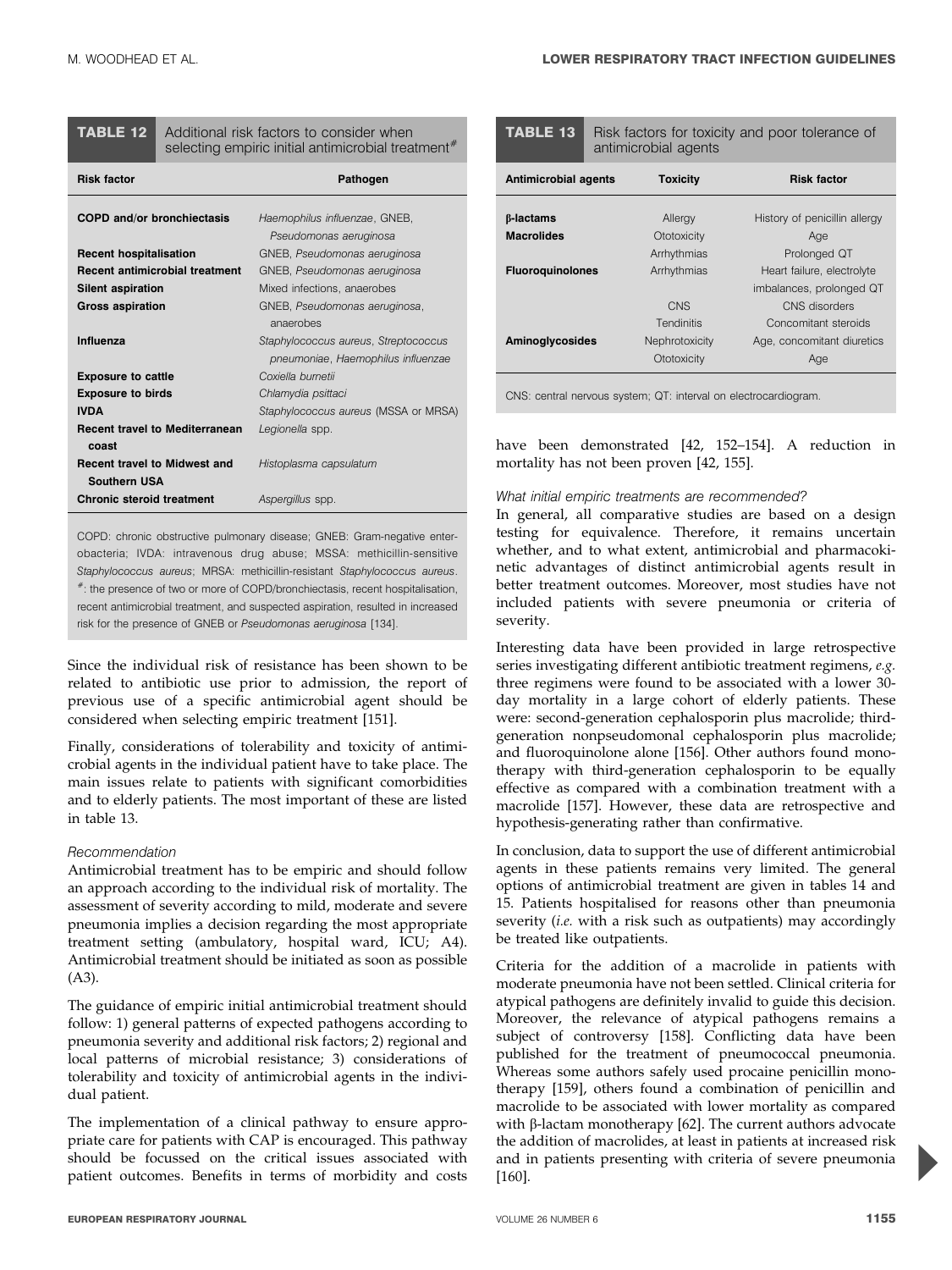#### TABLE 14 Recommended treatment options (in no special order) for hospitalised patients with communityacquired pneumonia  $(C4)^{#}$

| <b>Preferred</b> <sup>1</sup>                                                             | Alternative <sup>+</sup>     |
|-------------------------------------------------------------------------------------------|------------------------------|
| Penicillin G + macrolide <sup><math>f</math></sup>                                        | Levofloxacin <sup>3</sup>    |
| Aminopenicillin + macrolide <sup>5,<math>f</math></sup>                                   | Moxifloxacin <sup>5,##</sup> |
| Aminopenicillin/ $\beta$ -lactamase inhibitor +<br>macrolide ${}^{\mathsf{s},\mathsf{f}}$ |                              |
| Nonantipseudomonal cephalosporin II <sup>t</sup> or<br>$III + macrolidef$                 |                              |

 $*$ : experience with ketolides is limited, but they may offer an alternative when oral treatment is adequate;  $\P$ : in regions with low resistance rates; <sup>+</sup>: in regions with increased resistance rates or intolerance to preferred drugs; <sup>s</sup>: can be applied as sequential treatment using the same drug;  $f$ : new macrolides preferred to erythromycin;  $^{***}$ : within the fluoroquinolones, moxifloxacin has the highest anti-pneumococcal activity.

TABLE 15 Recommended treatment options for patients with severe community-acquired pneumonia  $(C4)$ 

#### No risk factors for P. aeruginosa

Nonantipseudomonal cephalosporin III + macrolide or Nonantipseudomonal cephalosporin III + (moxifloxacin or Levofloxacin)

#### Risk factors for P. aeruginosa

(Anti-pseudomonal cephalosporin or Acylureidopenicillin/b-lactamase inhibitor or

Carbapenem) + ciprofloxacin<sup>#</sup>

P. aeruginosa: Pseudomonas aeruginosa. #: evidence in favour of combination therapy for P. aeruginosa remains inconclusive. Aminoglycoside therapy is associated with increased toxicity and monotherapy often leads to the development of resistance against that antibiotic. Therefore, combination therapy with a  $\beta$ -lactam plus a fluoroquinolone is advocated.

A particular ranking in recommendations is explicitly not given. It is important to realise that the exclusive use of single antimicrobial options may carry the risk of inducing microbial resistance.

A very important issue is adequate dosing. New concepts of dosage calculation by use of pharmacokinetic and pharmacodynamic data are promising, but still controversial and hardly applicable in a clinical routine [161]. Recommended dosages are summarised in Appendix 3. Dosage has to be adjusted according to the presence of liver or renal failure.

#### What is the recommended treatment for specific identified pathogens?

Adjusted treatment may be necessary in case of the identification of a specific pathogen. Possible choices are listed in table 16.

#### What should be the duration of treatment?

The appropriate duration of antimicrobial treatment has not been settled. In comparative studies, the usual duration of treatment is around 7–10 days. However, whether shorter durations can be safely applied is unknown. Intracellular pathogens such as Legionella spp. should be treated for at least 14 days (C4).

### When should i.v. be used and when should the switch to oral occur?

In hospitalised patients not requiring ICU admission, current evidence supports the use of sequential treatment unless there are contraindications, such as impaired gastrointestinal absorption [162–165]. The safety of switching has also been confirmed for bacteremic pneumococcal pneumonia [166]. In low-risk patients hospitalised for reasons other than increased risk of mortality according to PSI or CURB index, oral treatment may be applied from the beginning. In addition, patients at increased risk, but without vital sign abnormalities may be candidates for oral treatment from the beginning [167, 168]. Since the clinical benefit of in-hospital observation in patients at low risk after switching to oral treatment remains limited [165, 169], the decision to switch should be accompanied by a consideration of discharge. Early switch and

# TABLE 16 Recommended treatment for specific identified pathogens Pathogen Recommended treatment Intermediately resistant Streptococcus pneumoniae <2 mg·dL<sup>-1</sup> High-dose amoxicillin, cephalosporin III, respiratory fluoroquinolones, telithromycin<sup>#</sup> **Highly resistant Streptococcus pneumoniae >2 mg·dL<sup>-1</sup> Respiratory fluoroquinolones, vancomycin, teicoplanin, linezolid** MSSA Cephalosporin II, clindamycin, respiratory fluoroquinolones MRSA Vancomycin, teicoplanin + rifampin, linezolid Ampicillin-resistant Haemophilus influenzae Aminopenicillin plus B-lactamase-inhibitor, respiratory fluoroquinolones Mycoplasma pneumoniae **Doxycycline**, macrolide, respiratory fluoroquinolones, telithromycin<sup>#</sup> Chlamydia pneumoniae **Chlamydia pneumoniae** Doxycycline, macrolide, respiratory fluoroquinolones, telithromycin<sup>#</sup> Legionella spp. **Respiratory fluoroquinolones**, macrolide *±rifampicin*, azithromycin **Coxiella burnetii** Macrolides, respiratory fluoroquinolones **Acinetobacter baumanii Third-generation cephalosporin+aminoglycoside Acinetobacter baumanii**

MSSA: methicillin-sensitive Staphylococcus aureus; MRSA: methicicllin-resistant Staphylococcus aureus. #: experience with ketolides is limited, but they may offer an alternative when oral treatment is adequate.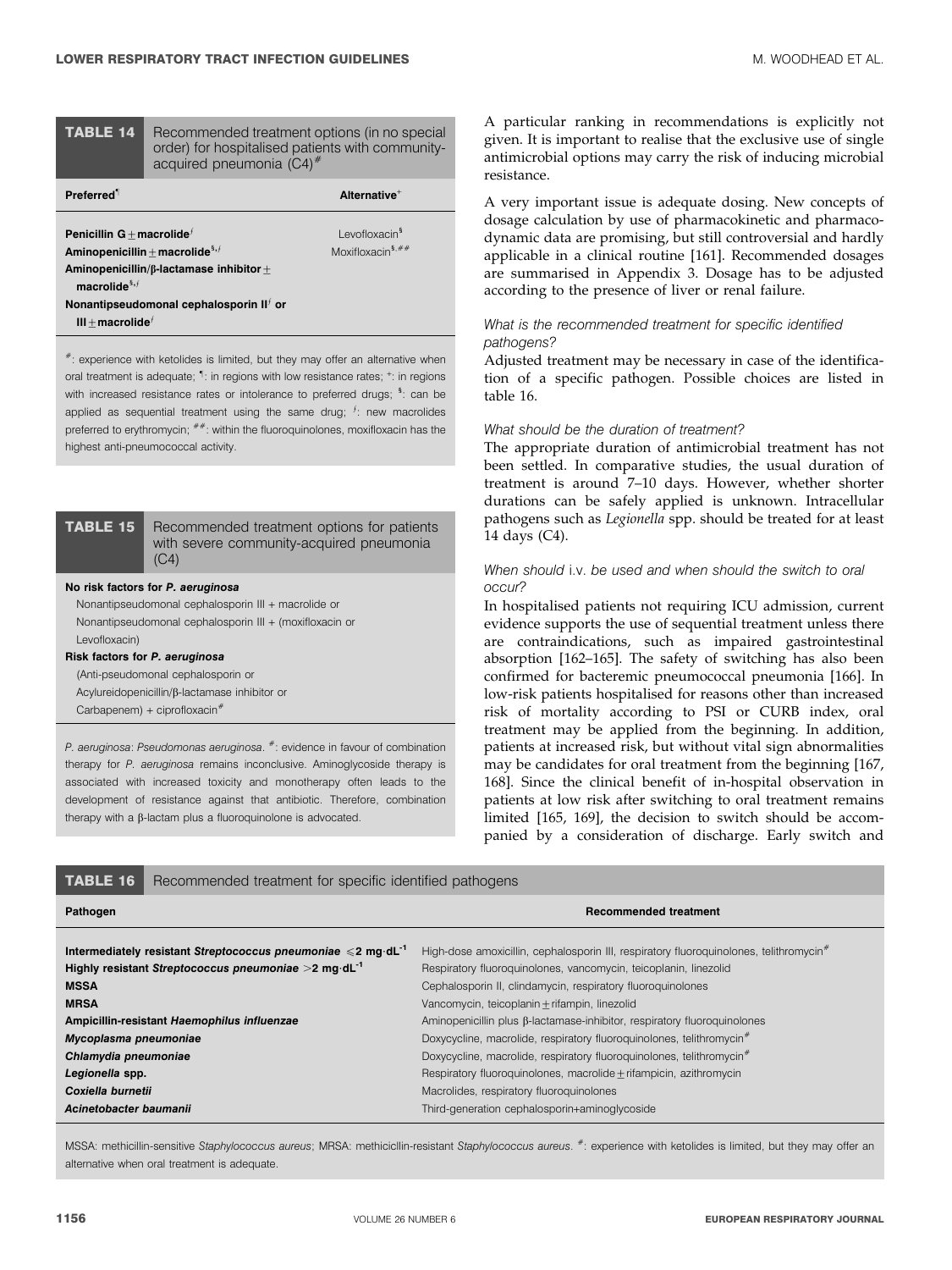discharge strategies may help to reduce the length of hospitalisation [163, 170]. There are only limited data regarding the safety of sequential treatment in severe pneumonia [168].

Favourable clinical responses have been reported for several sequentially applied antimicrobial drug regimens. In theory, the most appropriate are drugs which are available both for i.v. and oral use and which achieve the same area under the curve (AUC) regardless of application route [171, 172]. However, a sequential treatment regimen using oral drugs with lower AUC has been successfully applied. Table 17 gives an overview of possible choices of sequential treatment in CAP.

The time to switch from *i.v.* to oral antimicrobial treatment has to be individualised according to clinical features of stabilisation. One study used stable resolution of fever (two consecutive normal body temperatures within 8 h), improvement of cough and decrease of white blood cells [163]. Another treated patients at least 48 h intravenously before switching to oral treatment [164]. Probably the most practical approach is the use of the most prominent clinical features at admission (e.g. fever, acute respiratory failure or confusion) as target in the assessment of clinical stabilisation. The practice of observing the patient overnight after change to oral treatment is common, but has not been proved necessary [165].

#### Recommendation

In mild pneumonia, treatment can be applied orally from the beginning (A3). In patients with moderate pneumonia, sequential treatment should be considered in all patients except the most severely ill. The optimal time to switch to oral treatment is also unknown. It seems reasonable to target this decision according to the resolution of the most prominent clinical features at admission (A3).

#### Which additional therapies are recommended?

Prophylactic treatment with low molecular heparin (40 mg enoxaparin s.c.) has been shown to protect patients suffering from acute respiratory failure. It reduced thromboembolic

| TABLE 17                                | Types and possible choices of sequential<br>antimicrobial treatment |                                                              |                                                                     |
|-----------------------------------------|---------------------------------------------------------------------|--------------------------------------------------------------|---------------------------------------------------------------------|
| <b>Sequential</b><br>treatment regimen  |                                                                     | Intravenous drug                                             | Oral drug                                                           |
| Same drug/identical AUC                 |                                                                     | Moxifloxacin<br>Levofloxacin<br>Ciprofloxacin                | Moxifloxacin<br>Levofloxacin<br>Ciprofloxacin                       |
| Same drug/lower AUC                     |                                                                     | Clindamycin<br>Aminopenicillin<br>(Ampicillin/amoxicillin)   | Clindamycin<br>Amoxicillin                                          |
|                                         |                                                                     | Cufuroxime<br>Erythromycin<br>Clarithromycin<br>Azithromycin | Cefuroxime-axetil<br>Erythromycin<br>Clarithromycin<br>Azithromycin |
| Different drugs/different<br><b>AUC</b> |                                                                     | Ceftriaxone                                                  | Cefuroxime axetil<br>Cefixime                                       |
| $\Lambda$ UC: argo under the ounie      |                                                                     |                                                              |                                                                     |

AUC: area under the curve.

events from 14.9% to 5.5% and occasionally prevented embolic complications [173]. Therefore, low molecular heparin should be applied to all patients with acute respiratory failure.

The use of noninvasive ventilation has been shown to be effective in COPD patients with pneumonia [174]. Its use in patients with comorbidities, other than COPD, remains controversial [175]. The principles to be applied when using noninvasive ventilation have been addressed elsewhere [176].

Patients with severe sepsis should receive adequate fluid resuscitation. It is mandatory to institute timely appropriate supportive treatment to all patients with septic shock.

Steroids have not been shown to be useful in pneumonia treatment. However, hydrocortisone has been shown to be beneficial in patients with septic shock. Granulocytemacrophage colony-stimulating factor has been shown to reduce acute renal failure, but without any impact on mortality [177]. Therefore, it is not recommended for treatment of severe CAP.

#### Recommendation

Low molecular heparin is indicated in patients with acute respiratory failure (A3). The use of noninvasive ventilation is not yet standard of care, but may be considered particularly in patients with COPD (B3). The treatment of severe sepsis and septic shock is confined to supportive measures (A3). Steroids have no place in the treatment of pneumonia unless septic shock is present (A3).

#### How should responses be assessed and when should chest radiographs be reported?

The first 24–72 h after admission are crucial for the development of pneumonia. However, late complications may occur. These are usually related to the development of empyema, nosocomial superinfections or complications of comorbidities [137]. The time required for complete resolution of symptoms and signs of pneumonia may reach much longer periods [178]. It depends on both host- and pathogen-related factors as well as the initial severity of pneumonia. Therefore, it seems practical to differentiate initial response and complete resolution, particularly when assessing treatment response.

Monitoring of the patient should include: body temperature; parameters of respiration (preferably respiratory rate and partial oxygen tension or oxygen saturation); haemodynamics (arterial blood pressure and heart rate); and mental state. Early referral to an intermediate care unit or the ICU may be helpful in patients with unfavourable evolution according to these criteria.

The chest radiograph alone is not appropriate to assess initial treatment response. However, in the context of a worsening clinical condition, an increase of infiltrates of more than half compared with the initial findings is indicative of a poor prognosis [48, 135].

The radiographic confirmation of uncomplicated pneumonia resolution is common clinical practice. However, the time required for complete radiographic resolution is dependent on host and pathogen factors and usually longer than expected [179, 180]. It can probably be confined to patients with persistent symptoms and signs, as well as those at risk of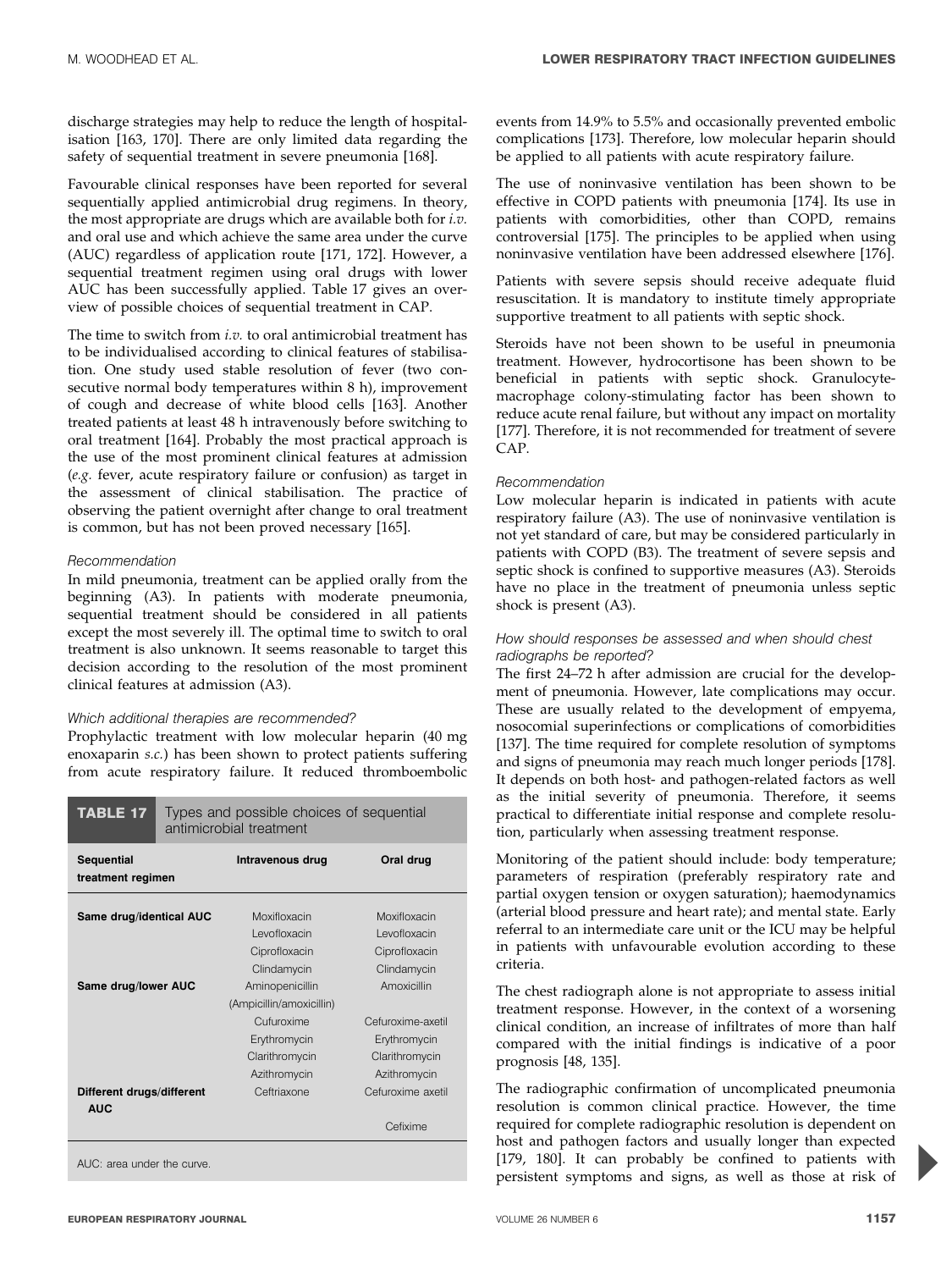bronchial neoplasm (i.e. present smokers and ex-smokers). In patients with severe pneumonia, repeated chest radiographs are part of patient management and can be performed according to clinical judgement.

The time frame for stabilisation depends on the criteria for stabilisation applied and initial pneumonia severity [181]. Following several criteria defined below, patients with PSI IV and V display median stabilisation times of 3 and 5 days, respectively [182]. The relevant criteria include: defervescence  $\langle 37.9^{\circ}$ C; respiratory rate  $\langle 25 \cdot \text{min}^{-1} \rangle$ ; oxygen saturation  $>89\%$ ; arterial systolic pressure  $>90$  mmHg; heart rate <100 $\cdot$ min<sup>-1</sup>; ability to maintain oral intake; and normal mental status.

If all criteria are met, the risk for readmission or death after discharge is  $\sim$ 14%. Conversely, the presence of two or more vital sign abnormalities at discharge carries a 46% risk of readmission or death. Therefore, all the criteria listed above should be considered prior to the decision regarding hospital discharge.

Duration of hospitalisation is one of the most important cost drivers in healthcare for CAP. Reduction of hospitalisation time by even 1 day can yield substantial cost-savings [183]. Therefore, it seems reasonable to target treatment durations according to predicted hospitalisation times. The predicted duration of hospitalisation has been reported to reach  $\sim$  5 days for patients at lower risk (PSI I–III) and 7 days for patients at increased risk (PSI IV and V) [37, 184]. However, substantial regional and national variations have to be taken into account. Prolonged hospitalisation times depend on pneumonia-related factors (initial severity, early complications), nonpneumoniarelated complications and nonclinical factors [184].

There is evidence that the duration of hospitalisation can safely be reduced in many institutions [185]. However, discharge decisions should be based on confident markers of clinical stabilisation. Otherwise, there is concern that shortening of hospitalisation may result in a higher proportion of adverse outcomes [182, 186]. Tools for a safe reduction of hospitalisation times include: 1) early switch to oral antimicrobial treatment, a practice guideline providing information about switching patients from parenteral to oral antimicrobial regimen may be useful for early discharge of patients [182, 187]; and 2) interventions to reduce the impact of nonclinical factors.

#### Recommendation

Response to treatment should be monitored by simple clinical criteria including body temperature, respiratory and haemodynamic parameters. The same parameters should be applied to judge the ability of hospital discharge (A3). Complete response, including radiographical resolution, requires longer time periods. Discharge decisions should be based on robust markers of clinical stabilisation (A3).

#### How should the nonresponding patient be assessed?

It seems practical to differentiate failure to respond to initial treatment (addressed as nonresolving pneumonia) and failure of complete resolution (addressed as slowly resolving pneumonia). Prior to labelling a patient as a nonresponder, it should be made sure that: 1) the patient is most likely to have CAP (i.e. correctly classified on clinical grounds); 2) the antimicrobial treatment applied was correctly selected (judging choice of agent, route of administration, dosage); 3) if specific pathogens were identified, these were treated appropriately.

Having confirmed the diagnosis of treatment failure, the next step is to assign the patient to one of the two categories of treatment failure.

#### Nonresolving pneumonia

If the patient is unstable (progressive pneumonia), all efforts should be made to reinvestigate the patient intensively. The use of particular diagnostic tools, e.g. computed tomography (CT) scanning or bronchoscopy must be individualised [137]. In case of using bronchoscopy, it must be made sure that the retrieved samples are comprehensively investigated. The most important diagnoses to exclude are empyema, abscess formation, PE and fluid overload. After collecting all samples for microbiology analysis, a second empiric antimicrobial treatment regimen using different agents than initially applied should be initiated.

If the patient is stable, the extent of re-investigation can be individualised. A second antimicrobial treatment course may be temporarily withheld until a differential diagnosis is made.

#### Slowly resolving pneumonia

The decision to embark on re-investigation should be based on a careful estimation of factors influencing symptom resolution and the likelihood of identifying a specific diagnosis. This type of treatment failure makes it more likely to find unusual pathogens or alternative diagnoses mimicking pneumonia, such as interstitial lung disease or malignancy. Therefore, the clinical and radiographic presentation may hint at the presence of one of these conditions. CT scanning may be helpful in case of suspected interstitial lung disease. Bronchoscopic evaluation of the patient will be rewarding in up to half of the cases [137, 188]. The potential usefulness of open lung biopsy cannot be judged outside of a specific individual condition.

#### Recommendation

Two types of treatment failures, nonresponding pneumonia and slowly resolving pneumonia, should be differentiated (A3). The evaluation of nonresponding pneumonia depends on the clinical condition. In unstable patients, full re-investigation followed by a second empiric antimicrobial treatment regimen is recommended. The latter may be withheld in stable patients. Slowly resolving pneumonia should be reinvestigated according to clinical needs, condition of the patient and individual risk factors (C3).

#### Exacerbations of COPD

#### What are the criteria for hospital admission?

The mortality of patients hospitalised with COPD exacerbation is  $\sim$ 10%. It is important for clinicians to have sensitive and specific criteria for the hospitalisation of these patients. The specific criteria for hospitalisation is still a matter of debate, but as a general rule all patients with a COPD exacerbation that will not show improvement after 12 h of development, with persistence of respiratory failure and intense dyspnoea, should be admitted.

The new ERS/ATS statement has made recommendations on specific criteria to hospitalise patients with COPD exacerbation [189]. As yet, these criteria have not been validated (table 18).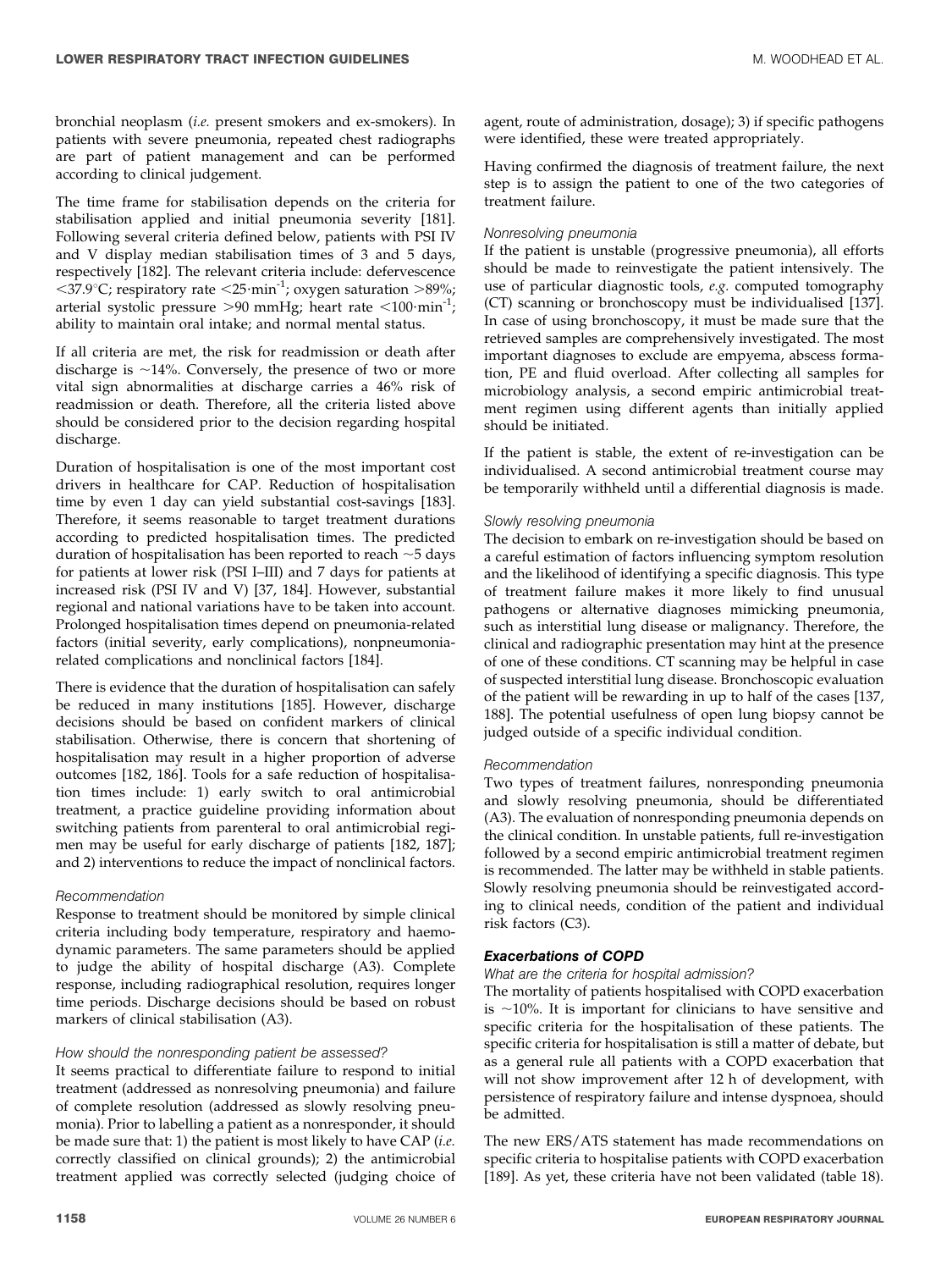| <b>TABLE 18</b>                                                                                                          | Indications for hospitalisation of patients with<br>chronic obstructive pulmonary disease<br>exacerbation [189]                                                                                                                                                                                                                                                               |
|--------------------------------------------------------------------------------------------------------------------------|-------------------------------------------------------------------------------------------------------------------------------------------------------------------------------------------------------------------------------------------------------------------------------------------------------------------------------------------------------------------------------|
| Worsening hypoxaemia<br>Worsening hypercapnia<br>Changes in mental status<br>Uncertain diagnosis<br>Inadequate home care | Presence of high-risk comorbid conditions including<br>pneumonia, cardiac arrhythmia, congestive heart failure, diabetes<br>mellitus, renal or liver failure<br>Inadequate response of symptoms to outpatient management<br>Marked increase in dyspnoea<br>Inability to eat or sleep due to symptoms<br>Inability of the patient to care for themselves, lack of home support |
|                                                                                                                          |                                                                                                                                                                                                                                                                                                                                                                               |

It is interesting for clinicians to know the risk factors associated with admission in patients with a COPD exacerbation. A case control study on risk factors for COPD exacerbation and hospital admission found that the following were associated with admission in a multivariate analysis [190]: three or more hospital admissions in the previous year; FEV1; under prescription of long-term oxygen therapy; and being a current smoker.

In the process for hospital evaluation it is important as a first step to know and stratify the severity of the disease. This is determined by the degree of functional impairment in the stable condition; forced spirometry is the best tool for this. In addition to previous lung function, signs and symptoms of acute morbidity should also be used to stratify patients according to severity (severity of hypoxaemia, hypercapnia with acidosis, tachypnoea and others).

The new ERS/ATS statement has proposed a classification to stratify COPD severity according to the degree of airflow obstruction, *i.e.* mild COPD: FEV1  $\geq 80\%$ ; moderate COPD: FEV1 50–80%; severe COPD: FEV1 30–50%; very severe COPD:  $FEV1 < 30\%$ .

#### Which hospitalised patients with COPD exacerbations should receive antibiotics?

In clinical practice clinicians should be able to detect which patients do not need to receive antibiotics and those in whom antibiotics will be potentially useful. Not all COPD patients presenting with an exacerbation need to be treated with antibiotics. One meta-analysis [27] examining randomised, placebo-controlled trials showed an overall modest beneficial effect of the administration of antibiotics for COPD exacerbations. This meta-analysis was published some years ago and most of the antibiotics included in the trials evaluated were less potent compared with the antibiotics which are currently available.

The cornerstone randomised trial by ANTHONISEN et al. [32] showed a significant beneficial effect of antibiotics in those patients who presented with all three of the following symptoms: increase in dyspnoea; increase in sputum volume; and increase in sputum purulence. These patients were classified as Type I. In addition, the administration of antibiotics was beneficial in those patients with two cardinal symptoms, this was classified as Type II. Figure 1 shows the stratification of exacerbated patients according to ANTHONISEN et al. [32]. Recent information in nonhospitalised exacerbated patients shows a clear relationship between the purulence of sputum and the presence of bacteria [15]. The presence of green sputum (using a colour scale) was 94% sensitive and 77% specific for the yield of a high bacterial load, indicating a clear subset of patient episodes identified at presentation that are likely to benefit most from antibiotic therapy. This information complements the study of ANTHONISEN et al. [32] in the sense that patients having two of the cardinal symptoms (Type II), but including the presence of purulence (green sputum) should be treated with antibiotics. However, the study of ANTHONISEN et al. [32] was performed in ambulatory patients and patients who needed later admission after inclusion in the study and were excluded from the analysis. The use of the Anthonisen criterion has not been validated in hospitalised COPD exacerbated patients.

Two randomised studies have clarified which patients should or should not receive antibiotics. One of them studying ambulatory patients with mild symptoms (simple chronic bronchitis) showed no beneficial effects of antibiotics [25]. The other investigated COPD patients requiring mechanical ventilation and showed that not administering antibiotics was followed by an adverse outcome and a greater incidence of secondary intra-hospital infections [191]. There are no available data on which patients with COPD exacerbations receiving noninvasive mechanical ventilation could benefit from antibiotics, but in the clinical practice they should be regarded as mechanically ventilated.

Most COPD patients requiring hospitalisation have severe disease (FEV1  $\leq$ 50%) and have a Type I or II exacerbation according to the Anthonisen classification [192].

#### Recommendation

Antibiotics should be given to the following: 1) patients with a Type I Anthonisen exacerbation (A2); 2) patients with a Type II Anthonisen exacerbation when increased purulence of sputum is one of the two cardinal symptoms (A2); and 3) patients with a severe exacerbation that requires invasive or noninvasive mechanical ventilation (A2). Antibiotics are generally not recommended in Anthonisen Type II without purulence and Type III patients (A2).

#### What stratification of patients with COPD exacerbation is recommended to direct treatment?

Exacerbations of COPD may be the result of a viral infection, a bacterial infection or irritants including tobacco smoke and others. The role of bacterial infection is questioned but bronchoscopic studies have shown that at least 50% of patients may have bacteria in high concentrations in their lower airways during exacerbations [193]. The problem in defining the microbial aetiology of a COPD exacerbation is that a great proportion of these patients have bacteria colonising their lower airways in the stable phase of the disease. Some studies suggest that the bacterial burden increases during exacerbations [193] and different strains of the same bacteria may change when comparing exacerbations in the same patients [194]. The latter study found that strain changes for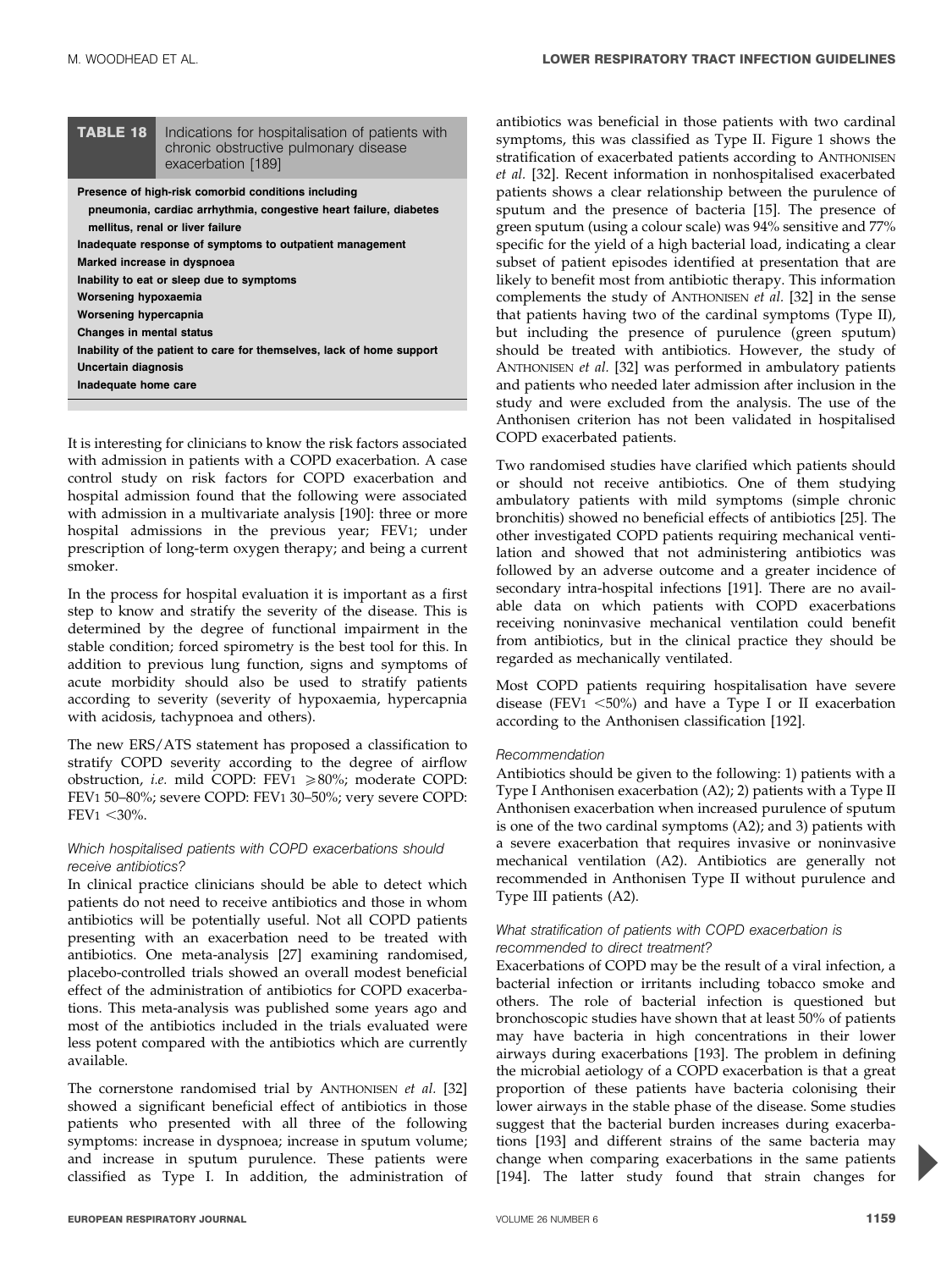

FIGURE 1. Patient stratification by characteristics of exacerbation.

#### H. influenzae, S. pneumoniae and Moraxella catarrhalis, but not for P. aeruginosa, were associated with exacerbation.

Studies in patients with mild exacerbations [195], which do not require hospital admission, have shown that half of these patients have bacteria in their lower airways and that the predominant microorganisms are H. influenzae (nontypable and noncapsulated), S. pneumoniae and M. catarrhalis. In contrast, in patients requiring mechanical ventilation (mean FEV1 30%) [196, 197] the role of these microorganisms is less frequent and other microorganisms, such as enteric Gram negative bacilli and P. aeruginosa may be more frequent. Other observations have shown that FEV1 is an important determinant of the type of microorganism [198, 199]. In patients with mild disease S. pneumoniae is predominant, whereas when FEV1 is lower, H. influenzae and M. catarrhalis are more frequent and even P. aeruginosa may appear in those patients with more severe obstruction. In patients with severe COPD and frequent exacerbations requiring antibiotics and steroids the microbial aetiology is more complex and enteric Gram negative bacilli and P. aeruginosa may be present [200].

The definition of risk factors for P. aeruginosa infection is a potentially important issue. The antibiotic treatment is totally different compared with the treatments directed to common microorganisms and the evolution of the patients can be worse if anti-pseudomonal antibiotics are not administered very early [196]. The risk factors for P. aeruginosa infection are the following: 1) recent hospitalisation; 2) frequent administration of antibiotics (four courses in the last year); 3) severe COPD (FEV1  $\langle 30\% \rangle$ ; and 4) isolation of P. aeruginosa during a previous exacerbation or colonisation during a stable period [198, 199]. However, most of these factors have been found in general studies investigating the microbiology of the exacerbation and specific studies on risk factors for P. aeruginosa in exacerbations are lacking. Overall, the percentage of Pseudomonas infection is  $~10-15\%$  in patients with COPD exacerbations requiring hospitalisation and who have FEV1 ,50%. This percentage is increased in patients admitted to ICU needing mechanical ventilation. However, the issue of P. aeruginosa in COPD exacerbations is far from clear and no study has investigated whether specific treatment for P. aeruginosa, on the basis of risk factors, alters outcome.

The role of atypical bacteria is controversial, but most studies show that C. *pneumoniae* is found in  $\sim$ 4–20% of exacerbations [200], with M. pneumoniae being less frequent. In one of these studies, C. pneumoniae had a 4% incidence when considering hospitalised COPD patients [201]. C. pneumoniae is frequently found in association with other viral or bacterial microorganisms. Viruses are also frequent microorganisms found in COPD exacerbations. The range of incidence is highly variable depending on the type of microbiological techniques used and the type of viruses searched for. One study from SEEMUNGAL et al. [202] found an incidence of viral infection of 39% with rhinovirus and RSV the most frequent. Other frequent viruses that are potentially involved are picornaviruses and influenza A.

The pattern of antibiotic resistance of microorganisms usually identified in exacerbations is country specific [203]. In Spain, France and Italy up to 40% of strains of H. influenzae and  $>$ 90% of *M. catarrhalis* are  $\beta$ -lactamase producers, which suggests that antibiotics such as ampicilin and amoxicillin may be ineffective. S. pneumoniae is, in addition, frequently resistant to penicillin and macrolides, although this also importantly varies from country to country (see Appendix 2, Antibiotic resistance section).

Finally, 10–20% of patients with moderate–severe exacerbations don't respond to initial antibiotic treatment and may require a change in the antibiotic treatment [204, 205]. In these cases the infection may be caused by P. aeruginosa and Staphylococcus aureus, microorganisms that are usually not well covered by the standard empirical regimes.

Stratification of patients for antibiotic administration helps to define groups of patients in whom particular microorganisms may be potentially present. This is a difficult issue that should combine host variables (risk factors for resistances to S. pneumoniae, penicillin and macrolides and risk factors for H. influenzae β-lactamase producer), risk factors for *P. aeruginosa* and signs and symptoms of acute morbidity that could define subsets of populations needing particular antibiotic treatment. The use of FEV1 as a variable to stratify patients for antibiotic treatment is not always useful in the clinical practice since this information may not be available at emergency department attendance. However, when FEV1 is available it helps to classify patients into different groups for antibiotic treatment.

#### Recommendation

There are three different groups. Group A comprises patients not requiring hospitalisation (mild COPD, see Prevention section; A3). Group B is patients that are admitted to hospital (moderate–severe COPD) without risk factors for P. aeruginosa infection (A3). Finally, Group C comprises patients admitted to hospital (moderate-severe COPD) with risk factors for P. aeruginosa (A3).

#### What are the risk factors for P. aeruginosa

The risk factors for P. aeruginosa are two of the following: 1) recent hospitalisation (A3); 2) frequent (more than four courses per year) or recent administration of antibiotics (last 3 months; A3); 3) severe disease (FEV $1 <$ 30%; A3); 4) previous isolation of P. aeruginosa during an exacerbation or patient colonised by P. aeruginosa (A3). The stratification of patients with COPD is shown in table 19.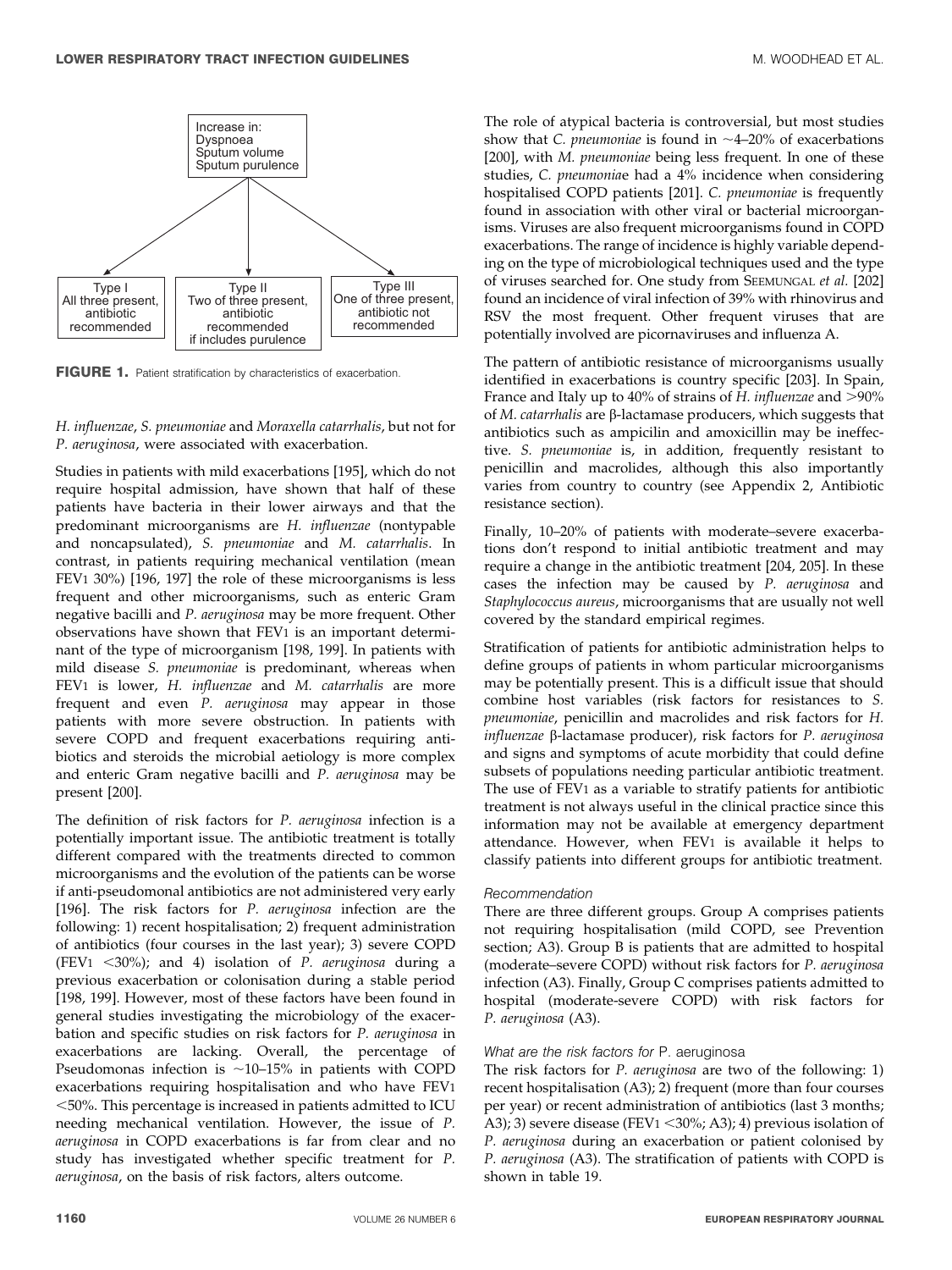| TABLE 19 | Stratification of patients with chronic obstructive<br>pulmonary disease (COPD) exacerbated for<br>antibiotic treatment and potential<br>microorganisms involved in each group |                       |
|----------|--------------------------------------------------------------------------------------------------------------------------------------------------------------------------------|-----------------------|
| Group    | <b>Definition</b>                                                                                                                                                              | <b>Microorganisms</b> |
|          |                                                                                                                                                                                |                       |

|   | Mild COPD                      | H. influenzae, S. pneumoniae,    |
|---|--------------------------------|----------------------------------|
|   |                                | M. catarrhalis, M. pneumoniae,   |
|   |                                | C. pneumoniae                    |
|   | Moderate-severe COPD           | Group A plus Enterobacteriaceae, |
|   | without risk factors for       | K. pneumoniae, E. coli, Proteus, |
|   | P. aeruginosa                  | Enterobacter etc.                |
| C | Moderate–severe COPD with      | Group B plus P. aeruginosa       |
|   | risk factors for P. aeruginosa |                                  |

P. aeruginosa: Pseudomonas aeruginosa; H. influenzae: Haemophilus influenzae; S. pneumoniae: Streptococcus pneumonia; M. catarrhalis: Moraxella catarrhalis; M. pneumonia: Mycoplasma pneumonia; C. pneumoniae: Chlamydia pneumoniae; K. Pneumoniae: Klebsiella pneumoniae; E. coli: Escherichia coli.

#### Which microbiological investigations are recommended?

Commensal pharyngeal flora may interfere with microbiological investigations. Sampling of distal airways by bronchoscopy and collection of PSB revealed that some COPD and bronchiectasis patients are chronically colonised by bacteria during stable periods, but with bacterial numbers increasing during exacerbations.

Studies of PSB in stable COPD and bronchiectasis patients found a prevalence of  $10^3$ – $10^4$  CFU·mL<sup>-1</sup>, mainly H. influenzae and S. pneumoniae or H. influenzae and P. aeruginosa, in 60–80% of the cases [193, 206, 207]. There was an overall agreement between PSB and sputum cultures of 75%. A good correlation was found between sputum cultures and bronchoscopic specimens in a recent study of patients with bronchiectasis [208].

In exacerbations of COPD, there is a lack of studies comparing sputum cultures with reference tests such as bronchoscopic procedures. SOLER et al. [196] compared PSB specimens with endotracheal aspirates and found a good correlation.

Four studies showed that during exacerbations the microbial bronchial flora increases significantly in nearly 50% of the patients [193, 196, 197, 209]. Authors classify the cultured organisms as potentially pathogenic microorganisms (PPM) and non-PPM [207]. On this basis it is accepted that bacterial pathogens cause  $\sim$  40–50% of the acute exacerbations of COPD.

Longitudinal studies have illustrated that as far as H. influenzae is concerned COPD exacerbations partly result from relapses by endogenous organisms, genomically identical to those of a previous exacerbation episode, and partly from exogenous reinfections with genomically different strains [194, 210].

Quality assessment of sputum was identical with that applied in the diagnosis of pneumonia. In a longitudinal study, ELLER et al. [199] found that in mild cases of COPD the sputum bacterial flora was mainly composed of: S. pneumoniae, Gram positive organisms (46%), to a lesser degree H. influenzae and M. catarrhalis (23%); and to a comparable degree Enterobacteriaceae and P. aeruginosa (30%) [199]. In severe cases with  $FEV1 < 50\%$  of the normal, the Gram negative organisms with *P. aeruginosa* became preponderant (63%).

Using an arbitrary cut-off value of  $10^6$  CFU $\cdot$ mL<sup>-1</sup> (and  $10^5$ CFU·mL<sup>-1</sup> for S. pneumoniae), MIRAVITLLES et al. [198] also found a correlation between the degree of disease and the composition of the sputum flora. In the presence of  $FEV1 < 50\%$ cultures were significantly more positive for H. influenzae and P. aeruginosa. In patients with  $FEV1 > 50\%$  non-PPMs were isolated in most cases.

STOCKLEY et al. [15] classified sputa as either mucoid or purulent, on the basis of the myeloperoxidase content. This could also be evaluated by the colour of the sputum. The median bacterial load of mucoid sputum was  $7.5 \times 10^6$  and that of purulent sputum was  $10^{7}-10^{8}$  CFU $\cdot$ mL $^{-1}$ . The presence of green purulent sputum was 94.4% sensitive and 77.0% specific for the yield of a high bacterial load.

HILL et al. [211] studied several markers of inflammation together with bacterial loads, as well as the colour of the sputum. The myeloperoxidase level was low at bacterial loads  $\leq 10^7$  CFU·mL<sup>-1</sup> (39% of the samples). Myeloperoxidase levels were high in the presence of bacteria  $\pm 10^7$  CFU $\cdot$ mL<sup>-1</sup> (61% of the samples). In 92% of these specimens one bacterial species was predominant.

#### Recommendation

In patients with severe exacerbations of COPD (Group C patients), those who may have difficult-to-treat microorganisms (P. aeruginosa) or potential resistances to antibiotics (prior antibiotic or oral steroid treatment, prolonged course of the disease, more than four exacerbations per year and FEV1  $<$ 30%), sputum cultures or endotracheal aspirates (in mechanically ventilated patients) are recommended (A3).

#### Which initial antimicrobial treatments are recommended for patients admitted to hospital with COPD exacerbation?

The more frequently isolated microorganisms in Group A are H. influenzae followed by S. pneumoniae and M. catarrhalis [212]. Amoxicillin, ampicillin or tetracycline are antibiotics that can be used, but in countries with high levels of antibiotic resistances of S. pneumoniae this may be a concern. In addition, 20–30% of strains of H. influenzae are  $\beta$ -lactamase producers and are resistant to penicillins. A retrospective study on COPD exacerbations found that amoxicillin was associated with a higher rate of relapse [205].

Amoxicillin-clavulanate is active against S. pneumoniae and H. influenzae. However, this antibiotic has to be used in high dosages (875 and 125 mg amocicillin and clavulante, respectively) in order to obtain high concentrations in serum and in bronchial secretions above the MIC of the majority of the strains resistant to penicillin. The new formulation of 2,000 and 125 b.i.d (amocxicillin and clavulante, respectively) may be useful for this purpose. Resistances of S. pneumoniae to macrolides can be as high as 30–50% in some European countries (e.g. France, Spain); therefore, they are not generally recommended. In addition, most of the strains of H. influenzae are resistant to clarithromycin. However, most of the trials in this group of patients [204, 213] have shown a good effectiveness of macrolides compared with other antibiotics,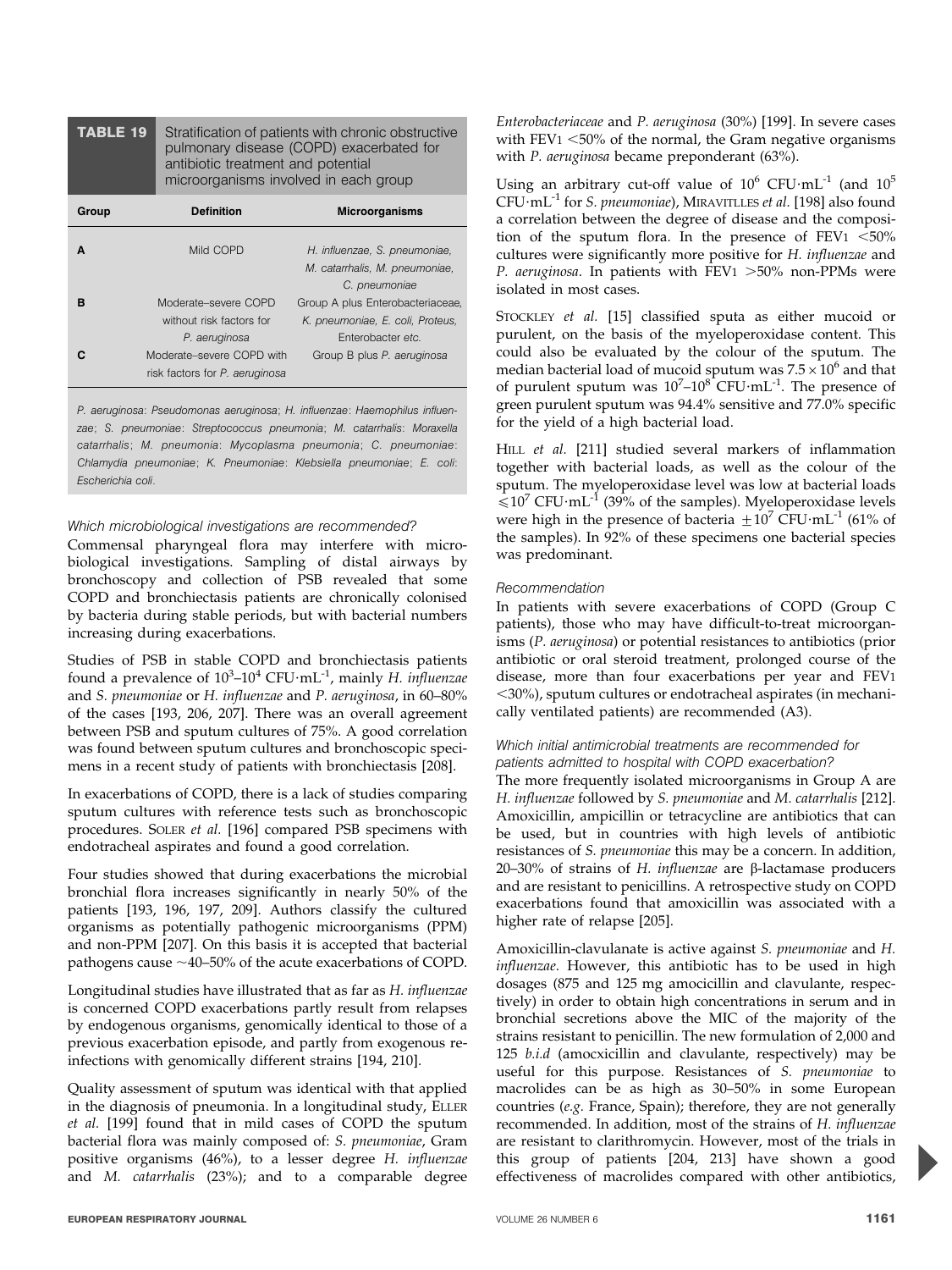which could be related to their anti-inflammatory effect. Telithromycin is a ketolide derived from macrolides that: 1) presents a low rate of resistance,; 2) is effective against S. pneumoniae resistant to penicillins and macrolides; 3) shows excellent antimicrobial activity against atypicals; and 4) is more effective than azithromycin against H. influenzae. It presents low side-effects, good penetration and excellent pharmacokinetic properties. It is also a potential antibiotic to be considered. However, the clinical experience is still limited [214]; therefore, it is not recommended (B2).

In Group B, in addition to amoxicillin-clavulanate, the new quinolones have to be considered. Levofloxacin and moxifloxacin are active against most of the strains of S. pneumoniae and H. influenzae and achieve high concentrations in bronchial secretions several times higher than the required MIC to treat these microorganisms [215–219]. In addition, they are active against Gram negative bacilli other than P. aeruginosa. These characteristics make these antibiotics very convenient to treat the exacerbations in this group of COPD patients. The oral route is preferred, but in some situations the parenteral route has to be used. In this case, the same antibiotics recommended above can be given parenterally. The administration of a single dosage every 24 h in the case of moxifloxacin is a potential advantage.

Nonantipseudomonal third-generation cephalosporins, such as ceftriaxone and cefotaxime, are also antibiotics with good activity against the majority of microorganisms. Within this group the antibiotics cause exacerbations and can be administered as monotherapy [220]. The advantage of ceftriaxone over cefotaxime is that it can be given intramuscularly and can be useful in some nonhospitalised cases.

In Group C the best orally administered anti-pseudomonal antibiotic is ciprofloxacin. This antibiotic is active against H. influenzae, M. catarrhalis and other Gram negative bacilli. A

concern with ciprofloxacin is its poor activity against S. *pneumoniae*, but this microorganism is not frequent in patients from Group B. Another concern is the increasing rate of resistances to P. aeruginosa observed in some European countries. High dosages of ciprofloxacin are preferred (750 mg per 12 h) to achieve higher serum and bronchial concentrations [221, 222]. The activity of levofloxacin against P. aeruginosa has recently been approved by the Food and Drug Association (750 mg per 24 h), although the clinical experience is limited and it is not recommended.

There is no clear information about when to use oral or *i.v.* route of administration in hospitalised patients. The oral route is preferred if the patient is able to eat. If this is not the case, the i.v. route has to be used and switched to oral when there is clinical stabilisation 3–5 days after admission. In the most severely ill patients (ICU admitted), i.v. administration of antibiotics is imperative. In this case and when Pseudomonas is suspected, combinations of antibiotics are advisable as mentioned in table 20. However, there is no evidence regarding the benefit of administration of two antibiotics to treat bronchial infections caused by P. aeruginosa. The duration of antibiotic treatment in COPD patients should be maintained at an average of 7–10 days. Courses of 5 days with levofloxacin or moxifloxacin have been as effective as 10 days of treatment with  $\beta$ -lactams in some trials [217, 223, 224].

#### Recommendations

In patients without risk factors for P. aeruginosa several options for antibiotic treatment are available. The selection of one or other antibiotic will depend on: 1) the severity of the exacerbation; 2) local pattern of resistances; 3) tolerability; 4) cost; and 5) potential compliance. Amoxicillin or tetracycline are recommended for mild exacerbations (usually managed at home) and co-amoxiclav in patients admitted to hospital with moderate–severe exacerbations (A2). Depending on the rate of

#### TABLE 20 Which initial antimicrobial treatments are recommended for patients admitted to hospital with chronic obstructive pulmonary disease (COPD) exacerbations? Group Definition Oral treatment Alternative Parenteral treatment A# Mild COPD without comorbidity Usually no treatment. If indication then: amoxicillin, tetracycline Co-amoxiclav Macrolide Levofloxacin<sup>+</sup> Moxifloxacin<sup>+</sup> **B** Moderate–severe COPD without risk factors for P. aeruginosa Co-amoxiclav Levofloxacin Amoxicillin-clavulanate, second or third Generation cephalosporin<sup>§</sup>, levofloxacin, moxifloxacin Moxifloxacin C" Moderate or severe COPD with risk factors for P. aeruginosa Ciprofloxacin Ciprofloxacin Ciprofloxacin control  $C$ iprofloxacin or  $\beta$ -lactam<sup> $f$ </sup> with P. aeruginosa activity  $\pm$ aminoglycosides<sup>##</sup>

P. aeruginosa: Pseudomonas aeruginosa. #: usually patients from Group A do not require hospitalisation. In countries with high incidence of Streptococcus pneumoniae resistant to penicillin, high dosages of amoxicillin or amoxicillin-clavulanate are recommended; <sup>1</sup>: a benefit for empirical anti-pseudomonal antibiotic therapy in the presence for risk factors for P. aeruginosa is not proven; <sup>+</sup>: moxifloxacin and levofloxacin offer better coverage against S. pneumoniae than ciprofloxacin; <sup>s</sup>: ceftriaxone and cefotaxime; <sup>f</sup>: cefepime, piperacillin-tazobactam or a carbapenem; \*\*: there is no data on the benefit of combination therapy for P. aeruginosa treatment in exacerbated COPD patients.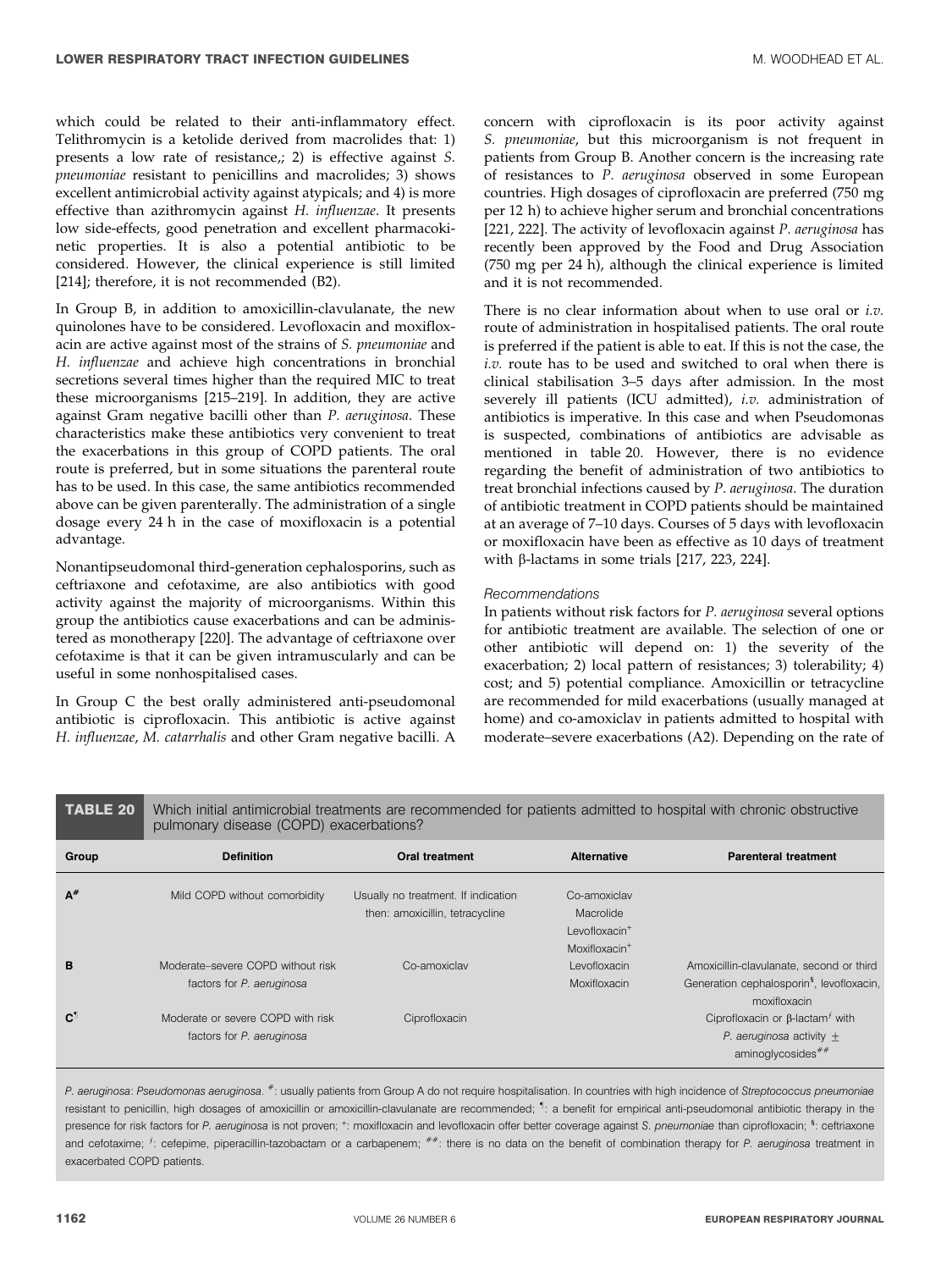resistance to penicillin in S. pneumoniae in each country, the dosage of amoxicillin should be varied. In countries with a high resistance rate, the recommended dose is 1 g every 8 h.

In patients with risk factors for P. aeruginosa, ciprofloxacin is the antibiotic of choice when the oral route is available. When parenteral treatment is needed, ciprofloxacin or a b-lactam with anti-pseudomonal activity are the available options. The addition of aminoglycosides is optional (A2).

The use of the oral or *i.v.* route depends on the stability of the clinical condition and the severity of exacerbation. Switching  $(i.v.$  to oral) is recommended by day 3 of admission if the patient is clinically stable (A3).

#### How should the nonresponding patient be assessed?

Between 10–20% of patients do not respond to empiric antimicrobial treatment [221, 222]. Some failures may be related to the following microbiological issues. 1) The initial infection is caused by a microorganism not covered by the empirical regimen. P. aeruginosa, Staph aureus (including methicillin-resistant Staph aureus), acinetobacter and other nonfermenters are the most frequent causes of failure. Aspergillus spp. has been described in some cases with prolonged treatment with steroids. High-level antibiotic resistance in S. pneumoniae also has to be considered. 2) The patient may have a nosocomial respiratory infection. This is more frequent in patients requiring invasive mechanical ventilation [196].

#### Recommendation

After close re-evaluation of noninfectious causes of failure (i.e. inadequate medical treatment, embolisms, cardiac failure, other) a careful microbiological reassessment, as mentioned in the section on microbiological diagnosis, is recommended (C3).

The recommendation for treatment in cases of failure includes an antibiotic change with good coverage against P. aeruginosa, S. pneumoniae resistant to antibiotics and nonfermenters, and to subsequently adjust the new antibiotic treatment according to microbiological results (C3).

#### Exacerbations of bronchiectasis

#### How should exacerbations of bronchiectasis be managed?

Bronchiectasis is a structural derangement of the bronchial wall that is characterised by airway dilatation and bronchial wall thickening. As a result of this abnormality, chronic inflammation and airway colonisation are characteristic findings. The aetiology of bronchiectasis is unknown in 50% of cases [225]. Tuberculosis, pneumonia, Ig deficiencies, bronchopulmonary aspergillosis and cystic fibrosis (CF) are the main causes of bronchiectasis. CF is outside the scope of these recommendations.

Colonisation with potential pathogenic microorganisms is identified in 60–80% of patients under stable clinical conditions. The most frequent microorganisms isolated are H. influenzae and Pseudomonas spp. [206, 208]. These microorganisms are probably those that cause periodic exacerbations. Other Gram negative bacilli, such as S. pneumoniae and Staph aureus, may also colonise the lower airways of these patients. It has been demonstrated that patients with bronchiectasis colonised by Pseudomonas spp. exhibit more extensive lung lesions (evidenced by high-resolution computed tomography) [226], suffer from more severe impairment of lung function [227, 228], and have a more intense inflammatory response in the lung [229]. Rarely, airway colonisation is due to microorganisms that require specific treatment, such as Nocardia asteroides, Aspergillus spp., Alcaligenes xylosoxidans and Mycobacterium spp. [208]. A recent study found an association between Staph aureus in the airways and the presence of allergic bronchopulmonary aspergillosis [230]. Potentially nonpathogenic microorganisms, such as H. parainfluenzae, are also frequently isolated from the sputum. Although its pathogenic role has been questioned, a recent study reported species-specific systemic immune responses to H. parainfluenzae [231].

The evidence of a more rapid progression of the disease when the airways are colonised by P. aeruginosa, the chances of having particular pathogens that require specific treatment, such as Aspergillus spp. or N. asteroids, and the demonstration of a more intense local and systemic inflammatory reaction in those patients colonised by potentially pathogenic microorganisms support the need for periodic evaluation of bronchial colonisation patterns in patients with bronchiectasis. Sputum cultures are as effective as bronchoscopy-guided techniques in evaluating colonisation in patients with bronchiectasis [208].

Acute exacerbations (see Appendix 1, Definitions section) are clinically recognised by an increased sputum production that becomes purulent and thicker. This increased purulence may be accompanied by other symptoms or signs, such as dyspnoea or increase in dyspnoea, cough and fever.

There is little information about microbiology in exacerbations of non-CF bronchiectasis. It is assumed that most of the exacerbations are caused by the colonising bacterial flora and therapy should, therefore, be directed towards these. Many patients with bronchiectasis take antibiotics regularly and this is a risk factor for bacterial antibiotic resistance. There are two additional recommendations for antibiotic treatment in patients with exacerbations. 1) Bacteriological flora and patterns of resistances are diverse and in a percentage of cases recent prior colonisation is not known. As a result, sputum cultures are recommended in most cases. 2) It is better to use antimicrobials with good bronchial penetration and the ability to decrease bacterial burden as much as possible. In addition, patients with bronchiectasis produce thick secretions at the site of microbial colonisation, which represent a physical barrier to drug diffusion.

On the basis of these considerations, the appropriate first-line policy would be to use antibiotics that are active against H. influenzae empirically, once a sputum sample for microbiological analysis has been taken. For oral ambulatory treatment, recommended antibiotics are amoxicillinclavulanate and quinolones (ciprofloxacin, moxifloxacin, levofloxacin). Levofloxacin has been effective in the management of outpatient bronchiectasis [232].

In case of risk factors for P. aeruginosa, ciprofloxacin is the best oral anti-pseudomonal agent and combinations of antibiotics may be advisable, as mentioned in table 21. Again, although there is no evidence regarding the benefit of administration of two antibiotics to treat acute exacerbations of bronchiectasis caused by P. aeruginosa. Levofloxacin can also be used on the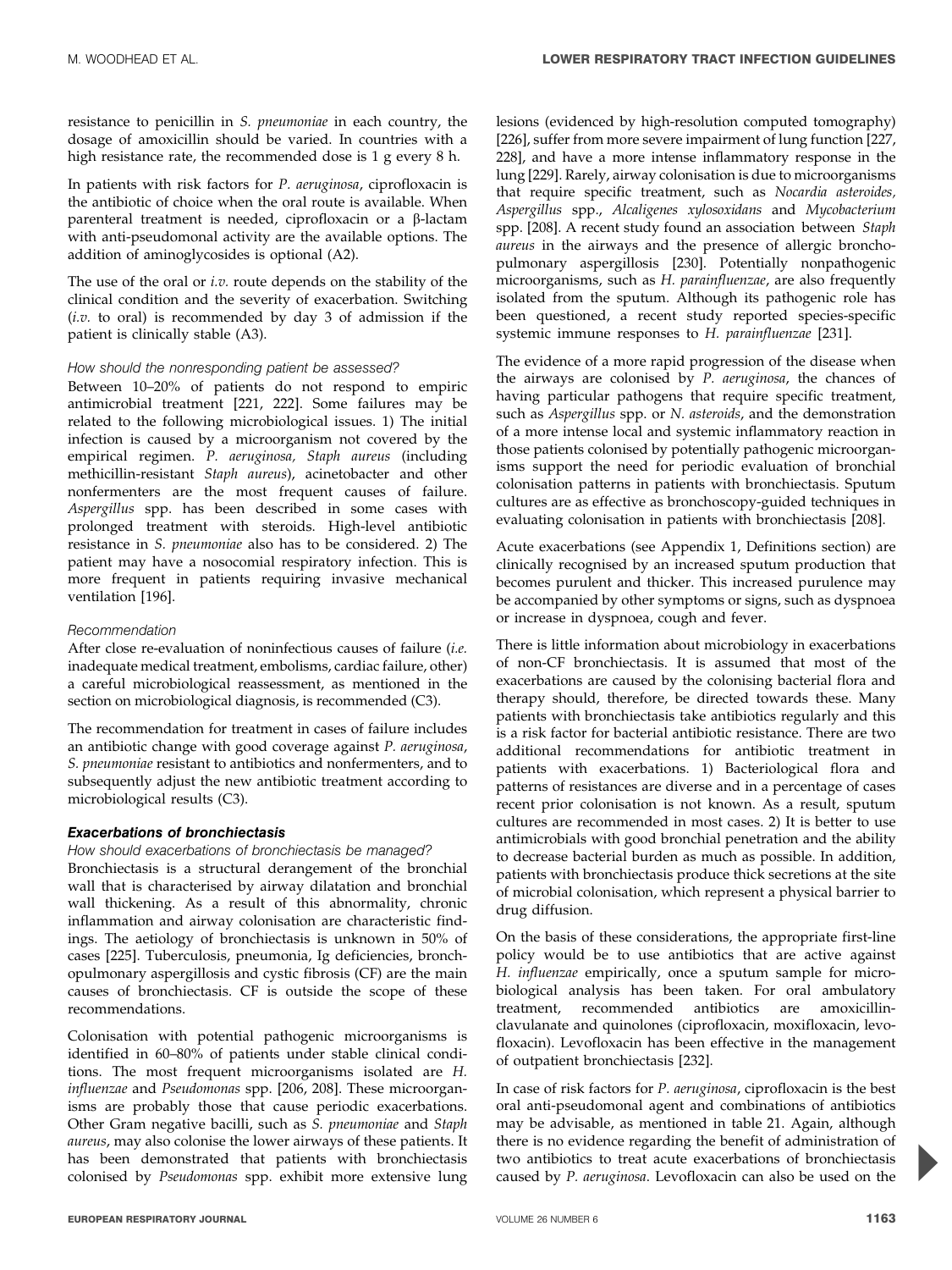| TABLE 21 | Which antibiotics are recommended for |  |  |
|----------|---------------------------------------|--|--|
|          | exacerbations of bronchiectasis?      |  |  |

|                            | <b>Oral Treatment</b> | <b>Parenteral Treatment</b>            |
|----------------------------|-----------------------|----------------------------------------|
| No risk of Pseudomonas     | Amoxicillin-          | Amoxicillin-clavulanate                |
| spp.                       | clavulanate           |                                        |
|                            | Moxifloxacin          | Ceftriaxone                            |
|                            | Levofloxacin          | Cefotaxime                             |
|                            |                       | Moxifloxacin                           |
|                            |                       | Levofloxacin                           |
| <b>Risk of Pseudomonas</b> | Ciprofloxacin         | Ciprofloxacin/Levofloxacin+            |
| $spp.*$                    |                       | anti-pseudomonal β-lactam <sup>1</sup> |
|                            |                       | or aminoglycoside                      |

 $*$ : use the same criteria mentioned for chronic obstructive pulmonary disease exacerbations; " : ceftazidime, cefepime, carbapenems, piperacillintazobactam.

basis of pharmacokinetic/pharmacodynamic information. Ceftriaxone, although not active against P. aeruginosa, can be used if ambulatory parenteral treatment is needed. Parenteral treatment should usually be reserved for patients needing hospitalisation with acute respiratory failure.

Risk factors for Pseudomonas spp. have not been extensively studied, but based on the observations above it would be reasonable to use the same four features as in COPD (see What are the risk factors for P. aeruginosa?). However, this has not been prospectively studied in relation to outcome.

Once they are available, empirical antibiotics should always be adjusted in accordance with microbiological results. Although there is no data on this issue, the duration of treatment should be 7–10 days, except in the case of P. aeruginosa infection where a longer duration may be needed (10–14 days).

Since patients with bronchiectasis will need antibiotics frequently, rotation of antibiotics in order to decrease the development of resistances may be advisable.

#### Recommendation

Periodical surveillance of colonisation is advisable (B3). The majority of patients with exacerbations will benefit from antibiotic treatment (B3). Obtaining a sputum sample for culture before starting antibiotic treatment is recommended in most cases and particularly in those requiring hospitalisation (B3). For empirical antibiotic treatment patients have to be stratified according to the potential risk of Pseudomonas spp. infection (B3; see What are the risk factors for P. aeruginosa?). Recommended antibiotics are summarised in table 21. Empirical antibiotics have to be adjusted or modified according to sputum culture results (A3).

#### **PREVENTION**

### Prevention by methods other than vaccination

Does oral immunisation with bacterial extracts prevent LRTI? H. influenzae is an important pathogen involved in infectious exacerbation of chronic bronchitis [194]. A systematic review identified six placebo-controlled, randomised studies investigating the efficacy of H. influenzae oral vaccine preparation to reduce the frequency of acute exacerbations (AE) in 440 patients with chronic bronchitis [233]. Overall there was a significant reduction of AE after 3 and 6 months of treatment compared with controls (3 months: Poisson rate ratio (PRR) 0.666, 95% confidence interval (CI) 0.500-0.887,  $p=0.001$ ; 6 months: PRR 0.831, 95% CI 0.669-1.031,  $p=0.093$ ). The effect had disappeared by 9 months. Moreover, a reduction of the severity of AE at 3 and 6 months has also been shown (-58%, Peto odds ratio (POR)=0.42, and 95% CI 0.16–1.13; and -65%, POR=0.35, and  $95\%$  CI 0.16–0.75, respectively). Although the authors of this review concluded that receiving the oral H. influenzae vaccine in the autumn reduces the frequency and severity of AE over the winter month, they admit that larger clinical trials are necessary to assess the long-term effects of this type of treatment.

Another approach is the use of a mixture of bacterial extracts as an oral vaccine (OM-85 BV). A placebo-controlled study investigated 350 nursing home residents aged  $\geq 65$  yrs and found a significant reduction of acute bronchitis in patients in whom a mixed bacterial extract had been used (28% reduction in the number of LRTIs (nonsignificant (NS)), 40% reduction in the number of episodes of acute bronchitis ( $p \le 0.01$ ), and 28% reduction in the number of antibiotic prescriptions (NS)) [234]. However, the same study also showed a 39% higher incidence of pneumonia and bronchopneumonia in the vaccinated group compared with the nonvaccinated group, suggesting that this approach provides no protection against severe types of pulmonary infections. Another study ( $n=190$  OM-85 BV versus  $n=191$  placebo) found no differences regarding the frequency of AE, but a significant reduction in the total number of days hospitalised (OM-85 BV 287 days, placebo 642 days (p=0.037) [235].

There are no cost-effectiveness studies on both substances so far.

#### Recommendation

The use of H. influenzae oral vaccine (B1) or of bacterial extracts (OM-85 BV; B2) in patients with CB or COPD is not recommended.

#### What is the role of prophylactic antibiotic therapy in CB and COPD?

In CB and COPD patients the use of prophylactic antibiotic therapy has been studied extensively. Studies between 1960– 1970 showed that prophylactic antimicrobial therapy, over months or years, is not effective in preventing infectious exacerbation [236–238].

#### Recommendation

On the basis of studies published so far, the prophylactic use of antibiotics in patients with CB or COPD as a matter of prevention is not recommended (A1).

According to the opinion of experts, it might be justified to use long-term antibiotic therapy in selected patients with bronchiectasis who suffer from frequent bacterial exacerbations, but no data from controlled studies are available for an evidencebased recommendation (C4).

The use of nebulised antibiotics for the prevention of LRTI in patients with bronchiectasis has also not been studied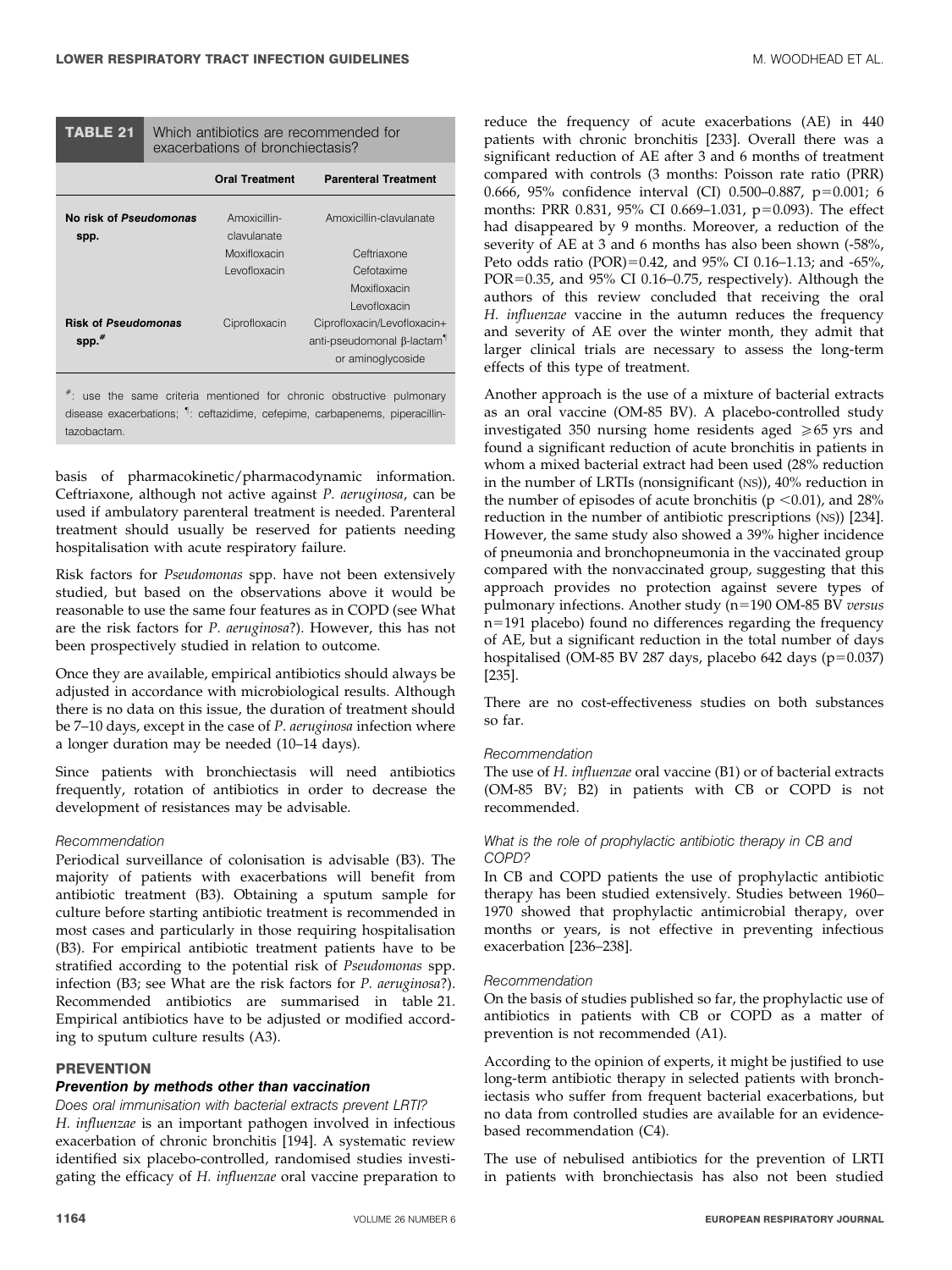systematically so far. Therefore, no evidence for its use could be found and so the use of this approach is not recommended  $(C4)$ .

#### Does antibiotic treatment of URTIs prevent LRTI?

Bacterial URTIs might be precursors of LRTIs. Only one study carried out in children investigated whether early antibiotic therapy of bacterial URTI could reduce the frequency of pneumonia and demonstrated that this was not the case [239]. The treatment of the common cold with antibiotics or antivirals also does not prevent LRTI [240, 241]. No evidence is available regarding the efficacy of the treatment of chronic sinusitis for the prevention of LRTI.

#### Recommendation

Treatment of URTIs with antibiotics will not prevent LRTIs (A1).

#### Does the treatment with inhaled steroids or long-acting  $\beta_2$ -agonists prevent LRTI?

Inhaled steroids might reduce the frequency of AECOPD in patients with severe airflow obstruction. However, no study has shown the prevention of LRTI by inhaled steroids in particular. Moreover, the reduction of AE in COPD seems to be limited to patients with severe COPD. For an overview regarding this question see the following guidelines [242, 243].

Regarding the use of long-acting  $\beta_2$ -agonist no evidence is available showing a preventive efficacy against LRTI.

#### Recommendation

The regular use of inhaled steroids (B1) or of a long-acting  $\beta_2$ agonist (C4) as a preventive approach for LRTI is not recommended. This does not mean that they might not prevent exacerbations of COPD, which is an issue beyond the scope of this document.

#### Does regular physiotherapy prevent LRTI?

Although it seems justified to accept physiotherapy as part of good clinical practice for patients with hypersecretion and chronic airway disease, including bronchiectasis, no data support the use of physiotherapeutic approaches as a matter of prevention against LRTI [244].

#### Recommendation

Physiotherapy is not recommended as a preventive approach against LRTI (C4).

#### Do anti-viral substances prevent influenza virus infection?

Two classes of anti-virals for the prevention of influenza virus infection are available. Amantadine and rimantadine are M2 inhibitors with efficacy against the influenza A virus only, whereas the new substances zanamivir and oseltamivir as neuraminidase inhibitors are effective against both influenza A and B.

A recent systematic review investigated 18 studies (14 amantadine, four rimantaine) including more than 10,000 patients [33]. Amantadine showed a significant preventive effectiveness of 63% (95% CI: 42–76%) in confirmed contacts of influenza A cases. Although the data for the effectiveness of rimantadine were comparable, a significant effect could not be

obtained due to the smaller number of patients investigated. However, all available data showed that the frequency of side-effects is significantly lower with rimantadine than amantadine.

The neuraminidase inhibitors zanamivir (available only for inhalation) and oseltamivir (available only as oral medication) are less extensively studied [245–248]. Nevertheless, due to a more sophisticated design of the newer studies, a systematic review of the available data (eight studies: five zanamivir, three oseltamivir;  $n=1,180$ ), showed a significant preventive effectiveness for both drugs (74%; 95% CI: 0.50–0.87) [249].

In summary, there is consistent evidence that amantadine, rimantadine and neuraminidase inhibitors have a preventive effect against influenza virus infections. However, vaccination against influenza virus infection is still the most important preventive method. There are no cost-effectiveness studies so far.

#### Recommendation

Prevention of influenza by anti-viral substances is only recommended in special situations; for example, in outbreaks in closed communities (A1).

#### Are oral mucolytics useful for the prevention of LRTI?

Mucolytic substances, such as acetylcysteine, carbocysteine and ambroxol, are widely used in patients with chronic bronchitis. A recent systematic review investigated 23 studies aimed to reduce the number of AEs of chronic obstructive bronchitis by mucolytic substances [250]. The authors found a weighted mean difference (WMD) for the reduction of AEs of -0.066 per month (95% CI -0.077 --0.054; p < 0.001) or -0.84  $AE \cdot yr^{-1}$ . Using the annualised rate of exacerbations in the control patients of  $2.7 \cdot yr^{-1}$ , this gave a 29% reduction. The number of days of disability also fell (WMD -0.56; 95% CI -0.77– -0.35;  $p<0.001$ ). The number of patients who remained exacerbation free was greater in the mucolytic group (odds ratio (OR) 2.22; 95% CI 1.93-2.54; p<0.001). The authors concluded that in subjects with CB or COPD, treatment with mucolytics was associated with a small reduction in acute exacerbations and a somewhat greater reduction in total number of days of disability. However, the studies did not show in particular a preventive effect against LRTI. This is also true for a systematic review investigating N-acetylcysteine [251].

#### Recommendation

The regular use of oral mucolytics in patients with CB and COPD for prevention of LRTI is not recommended (B1).

The same is largely true for patients with bronchiectasis, where a systematic review included three trials, but could not aggregate their data in a meta-analysis [252]. Compared with placebo, high doses of bromhexine with antibiotics eased difficulty in expectoration (WMD -0.53; 95% CI -0.81– -0.25) and reduced sputum production by day 16 (WMD -21.5%; 95% CI -38.9– -4.1). Compared with placebo, recombinant human DNase also showed no preventive effect against LRTI in bronchiectasis patients. Influenza-like symptoms were more common in the group receiving recombinant human DNase [252].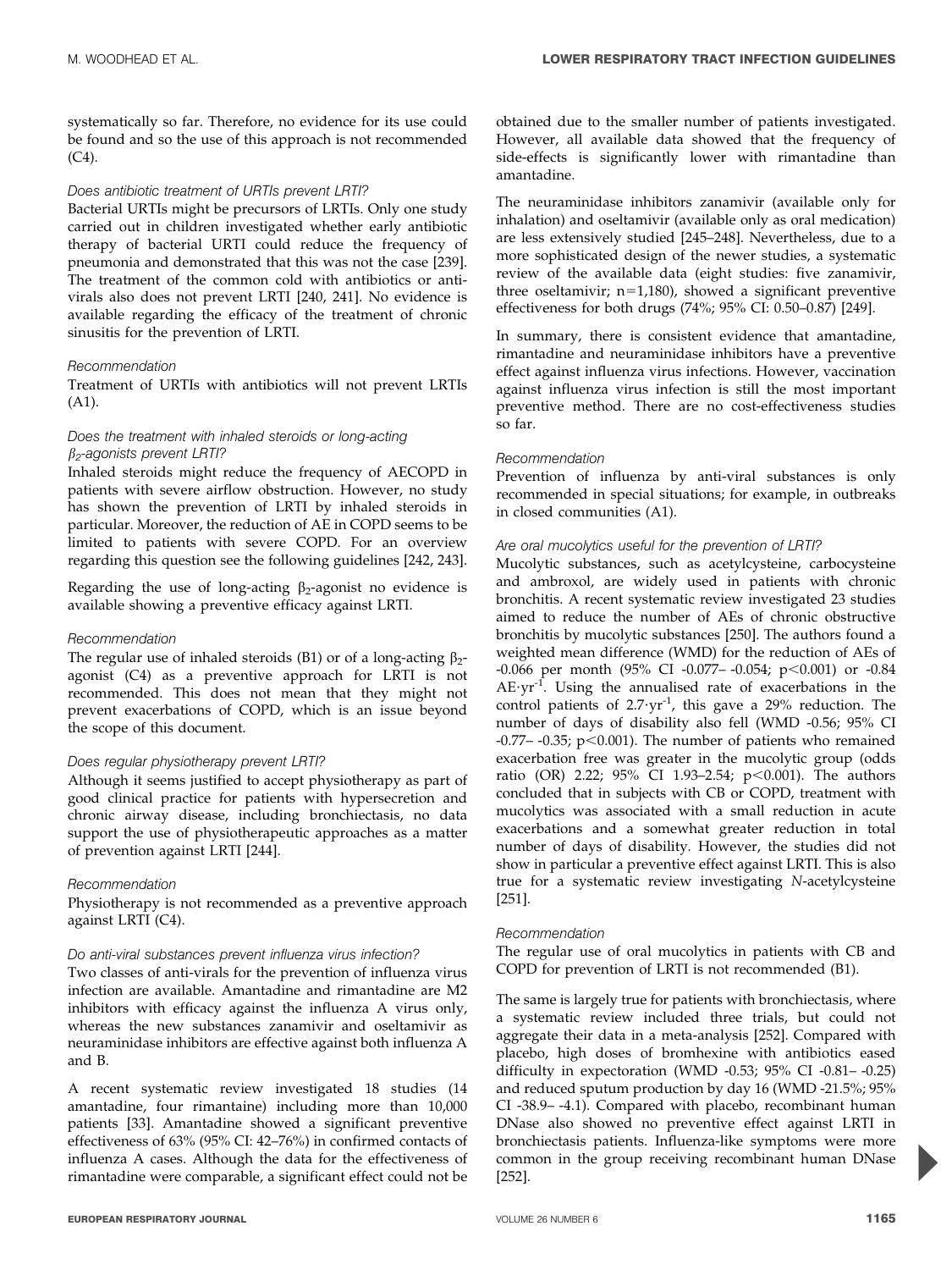#### Recommendation

The regular use of oral mycolytics in patients with bronchiectasis as a matter of prevention against LRTI is not recommended (B1).

#### Is there evidence that homeopathic substances prevent LRTI?

A number of systematic reviews have addressed the question about the usefulness of different homeopathic substances for the prevention and treatment of the common cold and its complications. Substances include echinacea, zinc (nasal sprays, lozengers) and oscillococcinum derivates [253–257]. No review found any significant preventive effect.

No data are available showing that homeopathic substances have a preventive efficacy against LRTI.

#### Recommendation

The use of homeopathic substances is not recommended as a preventive approach against LRTI (C4).

#### Prevention by vaccination

#### Influenza vaccine

#### History and presentation of the vaccine

Most current influenza vaccines are based on ''inactivated'' viruses. There are three types: whole virion vaccines; subunit virion vaccines; and split virion vaccines. Whole virion vaccines consist of whole inactivated or killed virus, subunit vaccines of the H and N surface antigens only, and split virion vaccines of a viral structure that has been broken up and which contains both internal and surface antigens. In addition, there are a variety of live attenuated vaccines, mostly in non-European countries, that can be administered noninvasively by nasal application.

#### What is the immune response to the vaccine/vaccines?

In immunogenicity studies of influenza vaccines a haemagglutinin-inhibiting (HI) titre of  $\geq 40$  is often used as a cut-off level, as that level is considered to be a good surrogate marker for protective efficacy against clinical influenza [258]. However, the predictive value of this surrogate marker may be questioned. In a randomised controlled trial in a nursing home, with an inactivated trivalent vaccine versus a diphtheria toxoid conjugate influenza vaccine, 50% of those who developed laboratory-verified influenza had an HI titre  $>1:40$  and 30% had a titre  $>1:640$  a month after immunisation [259]. Bearing that in mind, it has been well documented that inactivated influenza vaccines induce a ''protective'' HI titre against Influenza A and B in 70–100% of healthy adults [258]. In the elderly, the response is not as good. Between 30–70% reach an HI titre of  $>1:40$  [260–263]. In these age groups, a double dose, or a booster dose, has been shown to increase the geometric mean IgG antibody concentration by  $\sim$ 15% [264]. Live attenuated vaccines do not reach as high HI titres as the inctivated, but induce significantly higher local IgA titres in the nasal mucosa [258].

#### Are the vaccines safe?

Inactivated and live attenuated influenza vaccines are generally very safe, with systemic reactions in  $~6\%$  of those vaccinated [258]. Systemic symptoms or disability are seen as often in persons receiving placebo as in those who have

received inactivated influenza vaccine. Mild local reactions, such as a ''sore arm'', are less common after placebo than after active substance, 5–10% versus 15–20%, respectively [265–267]. The inactivated vaccine is also safe to administer to patients with asthma, including those with severe asthma [268]. Inactivated split-virion vaccines present less frequent local reactions than whole virion vaccines [269]. In a large population-based study, using a split-virion vaccine, local reactions were seen in only 6% of 4,581 vaccinated elderly subjects and there were only 10 cases (0.2%) of fever [270]. Also, after nasal administration of live attenuated vaccine local reactions such as ''runny nose'' occur more commonly in the active than in the placebo group,  $\sim$ 40% versus 25%, respectively [271].

#### What is the efficacy/effectiveness of the vaccine/vaccines?

In a Cochrane analysis, including 20 studies with 26,369 vaccinated subjects, the preventive efficacy of serologically verified influenza in adults aged 14–60 yrs was 48% (95% CI 24–64) for live attenuated aerosol vaccines and 68% (95% CI 49–79) for inactivated vaccines [272]. For clinical influenza the efficacy was smaller, 13 and 24%, respectively, and although vaccines significantly reduced time off work, it was only by 0.4 days (95% CI 0.1–0.8). A more recent meta-analysis, including data from 11 trials with 4,088 vaccinated subjects, indicated that the live attenuated and the inactivated vaccine were equally effective,  $\sim$ 70–80%, in prevention of culture-positive influenza in subjects aged 1–65 yrs [258].

In the elderly, only one randomised placebo-controlled trial has been performed [273]. This trial consisted of 1,838 persons aged  $\geq 60$  yrs, without any high-risk conditions. A split-virion vaccine conferred significant protection against serologically confirmed influenza (50%), clinical influenza (47%), and against the combination of serological and clinical influenza (58%). Many cohort and case-control studies have investigated the efficacy of influenza vaccine in the prevention of hospitalisation for influenza-related end-points, such as influenza and pneumonia, but also for other outcomes, e.g. heart failure and chronic respiratory disease. According to a meta-analysis of 20 cohort studies, published between 1974 and 1992, the pooled estimate of the efficacy of the vaccine was: 56% for prevention of respiratory illness; 53% for prevention of pneumonia; 50% for prevention of hospitalisation overall; and 68% for prevention of death [274]. Recent large cohort studies of the elderly in the community have confirmed these findings, demonstrating efficacy rates between 20–80% in the prevention of hospitalisation for influenza and pneumonia, 40% in the prevention of congestive heart failure, and 40–70% in the prevention of death overall [275–280]. There are also data indicating that the absolute risk reduction is 2–5 times higher among high-risk persons than among healthy elderly persons [281]. A protective efficacy against influenza, pneumonia, and death of the same magnitude has also been demonstrated in the nursing home setting [282–284]. There is some evidence that influenza vaccination of healthcare personnel may reduce mortality of elderly people in long-term hospitals, although no difference in the proportion of elderly persons positive for influenza was seen [285, 286].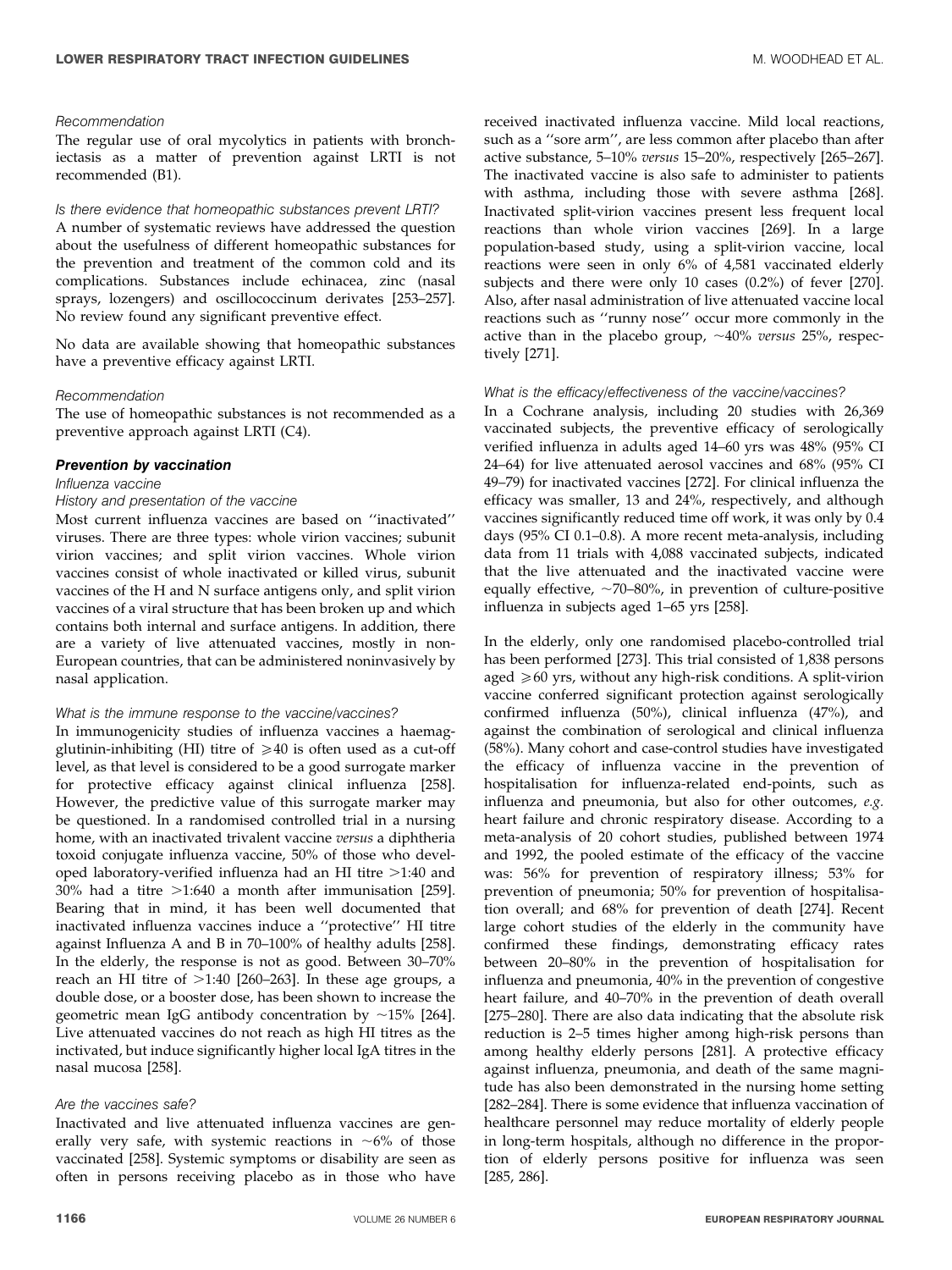#### Is vaccination cost-effective?

In healthy adults the results of cost-effectiveness studies have varied. One study demonstrated a net cost of USA\$68.00 per vaccinated subject in a year with a poor match between vaccine and infecting strains, as compared with a net cost of USA\$11.00 during the following year with a good vaccine match [287]. Other studies have found vaccination to be cost saving [288, 289]. In elderly persons, vaccination has also been cost-saving [275, 290–292]. Vaccination is probably also cost-saving relative to providing anti-viral treatment with neuraminidase inhibitors [293].

What is the safety, immunogenicity and efficacy of revaccination? Annually repeated vaccinations do not lead to a decreasing immune response or protection [294]. Although much less studied, repeated vaccinations annually, or even more frequent, do not lead to more side-effects than after primary vaccination [294, 295].

#### Recommendations for influenza vaccination

#### Should influenza vaccine be used to prevent LRTI?

The influenza vaccine should be given yearly to persons at increased risk for complications due to influenza (A1). Vaccination is recommended for immunocompetent adults belonging to one, or more, of the following categories: 1) aged  $\geq 65$  yrs; 2) institutionalisation; 3) chronic cardiac diseases; 4) chronic pulmonary diseases; 5) diabetes mellitus; 6) chronic renal diseases; 7) haemoglobinopathies; and 7) females who will be in the second or third trimester of pregnancy during the influenza season [296]. Repeated vaccinations are safe and do not lead to a decreased immune response (B1). In adults the inactivated, rather than the live attenuated, vaccine is recommended (A1). In health-care personnel yearly vaccination is recommended, especially in settings where elderly persons or other high-risk groups are treated (B2). In the absence of robust cost-effectiveness data for vaccination of all healthy adults, a general vaccination of this group cannot be recommended.

#### Pneumococcal vaccination

#### History and presentation of the vaccine

There are currently two pneumococcal vaccines available, a 23 valent (containing 23 serotypes) capsular polysaccharide vaccine, representing  $\sim$ 90% of all serotypes that cause invasive pneumococcal disease, and a heptavalent protein-polysaccharide conjugate vaccine. The polysaccharide vaccine has been available for  $>15$  yrs. The conjugate vaccine has recently been licensed in some countries, and is specially designed for paediatric use.

#### What are the risk factors for pneumococcal disease?

There are very few modern studies on risk factors for pneumococcal disease in immunocompetent adults. In a casecontrol study in a presumed high-risk population (mostly elderly males), dementia, seizure disorders, current cigarette smoking, congestive heart failure, cerebrovascular disease, institutionalisation and COPD were independent risk factors for developing a culture-proven pneumococcal infection [297]. Risk increased with age and previous hospitalisation. In healthy immunocompetent adults, aged 18–64 yrs, cigarette smoking, both active and passive, were the major risk factors for invasive pneumococcal disease [298]. Several other factors that are considered as increasing the risk factors for pneumococcal disease have been described, such as aged  $\geq 65$  yrs, chronic liver disease, diabetes mellitus, functional or anatomic asplenia, and chronic cerebrospinal fluid leakage [299].

#### What is the immune response to the vaccine/vaccines?

The antibody (IgG) rise after vaccination with pneumococcal polysaccharide vaccine in the elderly is generally good, and comparable with that of younger persons [300–305]. However,  $\sim$ 20% of elderly subjects have a poor response, both quantitatively and qualitatively. From the peak level,  $\sim$ 1 month after vaccination, there is a gradual decline of antibody levels back to pre-vaccination levels. The duration of the antibody rise has varied, from  $3-4$  yrs to  $>5-10$  yrs in different studies [306, 307]. There is no known ''protective level'' of IgG antibodies or any other ''surrogate markers'' of protection against pneumococcal disease. However, high levels and especially the capacity of responding with an antibody fold increase of four, or more, is associated with a preventive efficacy against pneumonia [308].

In the elderly, a single injection of protein-conjugated polysaccharide vaccine does not elicit a better antibody response than polysaccharide vaccine alone, and vaccination with protein-conjugated vaccine followed by polysaccharide vaccine alone, does not seem to induce a booster effect [309–312].

#### Is the vaccine safe?

Primary vaccination with the polysaccharide vaccine is safe and although local reactions are somewhat more common than after influenza vaccination, serious reactions are extremely rare [270, 313]. Although a slight soreness and/or redness or swelling may occur in up to 50% of the cases, this is mostly very mild and short-lived [313]. Severe soreness, swelling  $(>10$  cm) or redness occurs in only 2–3% and resolves within a few days.

#### What is the efficacy/effectiveness of the vaccine/vaccines?

The efficacy of the pneumococcal polysaccharide vaccine has been evaluated in five meta-analyses, or systematic reviews [314–318]. The quality, as well as the results, of these metaanalyses/systematic reviews differs, due to when they were performed and differences in methodology. Thus, evidence levels vary from A1+ to C1-. The five studies have a low power to determine the effectiveness of the vaccine in prevention of invasive pneumococcal disease (IPD) in the elderly. This is because none of the randomised prospective studies were designed to study this end-point, resulting in a total of  $\leq 20$ elderly with IPD being included in the systematic reviews.

The meta-analyses/systematic reviews cited above have clearly shown that the polysaccharide vaccine prevents against bacteraemic pneumococcal pneumonia (70–80% effective) in young healthy adults, and also against presumptive pneumococcal pneumonia and death in pneumonia overall. This finding is mostly based on studies performed in South African gold miners during the 1970s [319, 320].

The meta-analyses/systematic reviews have not shown that the elderly would have any benefit from pneumococcal vaccination. However, in one meta-analysis there was a 42%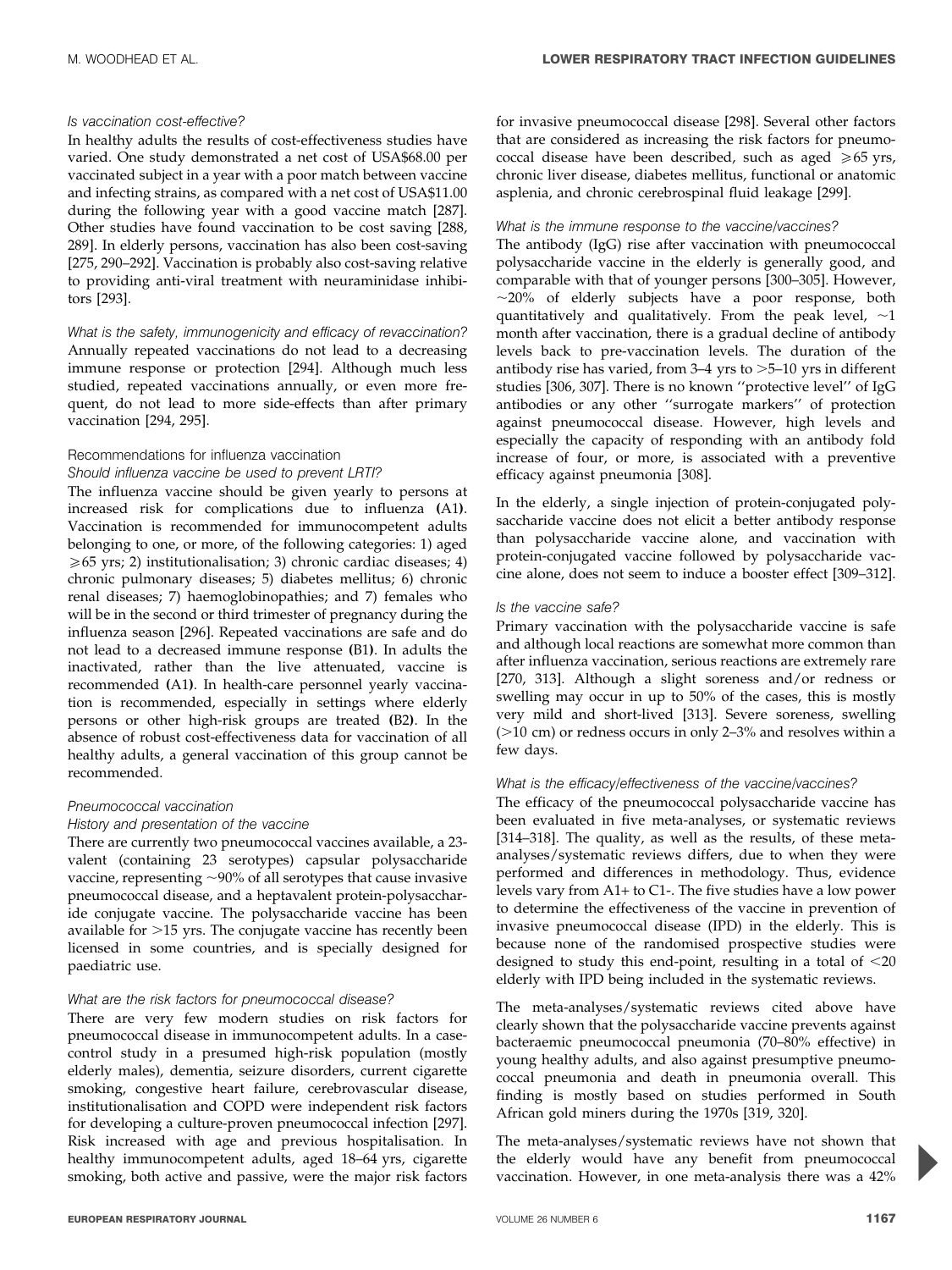reduction of the risk for definitive pneumococcal pneumonia in vaccinated persons aged  $\geq 55$  yrs (OR 0.58; 95% CI 0.18–1.0) [317]. This finding was based on only 11 IPD cases (three in vaccinated versus eight in nonvaccinated elderly subjects). Of those, six were from the only large study in which blood cultures were obtained in a systematic way [321]. If this metaanalysis had also included the large quasi-randomised study by HONKANEN et al. [322], with two cases in the vaccinated group versus five in the control group, a significant protective efficacy of  $~60\%$  would probably have been demonstrated. An efficacy of the vaccine against IPD in the immune-competent elderly at that same level (60–80%) has been indicated in several case-control and cohort studies [323–327].

There is no evidence from randomised studies and systematic reviews that the polysaccharide vaccine prevents against all pneumonia. However, a recent retrospective cohort study in elderly persons with COPD indicated that pneumococcal vaccination was associated with a 43% reduction of hospitalisation for pneumonia, compared with nonvaccinated persons [328].

#### Are the vaccines cost-effective?

A recent study of the cost-effectiveness of preventing pneumococcal pneumonia in young military personnel in the USA, found the vaccine to be cost-saving if the incidence of pneumococcal pneumonia was 2.2 per  $1,000 \cdot yr^{-1}$  and a vaccine efficacy of 70% was assumed [329]. This efficacy level was based on the studies performed on South African gold miners. However, a sensitivity analysis indicated that the vaccine should still be cost-saving even if the efficacy was lowered to 50%.

In the elderly, recent cost-effectiveness analyses of the polysaccharide vaccine have focused on prevention of invasive pneumococcal disease, since there is no evidence for the vaccine being effective in the prevention of pneumonia. In the USA, the vaccine was found to be cost-saving in the prevention of IPD in persons aged  $\geq 65$  yrs [330]. This study was based on the efficacy data from the case-control study by SHAPIRO et al. [325]. Cost-effective analyses from the USA and from Europe are difficult to compare because of significant differences regarding organisation and costs for healthcare. In two European studies, the vaccine has not been cost-saving, but moderately cost-effective. The first, which also used the efficacy data from SHAPIRO et al. [325], was based on epidemiological data from five European countries: Belgium, France, Scotland (UK), Spain and Sweden. It demonstrated that the cost-effectiveness ratios varied from 11,000–33,000 Euros per quality-adjusted life year in preventing hospital admission for IPD [331]. The second, based on Dutch epidemiological data and efficacy data from several studies, found approximately the same cost-effectiveness with a net cost of 10,100 Euros per life year gained [332].

What is the safety, immunogenicity and efficacy of revaccination? Revaccination of immune-competent adults with the pneumococcal polysaccharide vaccine has not been extensively studied. Nothing is known about the efficacy of revaccination, but there are a few studies on the immune response and safety. Local reactions, mostly mild, are more common after revaccination rather than after primary vaccination, but fever or

severe adverse events are rare. The frequency of major local reactions has varied between 10–15%, and the risk seems to be higher in younger age groups and in persons with high prevaccination antibody levels [313, 333].

Most studies on the response to revaccination have been performed with older, less specific radio-immunoassay techniques. These studies have indicated that the revaccination response may be not as good as after primary vaccination. However, in a recent large study the antibody response after revaccination was lower than after primary vaccination for only one of three serotypes measured [313].

# Recommendations for pneumococcal vaccination

Should pneumococcal vaccine be used to prevent LRTI? The evidence for vaccination with the 23-valent polysaccharide pneumococcal vaccine is not as strong as that for influenza vaccination, but it is recommended that the vaccine be given to all adults at risk for pneumococcal disease (B4).

Risk factors for pneumococcal disease are: 1) aged  $\geq 65$  yrs; 2) institutionalisation; 3) dementia; 4) seizure disorders; 5) congestive heart failure; 6) cerebrovascular disease; 7) COPD; 8) history of a previous pneumonia; 9) chronic liver disease; 10) diabetes mellitus; 11) functional or anatomic asplenia; and 12) chronic cerebrospinal fluid leakage (B3). Although smoking seems to be a significant risk factor in otherwise healthy younger adults, measures aimed at reducing smoking and exposure to environmental tobacco smoke are preferable in this group.

Revaccination once can be considered in the elderly, 5–10 yrs after primary vaccination (B3).

#### Vaccine uptake

#### What is the best way to implement influenza and pneumococcal vaccination policies?

Both official recommendations and coverage of influenza and pneumococcal vaccination vary significantly between countries. Probably one of the most important factors for a good uptake is that there are family GPs who recommend vaccination [334, 335]. However, fear of adverse effects of vaccination effectively lowers the vaccination rates.

For both influenza and pneumococcal vaccines, there is reasonably good evidence that interventions can significantly improve vaccine coverage among the elderly and other highrisk groups [336, 337]. Such interventions include measures to increase demand for, and enhance access to, immunisation, as well as provider-based interventions. It is not clear which type of intervention is the most cost-effective. In a meta-analysis of 16 studies into the effectiveness of interventions to increase influenza immunisation rates, the vaccination rate was approximately twice as high in the intervention group than among controls, irrespective of the method used (patientfocused, provider-focused or mixed) [338]. However, in elderly and high-risk outpatients, home visits, personal reminders and/or vaccinations given for free may be the most effective ways to improve vaccine uptake [339–343]. Interventions to increase vaccine uptake, e.g. standing orders, chart stickers and the provision of reminders, have also been shown to be effective in hospitalised patients, both in acute care settings [344] and in long-term facilities [345].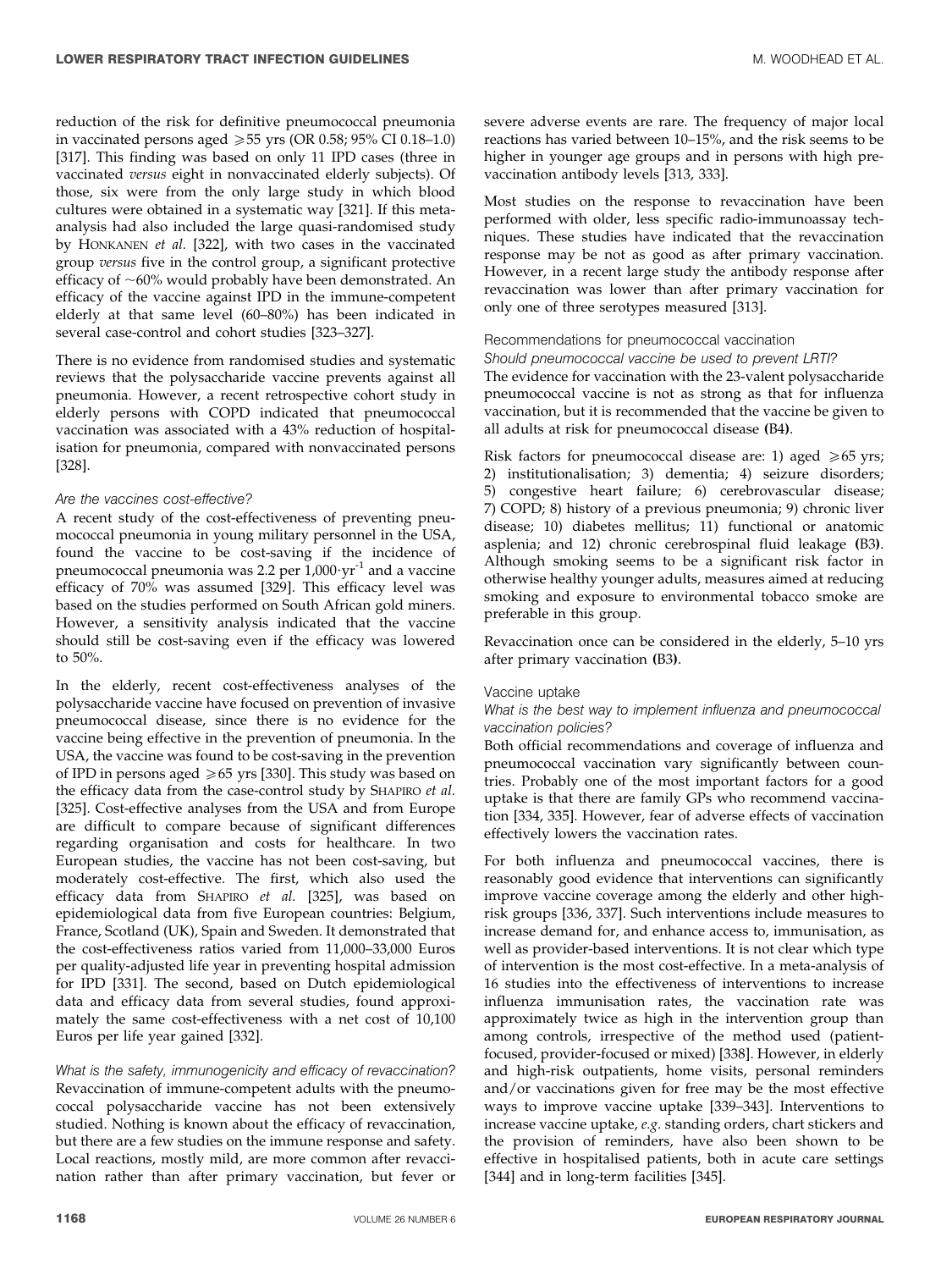Improvement in influenza vaccine coverage in healthcare personnel seems to be difficult. During a vaccine campaign, directed towards primary healthcare teams and nursing home staff, everybody was offered free vaccination; in addition one group was randomised to receive educational visits by a public health nurse to raise awareness of the campaign [346]. However, no difference was seen between the two groups and the uptake was generally very low, 6–10% in nursing home staff and  $\sim$ 20% in the primary health-care teams.

#### Recommendations for implementation

Active interventions to enhance vaccination with either or both vaccines is effective and necessary to achieve an adequate vaccination coverage of the targeted population (B1).

#### REFERENCES

- 1 ERS Task Force Report. Guidelines for management of adult community-acquired lower respiratory tract infections. European Respiratory Society. Eur Respir J 1998; 11: 986–991.
- 2 Davie AP, Francis CM, Caruana L, Sutherland GR, McMurray JJ. Assessing diagnosis in heart failure: which features are any use? Q J Med 1997; 90: 335–339.
- 3 Cost B, Grobbee DE, Mostert A, Hoes AW. Detection of heart failure in elderly in general practice. Erasmus University, Amsterdam, Netherlands, 2000.
- 4 Wells PS, Anderson DR, Rodger M, et al. Excluding pulmonary embolism at the bedside without diagnostic imaging: management of patients with suspected pulmonary embolism presenting to the emergency department by using a simple clinical model and d-dimer. Ann Intern Med 2001; 135: 98–107.
- 5 Thiadens HA, de Bock GH, Dekker FW, et al. Identifying asthma and chronic obstructive pulmonary disease in patients with persistent cough presenting to general practitioners: descriptive study. BMJ 1998; 316: 1286–1290.
- 6 Hallett JS, Jacobs RL. Recurrent acute bronchitis: the association with undiagnosed bronchial asthma. Ann Allergy 1985; 55: 568–570.
- 7 Williamson HA Jr, Schultz P. An association between acute bronchitis and asthma. J Fam Pract 1987; 24: 35–38.
- 8 Smyrnios NA, Irwin RS, Curley FJ, French CL. From a prospective study of chronic cough: diagnostic and therapeutic aspects in older adults. Arch Intern Med 1998; 158: 1222–1228.
- 9 Palombini BC, Villanova CA, Araujo E, et al. A pathogenic triad in chronic cough: asthma, postnasal drip syndrome, and gastroesophageal reflux disease. Chest 1999; 116: 279–284.
- 10 McGarvey LP, Heaney LG, Lawson JT, et al. Evaluation and outcome of patients with chronic non-productive cough using a comprehensive diagnostic protocol. Thorax 1998; 53: 738–743.
- 11 Woodhead MA, Macfarlane JT, McCracken JS, Rose DH, Finch RG. Prospective study of the aetiology and outcome of pneumonia in the community. Lancet 1987; 1: 671–674.
- 12 Metlay JP, Kapoor WN, Fine MJ. Does this patient have community-acquired pneumonia? Diagnosing

pneumonia by history and physical examination. JAMA 1997; 278: 1440–1445.

- 13 Melbye H, Straume B, Aasebo U, Brox J. The diagnosis of adult pneumonia in general practice. The diagnostic value of history, physical examination and some blood tests. Scand J Prim Health Care 1988; 6: 111-117.
- 14 Melbye H, Straume B, Brox J. Laboratory tests for pneumonia in general practice: the diagnostic values depend on the duration of illness. Scand J Prim Health Care 1992; 10: 234–240.
- 15 Stockley RA, O'Brien C, Pye A, Hill SL. Relationship of sputum color to nature and outpatient management of acute exacerbations of COPD. Chest 2000; 117: 1638–1645.
- 16 Dev D, Wallace E, Sankaran R, et al. Value of C-reactive protein measurements in exacerbations of chronic obstructive pulmonary disease. Respir Med 1998; 92: 664–667.
- 17 Hedlund J, Hansson LO. Procalcitonin and C-reactive protein levels in community-acquired pneumonia: correlation with etiology and prognosis. Infection 2000; 28: 68–73.
- 18 Jonsson JS, Sigurdsson JA, Kristinsson KG, Guthnadottir M, Magnusson S. Acute bronchitis in adults. How close do we come to its aetiology in general practice? Scand J Prim Health Care 1997; 15: 156–160.
- 19 Reed WW, Byrd GS, Gates RH Jr, Howard RS, Weaver MJ. Sputum gram's stain in community-acquired pneumococcal pneumonia. A meta-analysis. West J Med 1996; 165: 197–204.
- 20 Pavesi L, Subburaj S, Porter-Shaw K. Application and validation of a computerized cough acquisition system for objective monitoring of acute cough: a meta-analysis. Chest 2001; 120: 1121–1128.
- 21 Schroeder K, Fahey T. Over-the-counter medications for acute cough in children and adults in ambulatory settings. Cochrane Database Syst Rev 2001; 3: CD001831.
- 22 Matthys H, Erhardt J, Ruhle KH. [Objectivation of the effect of antitussive agents using tussometry in patients with chronic cough]. Schweiz Med Wochenschr 1985; 115: 307–311.
- 23 Smucny JJ, Flynn CA, Becker LA, Glazier RH. Are beta2agonists effective treatment for acute bronchitis or acute cough in patients without underlying pulmonary disease? A systematic review. J Fam Pract 2001; 50: 945–951.
- 24 Smucny J, Fahey T, Becker L, Glazier R, McIsaac W. Antibiotics for acute bronchitis. Cochrane Database Syst Rev 2000; 4: CD000245.
- 25 Evans AT, Husain S, Durairaj L, Sadowski LS, Charles-Damte M, Wang Y. Azithromycin for acute bronchitis: a randomised, double-blind, controlled trial. Lancet 2002; 359: 1648–1654.
- 26 Verheij TJ, Hermans J, Mulder JD. Effects of doxycycline in patients with acute cough and purulent sputum: a double blind placebo controlled trial. Br J Gen Pract 1994; 44: 400–404.
- 27 Saint S, Bent S, Vittinghoff E, Grady D. Antibiotics in chronic obstructive pulmonary disease exacerbations. A meta-analysis. JAMA 1995; 273: 957–960.
- 28 Allegra L, Blasi F, de Bernardi B, Cosentini R, Tarsia P. Antibiotic treatment and baseline severity of disease in acute exacerbations of chronic bronchitis: a re-evaluation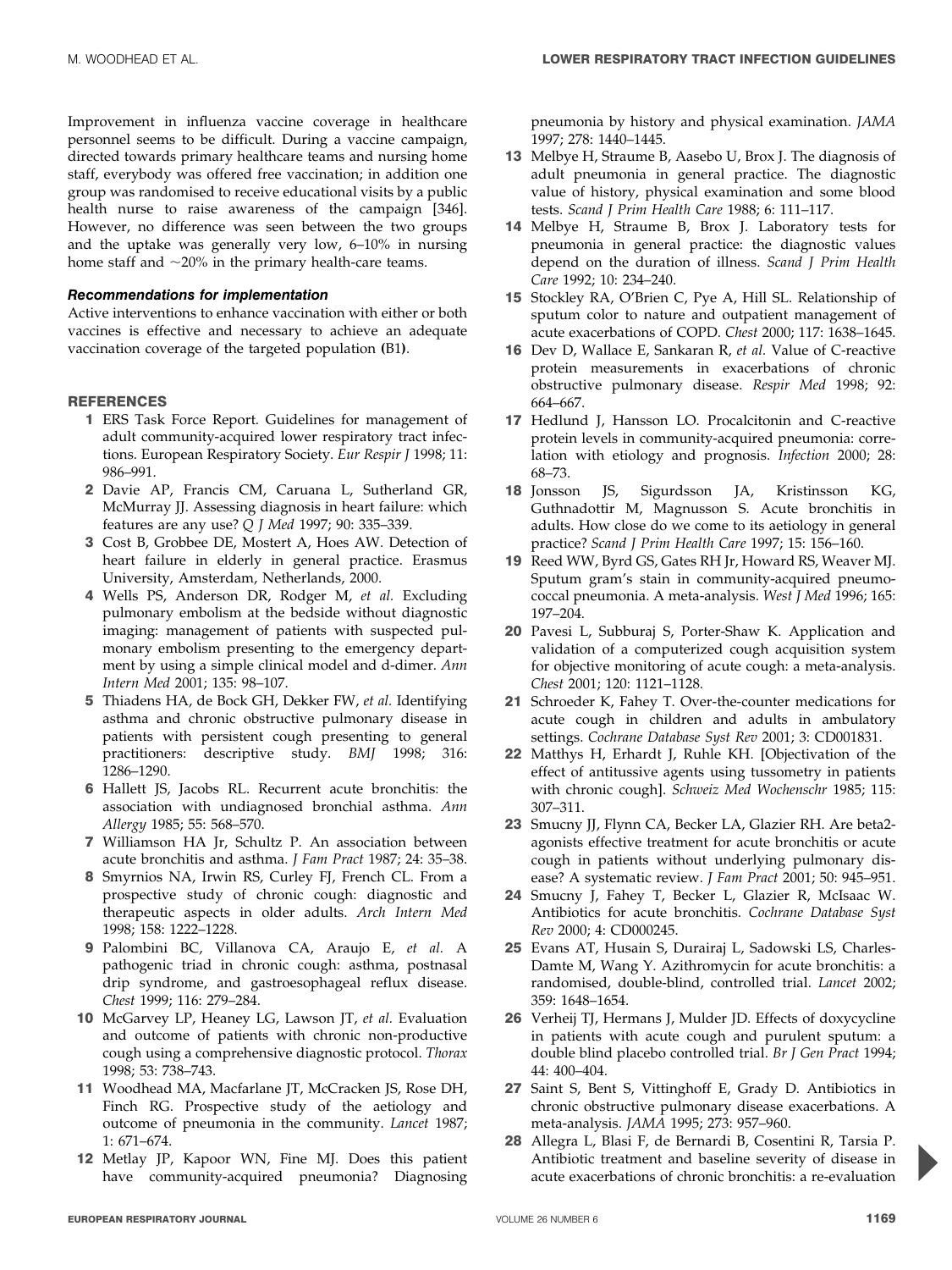of previously published data of a placebo-controlled randomized study. Pulm Pharmacol Ther 2001; 14: 149–155.

- 29 Bach PB, Brown C, Gelfand SE, McCrory DC. Management of acute exacerbations of chronic obstructive pulmonary disease: a summary and appraisal of published evidence. Ann Intern Med 2001; 134: 600–620.
- 30 Jorgensen AF, Coolidge J, Pedersen PA, Petersen KP, Waldorff S, Widding E. Amoxicillin in treatment of acute uncomplicated exacerbations of chronic bronchitis. A double-blind, placebo-controlled multicentre study in general practice. Scand J Prim Health Care 1992; 10: 7–11.
- 31 Sachs AP, Koeter GH, Groenier KH, van der WD, Schiphuis J, Meyboom-de Jong B. Changes in symptoms, peak expiratory flow, and sputum flora during treatment with antibiotics of exacerbations in patients with chronic obstructive pulmonary disease in general practice. Thorax 1995; 50: 758–763.
- 32 Anthonisen NR, Manfreda J, Warren CP, Hershfield ES, Harding GK, Nelson NA. Antibiotic therapy in exacerbations of chronic obstructive pulmonary disease. Ann Intern Med 1987; 106: 196–204.
- 33 Jefferson TO, Demicheli V, Deeks JJ, Rivetti D. Amantadine and rimantadine for preventing and treating influenza A in adults. Cochrane Database Syst Rev 2002; 3: CD001169.
- 34 Guay DR. Amantadine and rimantadine prophylaxis of influenza A in nursing homes. A tolerability perspective. Drugs Aging 1994; 5: 8–19.
- 35 McNicholl IR, McNicholl JJ. Neuraminidase inhibitors: zanamivir and oseltamivir. Ann Pharmacother 2001; 35: 57–70.
- 36 Monto AS, Webster A, Keene O. Randomized, placebocontrolled studies of inhaled zanamivir in the treatment of influenza A and B: pooled efficacy analysis. J Antimicrob Chemother 1999; 44: Suppl. B, 23–29.
- 37 Fine MJ, Auble TE, Yealy DM, et al. A prediction rule to identify low-risk patients with community-acquired pneumonia. N Engl J Med 1997; 336: 243–250.
- 38 Neill AM, Martin IR, Weir R, et al. Community-acquired pneumonia: aetiology and usefulness of severity criteria on admission. Thorax 1996; 51: 1010–1016.
- 39 Lim WS, Lewis S, Macfarlane JT. Severity prediction rules in community-acquired pneumonia: a validation study. Thorax 2000; 55: 219–223.
- 40 Ewig S, Kleinfeld T, Bauer T, Seifert K, Schafer H, Goke N. Comparative validation of prognostic rules for community-acquired pneumonia in an elderly population. Eur Respir J 1999; 14: 370-375.
- 41 Roson B, Carratala J, Dorca J, Casanova A, Manresa F, Gudiol F. Etiology, reasons for hospitalization, risk classes, and outcomes of community-acquired pneumonia in patients hospitalized on the basis of conventional admission criteria. Clin Infect Dis 2001; 33: 158–165.
- 42 Marrie TJ, Lau CY, Wheeler SL, Wong CJ, Vandervoort MK, Feagan BG. A controlled trial of a critical pathway for treatment of community-acquired pneumonia. CAPITAL Study Investigators. Community-Acquired Pneumonia Intervention Trial Assessing Levofloxacin. JAMA 2000; 283: 749–755.
- 43 Lim WS, Macfarlane JT, Boswell TC, et al. Study of community-acquired pneumonia aetiology (SCAPA) in adults admitted to hospital: implications for management guidelines. Thorax 2001; 56: 296–301.
- 44 Community-acquired pneumonia in adults in British hospitals in 1982–1983: a survey of aetiology, mortality, prognostic factors and outcome. The British Thoracic Society and the Public Health Laboratory Service. Q J Med 1987; 62: 195–220.
- 45 Farr BM, Sloman AJ, Fisch MJ. Predicting death in patients hospitalized for community-acquired pneumonia. Ann Intern Med 1991; 115: 428–436.
- 46 Karalus NC, Cursons RT, Leng RA, et al. Communityacquired pneumonia: aetiology and prognostic index evaluation. Thorax 1991; 46: 413–418.
- 47 Marras TK, Gutierrez C, Chan CK. Applying a prediction rule to identify low-risk patients with communityacquired pneumonia. Chest 2000; 118: 1339–1343.
- 48 Ewig S, Ruiz M, Mensa J, et al. Severe communityacquired pneumonia. Assessment of severity criteria. Am J Respir Crit Care Med 1998; 158: 1102–1108.
- 49 Minogue MF, Coley CM, Fine MJ, Marrie TJ, Kapoor WN, Singer DE. Patients hospitalized after initial outpatient treatment for community-acquired pneumonia. Ann Emerg Med 1998; 31: 376–380.
- 50 Porath A, Schlaeffer F, Lieberman D. Appropriateness of hospitalization of patients with community-acquired pneumonia. Ann Emerg Med 1996; 27: 176–183.
- 51 Niederman MS, Mandell LA, Anzueto A, et al. Guidelines for the management of adults with community-acquired pneumonia. Diagnosis, assessment of severity, antimicrobial therapy, and prevention. Am J Respir Crit Care Med 2001; 163: 1730–1754.
- 52 Angus DC, Marrie TJ, Obrosky DS, et al. Severe community-acquired pneumonia: use of intensive care services and evaluation of American and British Thoracic Society diagnostic criteria. Am J Respir Crit Care Med 2002; 166: 717–723.
- 53 Atlas SJ, Benzer TI, Borowsky LH, et al. Safely increasing the proportion of patients with community-acquired pneumonia treated as outpatients: an interventional trial. Arch Intern Med 1998; 158: 1350–1356.
- 54 Dean NC, Silver MP, Bateman KA, James B, Hadlock CJ, Hale D. Decreased mortality after implementation of a treatment guideline for community-acquired pneumonia. Am J Med 2001; 110: 451–457.
- 55 Levin KP, Hanusa BH, Rotondi A, et al. Arterial blood gas and pulse oximetry in initial management of patients with community-acquired pneumonia. J Gen Intern Med 2001; 16: 590–598.
- 56 Smith RP, Lipworth BJ, Cree IA, Spiers EM, Winter JH. Creactive protein. A clinical marker in communityacquired pneumonia. Chest 1995; 108: 1288–1291.
- 57 Hedlund J, Hansson LO. Procalcitonin and C-reactive protein levels in community-acquired pneumonia: correlation with etiology and prognosis. Infection 2000; 28: 68–73.
- 58 Theerthakarai R, El Halees W, Ismail M, Solis RA, Khan MA. Nonvalue of the initial microbiological studies in the management of nonsevere community-acquired pneumonia. Chest 2001; 119: 181–184.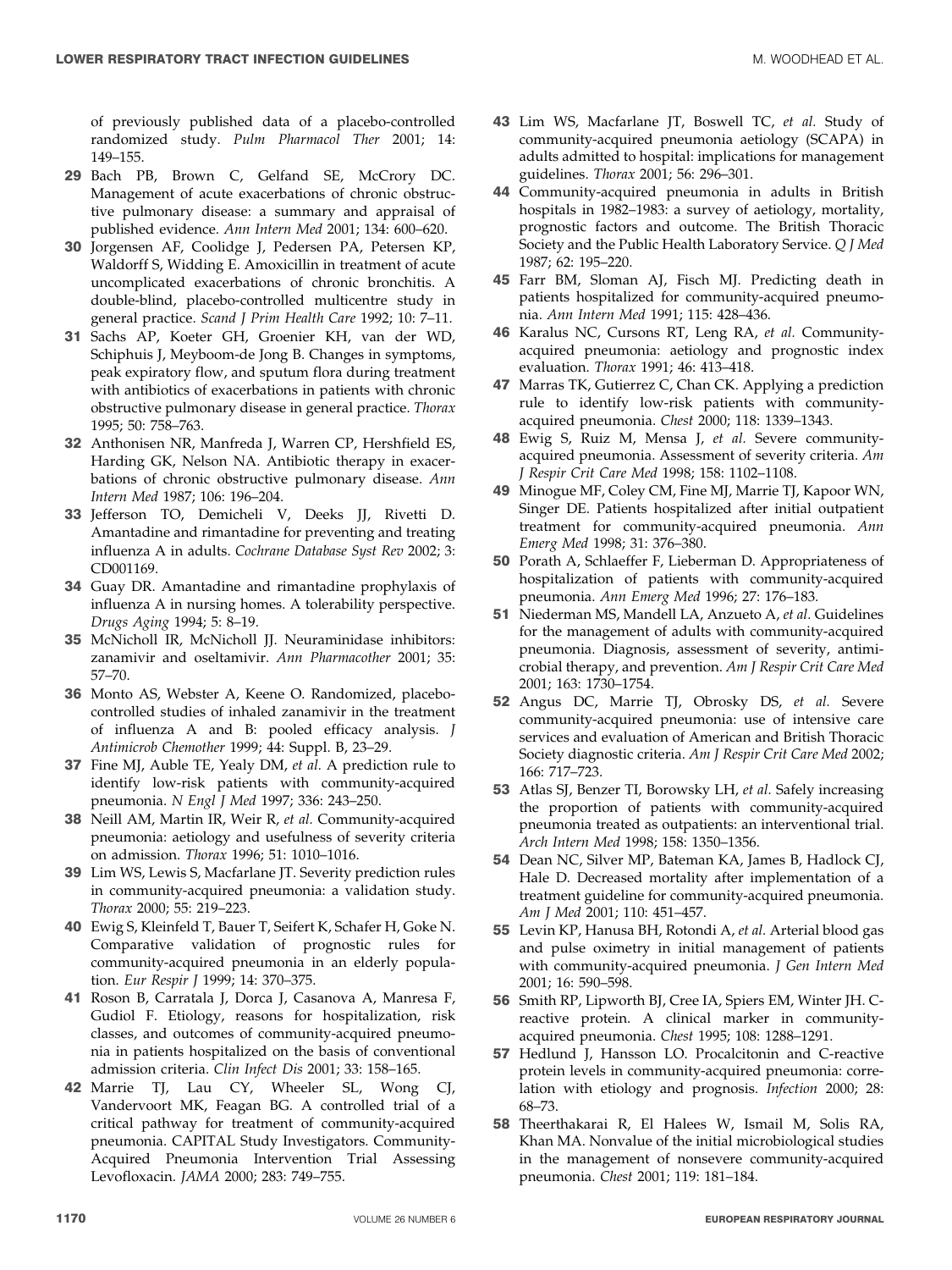- 59 Sanyal S, Smith PR, Saha AC, Gupta S, Berkowitz L, Homel P. Initial microbiologic studies did not affect outcome in adults hospitalized with communityacquired pneumonia. Am J Respir Crit Care Med 1999; 160: 346–348.
- 60 Lieberman D, Schlaeffer F, Boldur I, et al. Multiple pathogens in adult patients admitted with communityacquired pneumonia: a one year prospective study of 346 consecutive patients. Thorax 1996; 51: 179–184.
- 61 Ruiz M, Ewig S, Marcos MA, et al. Etiology of community-acquired pneumonia: impact of age, comorbidity, and severity. Am J Respir Crit Care Med 1999; 160: 397–405.
- 62 Waterer GW, Somes GW, Wunderink RG. Monotherapy may be suboptimal for severe bacteremic pneumococcal pneumonia. Arch Intern Med 2001; 161: 1837–1842.
- 63 Marrie TJ, Haldane EV, Faulkner RS, Durant H, Kwan C. Community-acquired pneumonia requiring hospitalization. Is it different in the elderly? J Am Geriatr Soc 1985; 33: 671–680.
- 64 Marston BJ, Plouffe JF, File TM Jr, et al. Incidence of community-acquired pneumonia requiring hospitalization. Results of a population-based active surveillance Study in Ohio. The Community-Based Pneumonia Incidence Study Group. Arch Intern Med 1997; 157: 1709–1718.
- 65 Macfarlane JT, Colville A, Guion A, Macfarlane RM, Rose DH. Prospective study of aetiology and outcome of adult lower-respiratory-tract infections in the community. Lancet 1993; 341: 511–514.
- 66 Bishara J, Leibovici L, Ashkenazi S, Samra Z, Pitlik S. Seven-year study of bacteraemic pneumonia in a single institution. Eur J Clin Microbiol Infect Dis 2000; 19: 926–931.
- 67 Kalin M, Lindberg AA. Diagnosis of pneumococcal pneumonia: a comparison between microscopic examination of expectorate, antigen detection and cultural procedures. Scand J Infect Dis 1983; 15: 247–255.
- 68 Marrie TJ, Durant H, Yates L. Community-acquired pneumonia requiring hospitalization: 5-year prospective study. Rev Infect Dis 1989; 11: 586–599.
- 69 Gleckman R, DeVita J, Hibert D, Pelletier C, Martin R. Sputum gram stain assessment in community-acquired bacteremic pneumonia. J Clin Microbiol 1988; 26: 846–849.
- 70 Skerrett SJ. Diagnostic testing for community-acquired pneumonia. Clin Chest Med 1999; 20: 531–548.
- 71 Ruiz-Gonzalez A, Nogues A, Falguera M, Porcel JM, Huelin E, Rubio-Caballero M. Rapid detection of pneumococcal antigen in lung aspirates: comparison with culture and PCR technique. Respir Med 1997; 91: 201–206.
- 72 Ruiz-Gonzalez A, Falguera M, Nogues A, Rubio-Caballero M. Is Streptococcus pneumoniae the leading cause of pneumonia of unknown etiology? A microbiologic study of lung aspirates in consecutive patients with community-acquired pneumonia. Am J Med 1999; 106: 385–390.
- 73 Garcia A, Roson B, Perez JL, et al. Usefulness of PCR and antigen latex agglutination test with samples obtained by transthoracic needle aspiration for diagnosis of pneumococcal pneumonia. J Clin Microbiol 1999; 37: 709–714.
- 74 Scott JA, Hall AJ. The value and complications of percutaneous transthoracic lung aspiration for the etiologic diagnosis of community-acquired pneumonia. Chest 1999; 116: 1716–1732.
- 75 Ishida T, Hashimoto T, Arita M, et al. Efficacy of transthoracic needle aspiration in community-acquired pneumonia. Intern Med 2001; 40: 873–877.
- 76 Clark BD, Vezza PR, Copeland C, Wilder AM, Abati A. Diagnostic sensitivity of bronchoalveolar lavage versus lung fine needle aspirate. Mod Pathol 2002; 15: 1259–1265.
- 77 Wimberley N, Faling LJ, Bartlett JG. A fiberoptic bronchoscopy technique to obtain uncontaminated lower airway secretions for bacterial culture. Am Rev Respir Dis 1979; 119: 337–343.
- 78 Wearden PD, Chendrasekhar A, Timberlake GA. Comparison of nonbronchoscopic techniques with bronchoscopic brushing in the diagnosis of ventilatorassociated pneumonia. J Trauma 1996; 41: 703–707.
- 79 Bello S, Tajada A, Chacon E, et al. ''Blind'' protected specimen brushing versus bronchoscopic techniques in the aetiolological diagnosis of ventilator-associated pneumonia. Eur Respir J 1996; 9: 1494–1499.
- 80 Thorpe JE, Baughman RP, Frame PT, Wesseler TA, Staneck JL. Bronchoalveolar lavage for diagnosing acute bacterial pneumonia. J Infect Dis 1987; 155: 855–861.
- 81 Meduri GU, Beals DH, Maijub AG, Baselski V. Protected bronchoalveolar lavage. A new bronchoscopic technique to retrieve uncontaminated distal airway secretions. Am Rev Respir Dis 1991; 143: 855–864.
- 82 Pereira Gomes JC, Pedreira JW Jr, Araujo EM, et al. Impact of BAL in the management of pneumonia with treatment failure: positivity of BAL culture under antibiotic therapy. Chest 2000; 118: 1739–1746.
- 83 Rasmussen TR, Korsgaard J, Moller JK, Sommer T, Kilian M. Quantitative culture of bronchoalveolar lavage fluid in community-acquired lower respiratory tract infections. Respir Med 2001; 95: 885–890.
- 84 Cantral DE, Tape TG, Reed EC, Spurzem JR, Rennard SI, Thompson AB. Quantitative culture of bronchoalveolar lavage fluid for the diagnosis of bacterial pneumonia. Am J Med 1993; 95: 601–607.
- 85 Chastre J, Viau F, Brun P, et al. Prospective evaluation of the protected specimen brush for the diagnosis of pulmonary infections in ventilated patients. Am Rev Respir Dis 1984; 130: 924–929.
- 86 Torres A, El Ebiary M. Bronchoscopic BAL in the diagnosis of ventilator-associated pneumonia. Chest 2000; 117: Suppl. 2, 198S–202S.
- 87 Rodriguez RM, Fancher ML, Phelps M, et al. An emergency department-based randomized trial of nonbronchoscopic bronchoalveolar lavage for early pathogen identification in severe community-acquired pneumonia. Ann Emerg Med 2001; 38: 357–363.
- 88 Nagendra S, Bourbeau P, Brecher S, Dunne M, LaRocco M, Doern G. Sampling variability in the microbiological evaluation of expectorated sputa and endotracheal aspirates. J Clin Microbiol 2001; 39: 2344–2347.
- 89 Cooper GM, Jones JJ, Arbique JC, Flowerdew GJ, Forward KR. Intra and inter technologist variability in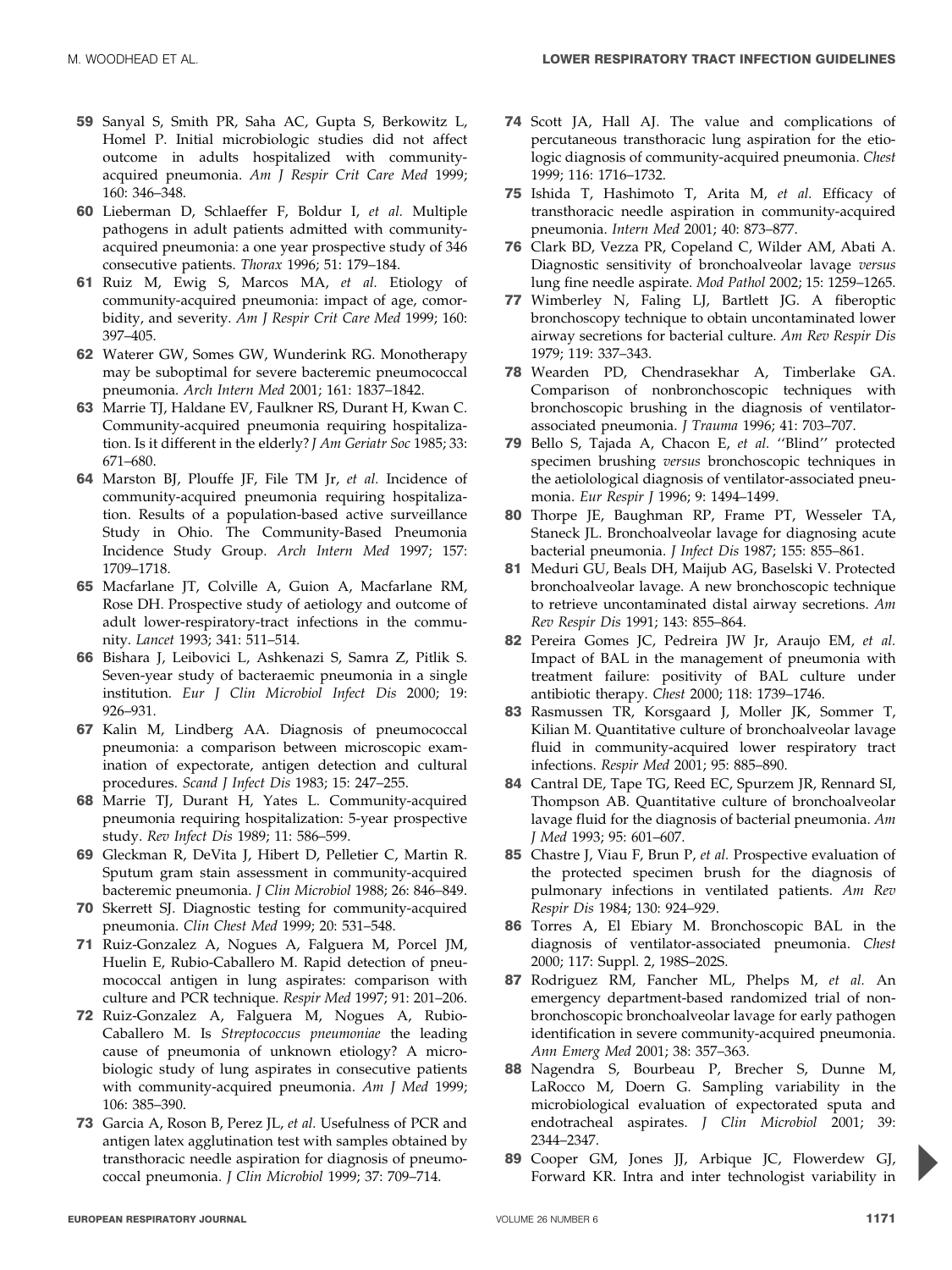the quality assessment of respiratory tract specimens. Diagn Microbiol Infect Dis 2000; 37: 231–235.

- 90 Reed WW, Byrd GS, Gates RH Jr, Howard RS, Weaver MJ. Sputum gram's stain in community-acquired pneumococcal pneumonia. A meta-analysis. West J Med 1996; 165: 197–204.
- 91 Drew WL. Value of sputum culture in diagnosis of pneumococcal pneumonia. J Clin Microbiol 1977; 6: 62–65.
- 92 Roson B, Carratala J, Verdaguer R, Dorca J, Manresa F, Gudiol F. Prospective study of the usefulness of sputum Gram stain in the initial approach to communityacquired pneumonia requiring hospitalization. Clin Infect Dis 2000; 31: 869–874.
- 93 Ewig S, Schlochtermeier M, Goke N, Niederman MS. Applying sputum as a diagnostic tool in pneumonia: limited yield, minimal impact on treatment decisions. Chest 2002; 121: 1486–1492.
- 94 Geckler RW, Gremillion DH, McAllister CK, Ellenbogen C. Microscopic and bacteriological comparison of paired sputa and transtracheal aspirates. J Clin Microbiol 1977; 6: 396–399.
- 95 Parry CM, White RR, Ridgeway ER, Corkill JE, Smith GW. The reproducibility of sputum gram film interpretation. J Infect 2000; 41: 55–60.
- 96 Geckler RW, McAllister CK, Gremillion DH, Ellenbogen C. Clinical value of paired sputum and transtracheal aspirates in the initial management of pneumonia. Chest 1985; 87: 631–635.
- 97 Bartlett JG, Finegold SM. Bacteriology of expectorated sputum with quantitative culture and wash technique compared to transtracheal aspirates. Am Rev Respir Dis 1978; 117: 1019–1027.
- 98 Lentino JR, Lucks DA. Nonvalue of sputum culture in the management of lower respiratory tract infections. J Clin Microbiol 1987; 25: 758–762.
- 99 Barrett-Connor E. The nonvalue of sputum culture in the diagnosis of pneumococcal pneumonia. Am Rev Respir Dis 1971; 103: 845–848.
- 100 Murdoch DR, Laing RT, Mills GD, et al. Evaluation of a rapid immunochromatographic test for detection of Streptococcus pneumoniae antigen in urine samples from adults with community-acquired pneumonia. J Clin Microbiol 2001; 39: 3495–3498.
- 101 Dominguez J, Gali N, Blanco S, et al. Detection of Streptococcus pneumoniae antigen by a rapid immunochromatographic assay in urine samples. Chest 2001; 119: 243–249.
- 102 Burel E, Dufour P, Gauduchon V, Jarraud S, Etienne J. Evaluation of a rapid immunochromatographic assay for detection of Streptococcus pneumoniae antigen in urine samples. Eur J Clin Microbiol Infect Dis 2001; 20: 840-841.
- 103 Benson RF, Tang PW, Fields BS. Evaluation of the Binax and Biotest urinary antigen kits for detection of Legionnaires' disease due to multiple serogroups and species of Legionella. J Clin Microbiol 2000; 38: 2763–2765.
- 104 Dominguez JA, Gali N, Pedroso P, et al. Comparison of the Binax Legionella urinary antigen enzyme immunoassay (EIA) with the Biotest Legionella Urin antigen EIA for detection of Legionella antigen in both concentrated and nonconcentrated urine samples. J Clin Microbiol 1998; 36: 2718–2722.
- 105 Dominguez J, Gali N, Matas L, et al. Evaluation of a rapid immunochromatographic assay for the detection of Legionella antigen in urine samples. Eur J Clin Microbiol Infect Dis 1999; 18: 896–898.
- 106 Bernander S, Gastrin B, Lofgren S, Olinder-Nielsen AM. Legionella urinary antigen in early disease. Scand J Infect Dis 1994; 26: 777–778.
- 107 Yzerman EP, den Boer JW, Lettinga KD, Schellekens J, Dankert J, Peeters M. Sensitivity of three urinary antigen tests associated with clinical severity in a large outbreak of Legionnaires' disease in The Netherlands. J Clin Microbiol 2002; 40: 3232–3236.
- 108 Irmen KE, Kelleher JJ. Use of monoclonal antibodies for rapid diagnosis of respiratory viruses in a community hospital. Clin Diagn Lab Immunol 2000; 7: 396–403.
- 109 Reina J, Padilla E, Alonso F, Ruiz De Gopegui E, Munar M, Mari M. Evaluation of a new dot blot enzyme immunoassay (directigen flu A+B) for simultaneous and differential detection of influenza a and B virus antigens from respiratory samples. J Clin Microbiol 2002; 40: 3515–3517.
- 110 Vikerfors T, Brodin G, Grandien M, Hirschberg L, Krook A, Pettersson CA. Detection of specific IgM antibodies for the diagnosis of Mycoplasma pneumoniae infections: a clinical evaluation. Scand J Infect Dis 1988; 20: 601–610.
- 111 Dorigo-Zetsma JW, Zaat SA, Wertheim-van Dillen PM, et al. Comparison of PCR, culture, and serological tests for diagnosis of Mycoplasma pneumoniae respiratory tract infection in children. J Clin Microbiol 1999; 37: 14–17.
- 112 Thacker WL, Talkington DF. Comparison of two rapid commercial tests with complement fixation for serologic diagnosis of Mycoplasma pneumoniae infections. J Clin Microbiol 1995; 33: 1212–1214.
- 113 Thacker WL, Talkington DF. Analysis of complement fixation and commercial enzyme immunoassays for detection of antibodies to Mycoplasma pneumoniae in human serum. Clin Diagn Lab Immunol 2000; 7: 778–780.
- 114 Ramirez JA, Ahkee S, Tolentino A, Miller RD, Summersgill JT. Diagnosis of Legionella pneumophila, Mycoplasma pneumoniae, or Chlamydia pneumoniae lower respiratory infection using the polymerase chain reaction on a single throat swab specimen. Diagn Microbiol Infect Dis 1996; 24: 7–14.
- 115 Grayston JT, Aldous MB, Easton A, et al. Evidence that Chlamydia pneumoniae causes pneumonia and bronchitis. J Infect Dis 1993; 168: 1231–1235.
- 116 Plouffe JF, File TM Jr, Breiman RF, et al. Reevaluation of the definition of Legionnaires' disease: use of the urinary antigen assay. Community Based Pneumonia Incidence Study Group. Clin Infect Dis 1995; 20: 1286–1291.
- 117 Petitjean J, Vabret A, Gouarin S, Freymuth F. Evaluation of four commercial immunoglobulin G (IgG)- and IgMspecific enzyme immunoassays for diagnosis of Mycoplasma pneumoniae infections. J Clin Microbiol 2002; 40: 165–171.
- 118 Herrmann B, Larsson C, Zweygberg BW. Simultaneous detection and typing of influenza viruses A and B by a nested reverse transcription-PCR: comparison to virus isolation and antigen detection by immunofluorescence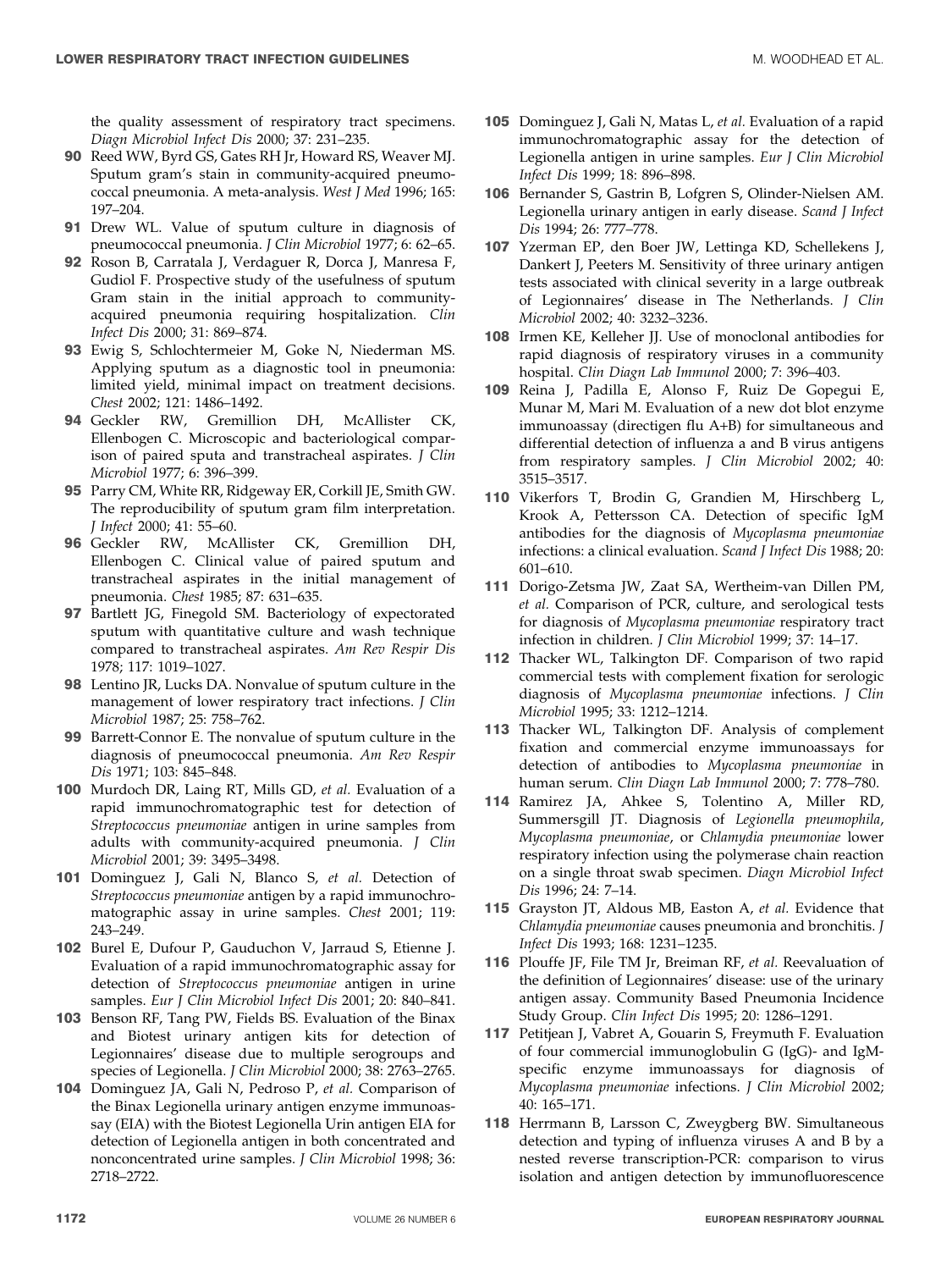and optical immunoassay (FLU OIA). J Clin Microbiol 2001; 39: 134–138.

- 119 Helms CM, Viner JP, Sturm RH, Renner ED, Johnson W. Comparative features of pneumococcal, mycoplasmal, and Legionnaires' disease pneumonias. Ann Intern Med 1979; 90: 543–547.
- 120 Woodhead MA, Macfarlane IT. Comparative clinical and laboratory features of legionella with pneumococcal and mycoplasma pneumonias. Br J Dis Chest 1987; 81: 133–139.
- 121 Kauppinen MT, Saikku P, Kujala P, Herva E, Syrjala H. Clinical picture of community-acquired Chlamydia pneumoniae pneumonia requiring hospital treatment: a comparison between chlamydial and pneumococcal pneumonia. Thorax 1996; 51: 185–189.
- 122 Farr BM, Kaiser DL, Harrison BD, Connolly CK. Prediction of microbial aetiology at admission to hospital for pneumonia from the presenting clinical features. British Thoracic Society Pneumonia Research Subcommittee. Thorax 1989; 44: 1031–1035.
- 123 Tang CM, Macfarlane JT. Early management of younger adults dying of community-acquired pneumonia. Respir Med 1993; 87: 289–294.
- 124 Meehan TP, Fine MJ, Krumholz HM, et al. Quality of care, process, and outcomes in elderly patients with pneumonia. JAMA 1997; 278: 2080–2084.
- 125 Simpson JC, Macfarlane JT, Watson J, Woodhead MA. A national confidential enquiry into community-acquired pneumonia deaths in young adults in England and Wales. British Thoracic Society Research Committee and Public Health Laboratory Service. Thorax 2000; 55: 1040–1045.
- 126 Leroy O, Santre C, Beuscart C, et al. A five-year study of severe community-acquired pneumonia with emphasis on prognosis in patients admitted to an intensive care unit. Intensive Care Med 1995; 21: 24–31.
- 127 Fang GD, Fine M, Orloff J, et al. New and emerging etiologies for community-acquired pneumonia with implications for therapy. A prospective multicenter study of 359 cases. Medicine (Baltimore) 1990; 69: 307–316.
- 128 Bohte R, van Furth R, van den Broek PJ. Aetiology of community-acquired pneumonia: a prospective study among adults requiring admission to hospital. Thorax 1995; 50: 543–547.
- 129 Gomez J, Banos V, Ruiz GJ, et al. Prospective study of epidemiology and prognostic factors in communityacquired pneumonia. Eur J Clin Microbiol Infect Dis 1996; 15: 556–560.
- 130 Steinhoff D, Lode H, Ruckdeschel G, et al. Chlamydia pneumoniae as a cause of community-acquired pneumonia in hospitalized patients in Berlin. Clin Infect Dis 1996; 22: 958–964.
- 131 Sopena N, Sabria M, Pedro-Botet ML, et al. Prospective study of community-acquired pneumonia of bacterial etiology in adults. Eur J Clin Microbiol Infect Dis 1999; 18: 852–858.
- 132 Socan M, Marinic-Fiser N, Kraigher A, Kotnik A, Logar M. Microbial aetiology of community-acquired pneumonia in hospitalised patients. Eur J Clin Microbiol Infect Dis 1999; 18: 777–782.
- 133 Falguera M, Sacristan O, Nogues A, et al. Nonsevere community-acquired pneumonia: correlation between cause and severity or comorbidity. Arch Intern Med 2001; 161: 1866–1872.
- 134 Arancibia F, Bauer TT, Ewig S, et al. Communityacquired pneumonia due to gram-negative bacteria and Pseudomonas aeruginosa: incidence, risk, and prognosis. Arch Intern Med 2002; 162: 1849–1858.
- 135 Torres A, Serra-Batlles J, Ferrer A, et al. Severe community-acquired pneumonia. Epidemiology and prognostic factors. Am Rev Respir Dis 1991; 144: 312–318.
- 136 Marik PE. The clinical features of severe communityacquired pneumonia presenting as septic shock. Norasept II Study Investigators. J Crit Care 2000; 15: 85–90.
- 137 Arancibia F, Ewig S, Martinez JA, et al. Antimicrobial treatment failures in patients with community-acquired pneumonia: causes and prognostic implications. Am J Respir Crit Care Med 2000; 162: 154–160.
- 138 Hatchette TF, Gupta R, Marrie TJ. Pseudomonas aeruginosa community-acquired pneumonia in previously healthy adults: case report and review of the literature. Clin Infect Dis 2000; 31: 1349–1356.
- 139 Riquelme R, Torres A, El Ebiary M, et al. Communityacquired pneumonia in the elderly: a multivariate analysis of risk and prognostic factors. Am J Respir Crit Care Med 1996; 154: 1450–1455.
- 140 Venkatesan P, Gladman J, Macfarlane JT, et al. A hospital study of community-acquired pneumonia in the elderly. Thorax 1990; 45: 254–258.
- 141 Metlay JP, Hofmann J, Cetron MS, et al. Impact of penicillin susceptibility on medical outcomes for adult patients with bacteremic pneumococcal pneumonia. Clin Infect Dis 2000; 30: 520–528.
- 142 Lynch IIIJP, Martinez FJ. Clinical relevance of macrolideresistant Streptococcus pneumoniae for communityacquired pneumonia. Clin Infect Dis 2002; 34: Suppl. 1, S27–S46.
- 143 Lonks JR, Garau J, Gomez L, et al. Failure of macrolide antibiotic treatment in patients with bacteremia due to erythromycin-resistant Streptococcus pneumoniae. Clin Infect Dis 2002; 35: 556–564.
- 144 Empey PE, Jennings HR, Thornton AC, Rapp RP, Evans ME. Levofloxacin failure in a patient with pneumococcal pneumonia. Ann Pharmacother 2001; 35: 687–690.
- 145 Ho PL, Tse WS, Tsang KW, et al. Risk factors for acquisition of levofloxacin-resistant Streptococcus pneumoniae: a case-control study. Clin Infect Dis 2001; 32: 701–707.
- 146 Davidson R, Cavalcanti R, Brunton JL, et al. Resistance to levofloxacin and failure of treatment of pneumococcal pneumonia. N Engl J Med 2002; 346: 747–750.
- 147 Pallares R, Linares J, Vadillo M, et al. Resistance to penicillin and cephalosporin and mortality from severe pneumococcal pneumonia in Barcelona, Spain. N Engl J Med 1995; 333: 474–480.
- 148 Moroney JF, Fiore AE, Harrison LH, et al. Clinical outcomes of bacteremic pneumococcal pneumonia in the era of antibiotic resistance. Clin Infect Dis 2001; 33: 797–805.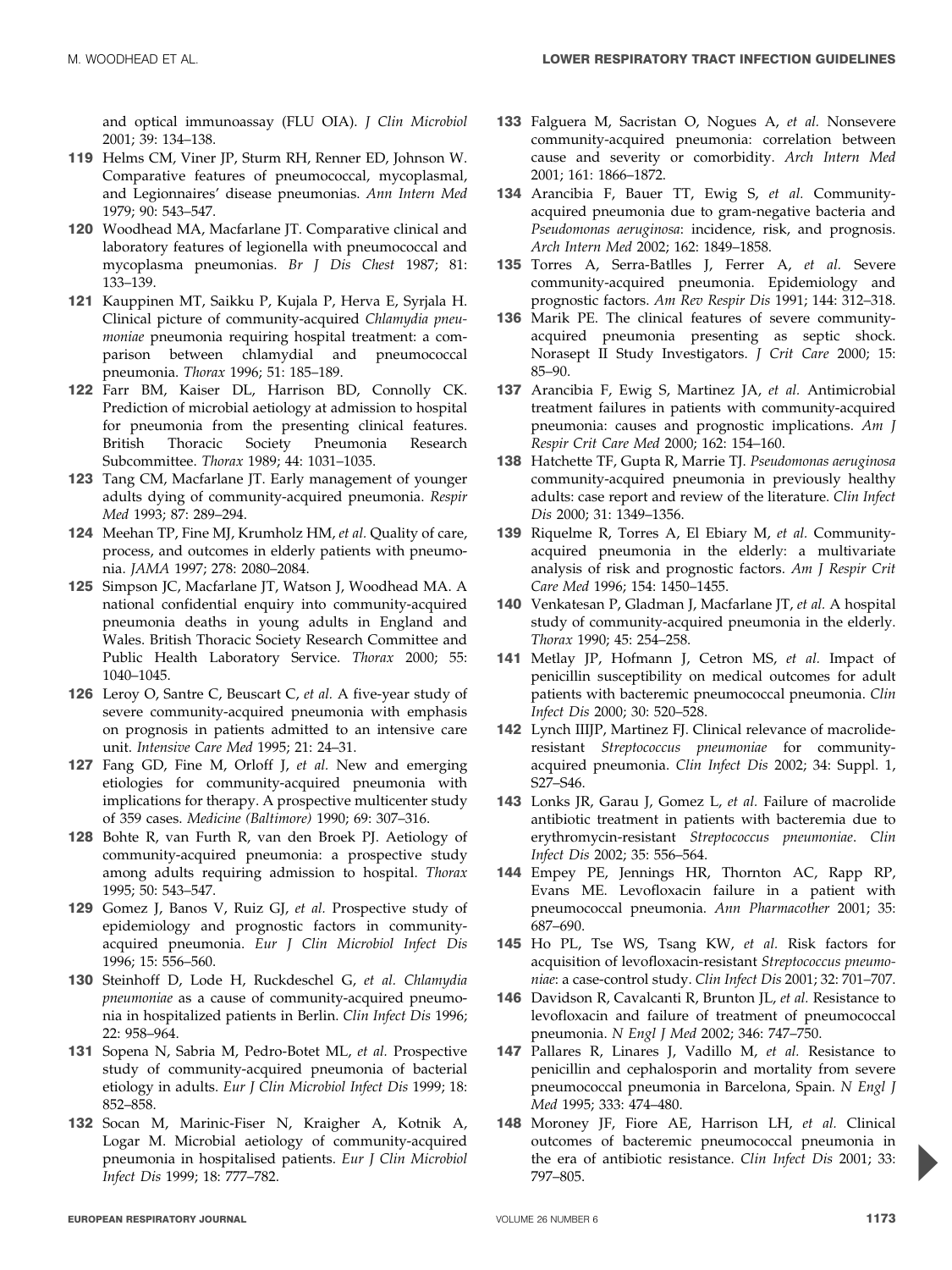- 149 Felmingham D, Gruneberg RN. The Alexander Project 1996–1997: latest susceptibility data from this international study of bacterial pathogens from communityacquired lower respiratory tract infections. J Antimicrob Chemother 2000; 45: 191–203.
- 150 Fluit AC, Schmitz FJ, Jones ME, Acar J, Gupta R, Verhoef J. Antimicrobial resistance among communityacquired pneumonia isolates in Europe: first results from the SENTRY antimicrobial surveillance program 1997. SENTRY Participants Group. Int J Infect Dis 1999; 3: 153–156.
- 151 Pedersen G, Schonheyder HC, Steffensen FH, Sorensen HT. Risk of resistance related to antibiotic use before admission in patients with community-acquired bacteraemia. J Antimicrob Chemother 1999; 43: 119–126.
- 152 Benenson R, Magalski A, Cavanaugh S, Williams E. Effects of a pneumonia clinical pathway on time to antibiotic treatment, length of stay, and mortality. Acad Emerg Med 1999; 6: 1243–1248.
- 153 Ewig S, Seifert K, Kleinfeld T, Goke N, Schafer H. Management of patients with community-acquired pneumonia in a primary care hospital: a critical evaluation. Respir Med 2000; 94: 556–563.
- 154 Meehan TP, Weingarten SR, Holmboe ES, et al. A statewide initiative to improve the care of hospitalized pneumonia patients: The Connecticut Pneumonia Pathway Project. Am J Med 2001; 111: 203–210.
- 155 Hirani NA, Macfarlane JT. Impact of management guidelines on the outcome of severe community-acquired pneumonia. Thorax 1997; 52: 17–21.
- 156 Gleason PP, Meehan TP, Fine JM, Galusha DH, Fine MJ. Associations between initial antimicrobial therapy and medical outcomes for hospitalized elderly patients with pneumonia. Arch Intern Med 1999; 159: 2562–2572.
- 157 Burgess DS, Lewis JS. Effect of macrolides as part of initial empiric therapy on medical outcomes for hospitalized patients with community-acquired pneumonia. Clin Ther 2000; 22: 872–878.
- 158 Mundy LM, Oldach D, Auwaerter PG, et al. Implications for macrolide treatment in community-acquired pneumonia. Hopkins CAP Team. Chest 1998; 113: 1201–1206.
- 159 Cabellos C, Ariza J, Barreiro B, et al. Current usefulness of procaine penicillin in the treatment of pneumococcal pneumonia. Eur J Clin Microbiol Infect Dis 1998; 17: 265–268.
- 160 Pachon J, Prados MD, Capote F, Cuello JA, Garnacho J, Verano A. Severe community-acquired pneumonia. Etiology, prognosis, and treatment. Am Rev Respir Dis 1990; 142: 369–373.
- 161 Schentag JJ. Antimicrobial action and pharmacokinetics/ pharmacodynamics: the use of AUIC to improve efficacy and avoid resistance. J Chemother 1999; 11: 426–439.
- 162 Ramirez JA, Srinath L, Ahkee S, Huang A, Raff MJ. Early switch from intravenous to oral cephalosporins in the treatment of hospitalized patients with communityacquired pneumonia. Arch Intern Med 1995; 155: 1273–1276.
- 163 Ramirez JA, Vargas S, Ritter GW, et al. Early switch from intravenous to oral antibiotics and early hospital discharge: a prospective observational study of 200

consecutive patients with community-acquired pneumonia. Arch Intern Med 1999; 159: 2449–2454.

- 164 Siegel RE, Halpern NA, Almenoff PL, Lee A, Cashin R, Greene JG. A prospective randomized study of inpatient iv. antibiotics for community-acquired pneumonia. The optimal duration of therapy. Chest 1996; 110: 965–971.
- 165 Dunn AS, Peterson KL, Schechter CB, Rabito P, Gotlin AD, Smith LG. The utility of an in-hospital observation period after discontinuing intravenous antibiotics. Am J Med 1999; 106: 6–10.
- 166 Ramirez JA, Bordon J. Early switch from intravenous to oral antibiotics in hospitalized patients with bacteremic community-acquired Streptococcus pneumoniae pneumonia. Arch Intern Med 2001; 161: 848–850.
- 167 Sanders WE Jr, Morris JF, Alessi P, et al. Oral ofloxacin for the treatment of acute bacterial pneumonia: use of a nontraditional protocol to compare experimental therapy with "usual care" in a multicenter clinical trial. Am J Med 1991; 91: 261–266.
- 168 Castro-Guardiola A, Viejo-Rodriguez AL, Soler-Simon S, et al. Efficacy and safety of oral and early-switch therapy for community-acquired pneumonia: a randomized controlled trial. Am J Med 2001; 111: 367–374.
- 169 Rhew DC, Riedinger MS, Sandhu M, Bowers C, Greengold N, Weingarten SR. A prospective, multicenter study of a pneumonia practice guideline. Chest 1998; 114: 115–119.
- 170 Rhew DC, Tu GS, Ofman J, Henning JM, Richards MS, Weingarten SR. Early switch and early discharge strategies in patients with community-acquired pneumonia: a meta-analysis. Arch Intern Med 2001; 161: 722–727.
- 171 File TM Jr, Segreti J, Dunbar L, et al. A multicenter, randomized study comparing the efficacy and safety of intravenous and/or oral levofloxacin versus ceftriaxone and/or cefuroxime axetil in treatment of adults with community-acquired pneumonia. Antimicrob Agents Chemother 1997; 41: 1965–1972.
- 172 Finch R, Schurmann D, Collins O, et al. Randomized controlled trial of sequential intravenous  $(i.v.)$  and oral moxifloxacin compared with sequential i.v. and oral coamoxiclav with or without clarithromycin in patients with community-acquired pneumonia requiring initial parenteral treatment. Antimicrob Agents Chemother 2002; 46: 1746–1754.
- 173 Samama MM, Cohen AT, Darmon JY, et al. A comparison of enoxaparin with placebo for the prevention of venous thromboembolism in acutely ill medical patients. Prophylaxis in Medical Patients with Enoxaparin Study Group. N Engl J Med 1999; 341: 793–800.
- 174 Confalonieri M, Potena A, Carbone G, Porta RD, Tolley EA, Umberto MG. Acute respiratory failure in patients with severe community-acquired pneumonia. A prospective randomized evaluation of noninvasive ventilation. Am J Respir Crit Care Med 1999; 160: 1585–1591.
- 175 Jolliet P, Abajo B, Pasquina P, Chevrolet JC. Non-invasive pressure support ventilation in severe communityacquired pneumonia. Intensive Care Med 2001; 27: 812–821.
- 176 International Consensus Conferences in Intensive Care Medicine: noninvasive positive pressure ventilation in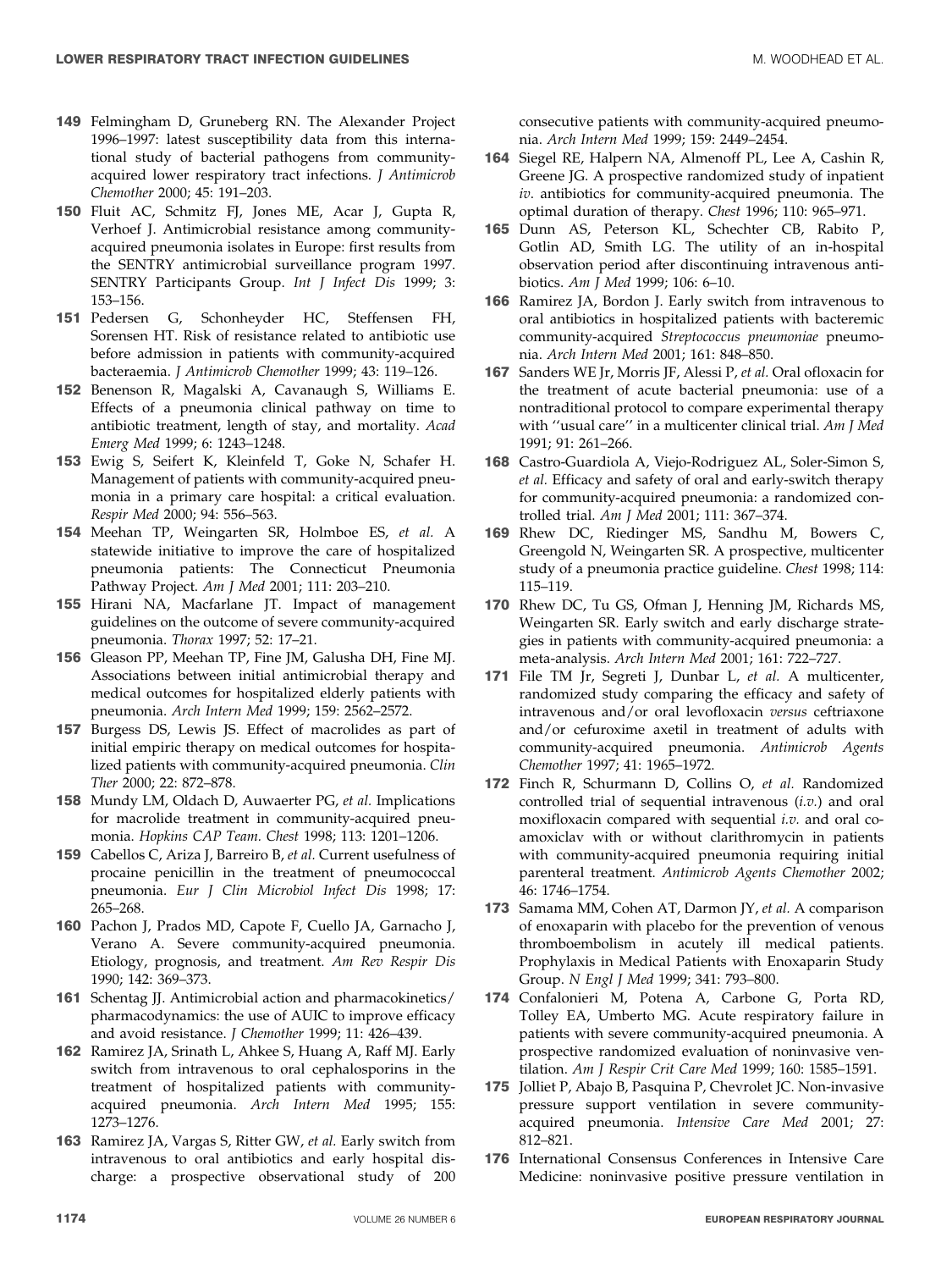acute respiratory failure. Am J Respir Crit Care Med 2001; 163: 283–291.

- 177 Nelson S, Heyder AM, Stone J, et al. A randomized controlled trial of filgrastim for the treatment of hospitalized patients with multilobar pneumonia. J Infect Dis 2000; 182: 970–973.
- 178 Metlay JP, Atlas SJ, Borowsky LH, Singer DE. Time course of symptom resolution in patients with community-acquired pneumonia. Respir Med 1998; 92: 1137–1142.
- 179 Macfarlane JT, Miller AC, Roderick Smith WH, Morris AH, Rose DH. Comparative radiographic features of community acquired Legionnaires' disease, pneumococcal pneumonia, mycoplasma pneumonia, and psittacosis. Thorax 1984; 39: 28–33.
- 180 Mittl RL Jr, Schwab RJ, Duchin JS, Goin JE, Albeida SM, Miller WT. Radiographic resolution of communityacquired pneumonia. Am J Respir Crit Care Med 1994; 149: 630–635.
- 181 Halm EA, Fine MJ, Marrie TJ, et al. Time to clinical stability in patients hospitalized with communityacquired pneumonia: implications for practice guidelines. JAMA 1998; 279: 1452–1457.
- 182 Halm EA, Fine MJ, Kapoor WN, Singer DE, Marrie TJ, Siu AL. Instability on hospital discharge and the risk of adverse outcomes in patients with pneumonia. Arch Intern Med 2002; 162: 1278–1284.
- 183 Fine MJ, Pratt HM, Obrosky DS, et al. Relation between length of hospital stay and costs of care for patients with community-acquired pneumonia. Am J Med 2000; 109: 378–385.
- 184 Menendez R, Ferrando D, Valles JM, Martinez E, Perpina M. Initial risk class and length of hospital stay in community-acquired pneumonia. Eur Respir  $\bar{I}$  2001; 18: 151–156.
- 185 McCormick D, Fine MJ, Coley CM, et al. Variation in length of hospital stay in patients with communityacquired pneumonia: are shorter stays associated with worse medical outcomes? Am J Med 1999; 107: 5–12.
- 186 Metersky ML, Tate JP, Fine MJ, Petrillo MK, Meehan TP. Temporal trends in outcomes of older patients with pneumonia. Arch Intern Med 2000; 160: 3385–3391.
- 187 Halm EA, Switzer GE, Mittman BS, Walsh MB, Chang CC, Fine MJ. What factors influence physicians' decisions to switch from intravenous to oral antibiotics for community-acquired pneumonia? J Gen Intern Med 2001; 16: 599–605.
- 188 Feinsilver SH, Fein AM, Niederman MS, Schultz DE, Faegenburg DH. Utility of fiberoptic bronchoscopy in nonresolving pneumonia. Chest 1990; 98: 1322–1326.
- 189 Celli BR, MacNee W. Standards for the diagnosis and treatment of patients with COPD: a summary of the ATS/ERS position paper. Eur Respir J 2004; 23: 932–946.
- 190 Garcia-Aymerich J, Monso E, Marrades RM, et al. Risk factors for hospitalization for a chronic obstructive pulmonary disease exacerbation. EFRAM study. Am J Respir Crit Care Med 2001; 164: 1002–1007.
- 191 Nouira S, Marghli S, Belghith M, Besbes L, Elatrous S, Abroug F. Once daily oral ofloxacin in chronic obstructive pulmonary disease exacerbation requiring

mechanical ventilation: a randomised placebo-controlled trial. Lancet 2001; 358: 2020–2025.

- 192 McCrory DC, Brown C, Gelfand SE, Bach PB. Management of acute exacerbations of COPD: a summary and appraisal of published evidence. Chest 2001; 119: 1190–1209.
- 193 Monso E, Ruiz J, Rosell A, et al. Bacterial infection in chronic obstructive pulmonary disease. A study of stable and exacerbated outpatients using the protected specimen brush. Am J Respir Crit Care Med 1995; 152: 1316–1320.
- 194 Sethi S, Evans N, Grant BJ, Murphy TF. New strains of bacteria and exacerbations of chronic obstructive pulmonary disease. N Engl J Med 2002; 347: 465–471.
- 195 Monso E, Rosell A, Bonet G, et al. Risk factors for lower airway bacterial colonization in chronic bronchitis. Eur Respir J 1999; 13: 338–342.
- 196 Soler N, Torres A, Ewig S, et al. Bronchial microbial patterns in severe exacerbations of chronic obstructive pulmonary disease (COPD) requiring mechanical ventilation. Am J Respir Crit Care Med 1998; 157: 1498–1505.
- 197 Fagon JY, Chastre J, Trouillet JL, et al. Characterization of distal bronchial microflora during acute exacerbation of chronic bronchitis. Use of the protected specimen brush technique in 54 mechanically ventilated patients. Am Rev Respir Dis 1990; 142: 1004–1008.
- 198 Miravitlles M, Espinosa C, Fernandez-Laso E, Martos JA, Maldonado JA, Gallego M. Relationship between bacterial flora in sputum and functional impairment in patients with acute exacerbations of COPD. Study Group of Bacterial Infection in COPD. Chest 1999; 116: 40–46.
- 199 Eller J, Ede A, Schaberg T, Niederman MS, Mauch H, Lode H. Infective exacerbations of chronic bronchitis: relation between bacteriologic etiology and lung function. Chest 1998; 113: 1542–1548.
- 200 Mogulkoc N, Karakurt S, Isalska B, et al. Acute purulent exacerbation of chronic obstructive pulmonary disease and Chlamydia pneumoniae infection. Am J Respir Crit Care Med 1999; 160: 349–353.
- 201 Lieberman D, Ben Yaakov M, Lazarovich Z, Ohana B, Boldur I. Chlamydia pneumoniae infection in acute exacerbations of chronic obstructive pulmonary disease: analysis of 250 hospitalizations. Eur J Clin Microbiol Infect Dis 2001; 20: 698–704.
- 202 Seemungal T, Harper-Owen R, Bhowmik A, et al. Respiratory viruses, symptoms, and inflammatory markers in acute exacerbations and stable chronic obstructive pulmonary disease. Am J Respir Crit Care Med 2001; 164: 1618–1623.
- 203 Ewig S, Soler N, Gonzalez J, Celis R, El Ebiary M, Torres A. Evaluation of antimicrobial treatment in mechanically ventilated patients with severe chronic obstructive pulmonary disease exacerbations. Crit Care Med 2000; 28: 692–697.
- 204 Anzueto A, Niederman MS, Haverstock DC, Tillotson GS. Efficacy of ciprofloxacin and clarithromycin in acute bacterial exacerbations of complicated chronic bronchitis: interim analysis. Bronchitis Study Group. Clin Ther 1997; 19: 989–1001.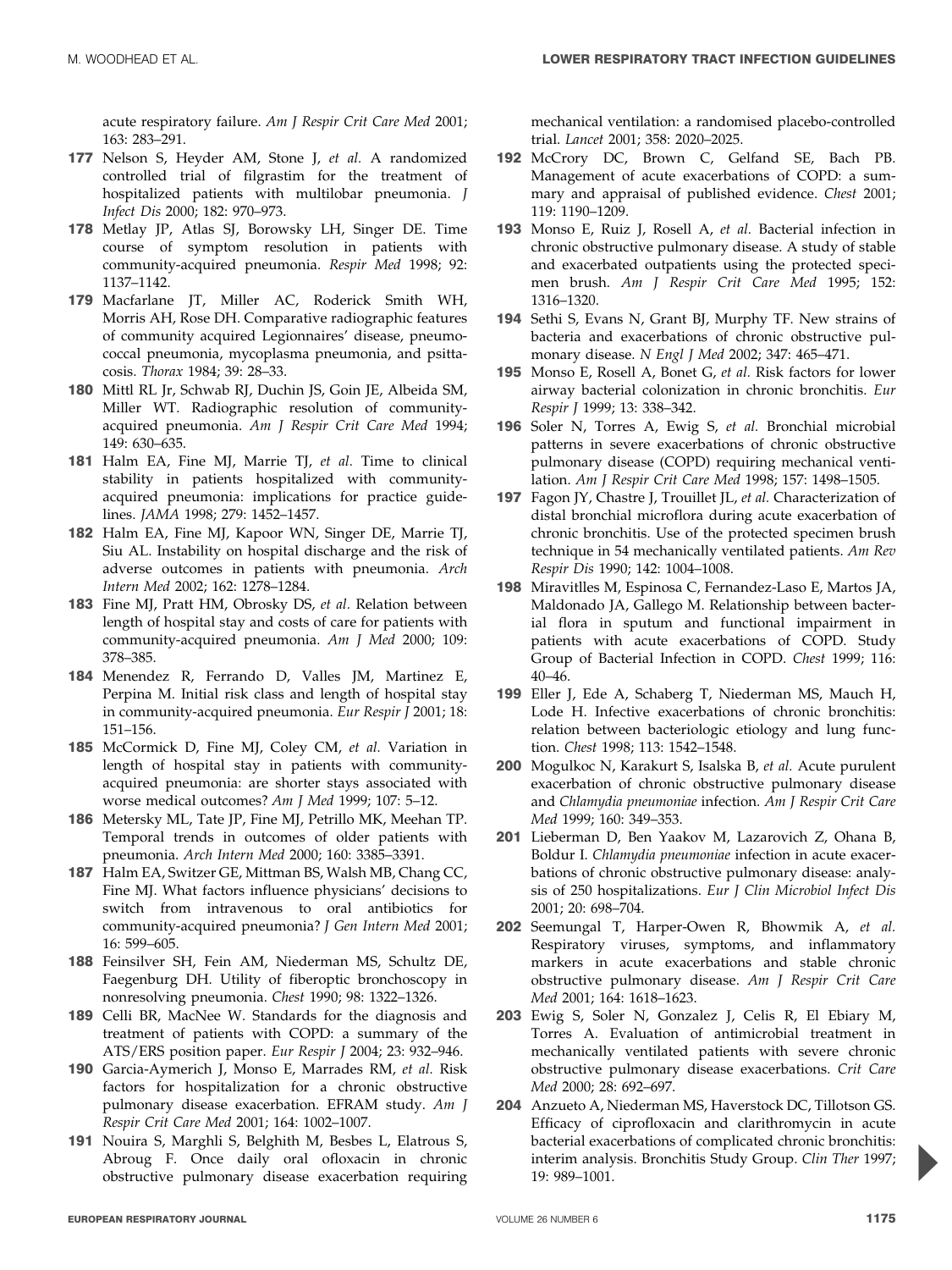- 205 Adams SG, Melo J, Luther M, Anzueto A. Antibiotics are associated with lower relapse rates in outpatients with acute exacerbations of COPD. Chest 2000; 117: 1345–1352.
- 206 Pang JA, Cheng A, Chan HS, Poon D, French G. The bacteriology of bronchiectasis in Hong Kong investigated by protected catheter brush and bronchoalveolar lavage. Am Rev Respir Dis 1989; 139: 14–17.
- 207 Cabello H, Torres A, Celis R, et al. Bacterial colonization of distal airways in healthy subjects and chronic lung disease: a bronchoscopic study. Eur Respir J 1997; 10: 1137–1144.
- 208 Angrill J, Agusti C, de Celis R, et al. Bacterial colonisation in patients with bronchiectasis: microbiological pattern and risk factors. Thorax 2002; 57: 15–19.
- 209 Pela R, Marchesani F, Agostinelli C, et al. Airways microbial flora in COPD patients in stable clinical conditions and during exacerbations: a bronchoscopic investigation. Monaldi Arch Chest Dis 1998; 53: 262–267.
- 210 Groeneveld K, van Alphen L, Eijk PP, Visschers G, Jansen HM, Zanen HC. Endogenous and exogenous reinfections by Haemophilus influenzae in patients with chronic obstructive pulmonary disease: the effect of antibiotic treatment on persistence. J Infect Dis 1990; 161: 512–517.
- 211 Hill AT, Bayley D, Stockley RA. The interrelationship of sputum inflammatory markers in patients with chronic bronchitis. Am J Respir Crit Care Med 1999; 160: 893–898.
- 212 Ball P, Make B. Acute exacerbations of chronic bronchitis: an international comparison. Chest 1998; 113: Suppl. 3, 199S–204S.
- 213 Biebuyck XA. Comparison of azithromycin and coamoxiclav in the treatment of acute tracheobronchitis and acute infectious exacerbations of chronic bronchitis in adults. Azithromycin Study Group. J Int Med Res 1996; 24: 407–418.
- 214 Aubier M, Aldons PM, Leak A, et al. Telithromycin is as effective as amoxicillin/clavulanate in acute exacerbations of chronic bronchitis. Respir Med 2002; 96: 862–871.
- 215 Blondeau JM, Tillotson GS. Antimicrobial susceptibility patterns of respiratory pathogens--a global perspective. Semin Respir Infect 2000; 15: 195–207.
- 216 Langan CE, Cranfield R, Breisch S, Pettit R. Randomized, double-blind study of grepafloxacin versus amoxycillin in patients with acute bacterial exacerbations of chronic bronchitis. J Antimicrob Chemother 1997; 40: Suppl. A, 63–72.
- 217 Wilson R, Kubin R, Ballin I, et al. Five day moxifloxacin therapy compared with 7 day clarithromycin therapy for the treatment of acute exacerbations of chronic bronchitis. J Antimicrob Chemother 1999; 44: 501–513.
- 218 Lorenz J, Thate-Waschke IM, Mast O, et al. Treatment outcomes in acute exacerbations of chronic bronchitis: comparison of macrolides and moxifloxacin from the patient perspective. J Int Med Res 2001; 29: 74–86.
- 219 Shah PM, Maesen FP, Dolmann A, Vetter N, Fiss E, Wesch R. Levofloxacin versus cefuroxime axetil in the treatment of acute exacerbation of chronic bronchitis: results of a randomized, double-blind study. J Antimicrob Chemother 1999; 43: 529–539.
- 220 Grossman RF. Cost-effective therapy for acute exacerbations of chronic bronchitis. Semin Respir Infect 2000; 15: 71–81.
- 221 Miravitlles M. [Treatment failure of acute exacerbations of chronic obstructive airways disease risk factors and clinical relevance]. Med Clin (Barc ) 2002; 119: 304–314.
- 222 Dewan NA, Rafique S, Kanwar B, et al. Acute exacerbation of COPD: factors associated with poor treatment outcome. Chest 2000; 117: 662–671.
- 223 Chodosh S, DeAbate CA, Haverstock D, Aneiro L, Church D. Short-course moxifloxacin therapy for treatment of acute bacterial exacerbations of chronic bronchitis. The Bronchitis Study Group. Respir Med 2000; 94: 18–27.
- 224 DeAbate CA, Mathew CP, Warner JH, Heyd A, Church D. The safety and efficacy of short course (5-day) moxifloxacin vs. azithromycin in the treatment of patients with acute exacerbation of chronic bronchitis. Respir Med 2000; 94: 1029–1037.
- 225 Pasteur MC, Helliwell SM, Houghton SJ, et al. An investigation into causative factors in patients with bronchiectasis. Am J Respir Crit Care Med 2000; 162: 1277–1284.
- 226 Ho PL, Chan KN, Ip MS, et al. The effect of Pseudomonas aeruginosa infection on clinical parameters in steady-state bronchiectasis. Chest 1998; 114: 1594–1598.
- 227 Evans SA, Turner SM, Bosch BJ, Hardy CC, Woodhead MA. Lung function in bronchiectasis: the influence of Pseudomonas aeruginosa. Eur Respir J 1996; 9: 1601–1604.
- 228 Miszkiel KA, Wells AU, Rubens MB, Cole PJ, Hansell DM. Effects of airway infection by Pseudomonas aeruginosa: a computed tomographic study. Thorax 1997; 52: 260–264.
- 229 Angrill J, Agusti C, de Celis R, et al. Bronchial inflammation and colonization in patients with clinically stable bronchiectasis. Am J Respir Crit Care Med 2001; 164: 1628–1632.
- 230 Shah PL, Mawdsley S, Nash K, Cullinan P, Cole PJ, Wilson R. Determinants of chronic infection with Staphylococcus aureus in patients with bronchiectasis. Eur Respir J 1999; 14: 1340–1344.
- 231 Mitchell JL, Hill SL. Immune response to Haemophilus parainfluenzae in patients with chronic obstructive lung disease. Clin Diagn Lab Immunol 2000; 7: 25–30.
- 232 Tsang KW, Chan WM, Ho PL, Chan K, Lam WK, Ip MS. A comparative study on the efficacy of levofloxacin and ceftazidime in acute exacerbation of bronchiectasis. Eur Respir J 1999; 14: 1206–1209.
- 233 Foxwell AR, Cripps AW, Dear KB. Haemophilus influenzae oral whole cell vaccination for preventing acute exacerbations of chronic bronchitis. Cochrane Database Syst Rev 2003; 3: CD001958.
- 234 Orcel B, Delclaux B, Baud M, Derenne JP. Oral immunization with bacterial extracts for protection against acute bronchitis in elderly institutionalized patients with chronic bronchitis. Eur Respir J 1994; 7:  $446 - 452$ .
- 235 Collet JP, Shapiro P, Ernst P, Renzi T, Ducruet T, Robinson A. Effects of an immunostimulating agent on acute exacerbations and hospitalizations in patients with chronic obstructive pulmonary disease. The PARI-IS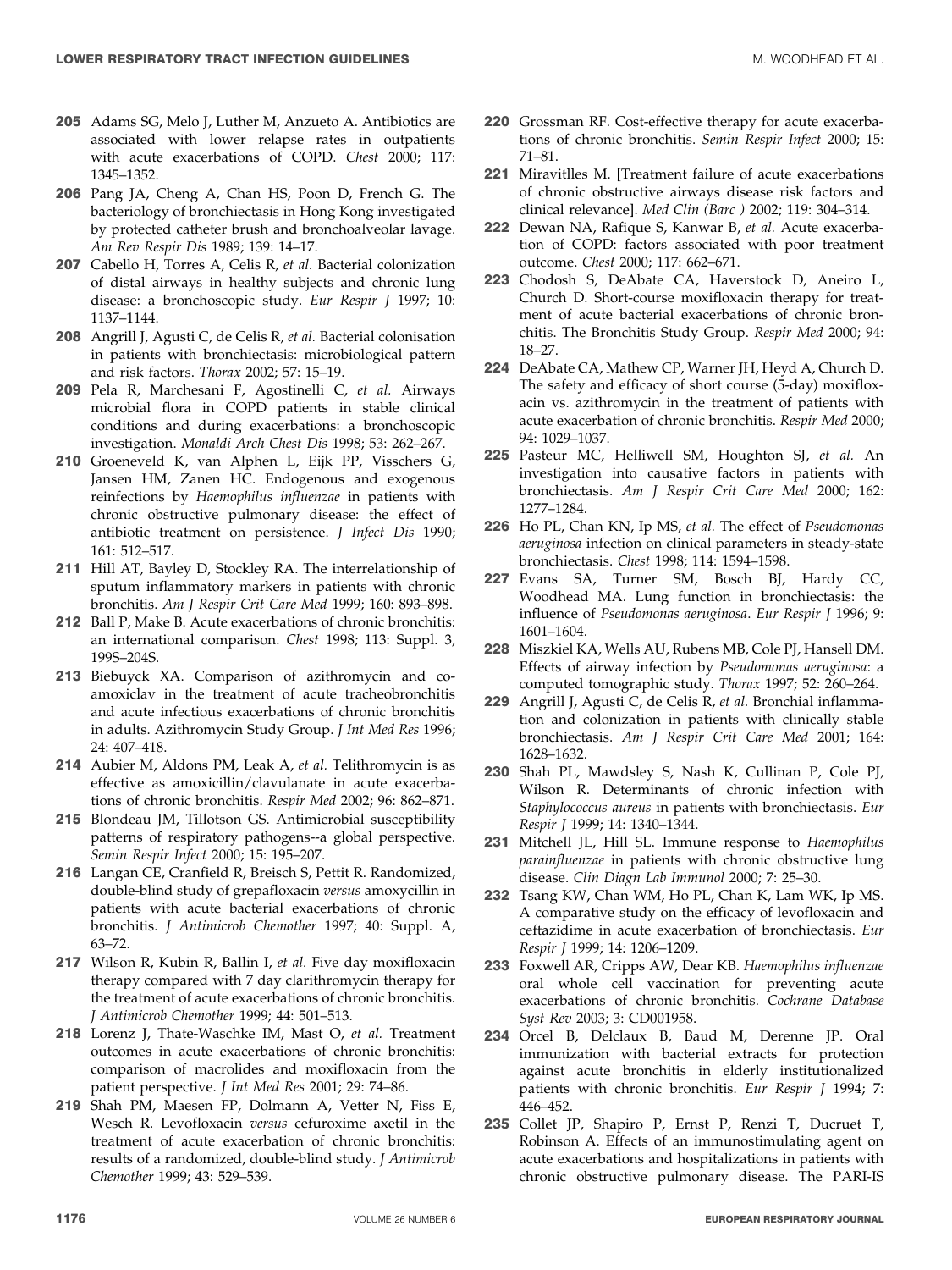Study Steering Committee and Research Group. Prevention of Acute Respiratory Infection by an Immunostimulant. Am J Respir Crit Care Med 1997; 156: 1719–1724.

- 236 Johnston RN, McNeill RS, Smith DH, et al. Five-year winter chemoprophylaxis for chronic bronchitis. BMJ 1969; 4: 265–269.
- 237 Value of chemoprophylaxis and chemotherapy in early chronic bronchitis. A report to the Medical Research Council by their working party on trials of chemotherapy in early chronic bronchitis. BMJ 1966; 5499: 1317–1322.
- 238 Pridie RB, Datta N, Massey DG, Poole GW, Schneeweiss J, Stradling P. A trial of continuous winter chemotherapy in chronic bronchitis. Lancet 1960; 2: 723–727.
- 239 Gadomski AM. Potential interventions for preventing pneumonia among young children: lack of effect of antibiotic treatment for upper respiratory infections. Pediatr Infect Dis J 1993; 12: 115–120.
- 240 Arroll B, Kenealy T. Antibiotics for the common cold. Cochrane Database Syst Rev 2000; 2: CD000247.
- 241 Jefferson TO, Tyrrell D. Antivirals for the common cold. Cochrane Database Syst Rev 2001; 3: CD002743.
- 242 BTS guidelines for the management of chronic obstructive pulmonary disease. The COPD Guidelines Group of the Standards of Care Committee of the BTS. Thorax 1997; 52: Suppl. 5, S1–28.
- 243 Pauwels RA, Buist AS, Calverley PM, Jenkins CR, Hurd SS. Global strategy for the diagnosis, management, and prevention of chronic obstructive pulmonary disease. NHLBI/WHO Global Initiative for Chronic Obstructive Lung Disease (GOLD) Workshop summary. Am J Respir Crit Care Med 2001; 163: 1256–1276.
- 244 Jones AP, Rowe BH. Bronchopulmonary hygiene physical therapy for chronic obstructive pulmonary disease and bronchiectasis. Cochrane Database Syst Rev 2000; 2: CD000045.
- 245 Hayden FG, Atmar RL, Schilling M, et al. Use of the selective oral neuraminidase inhibitor oseltamivir to prevent influenza. N Engl J Med 1999; 341: 1336–1343.
- 246 Hayden FG, Gubareva LV, Monto AS, et al. Inhaled zanamivir for the prevention of influenza in families. Zanamivir Family Study Group. N Engl J Med 2000; 343: 1282–1289.
- 247 Monto AS, Robinson DP, Herlocher ML, Hinson JM Jr, Elliott MJ, Crisp A. Zanamivir in the prevention of influenza among healthy adults: a randomized controlled trial. JAMA 1999; 282: 31–35.
- 248 Monto AS, Pichichero ME, Blanckenberg SJ, et al. Zanamivir prophylaxis: an effective strategy for the prevention of influenza types A and B within households. J Infect Dis 2002; 186: 1582–1588.
- 249 Jefferson T, Demicheli V, Deeks J, Rivetti D. Neuraminidase inhibitors for preventing and treating influenza in healthy adults. Cochrane Database Syst Rev 2000; 2: CD001265.
- 250 Poole PJ, Black PN. Mucolytic agents for chronic bronchitis or chronic obstructive pulmonary disease. Cochrane Database Syst Rev 2000; 2: CD001287.
- 251 Stey C, Steurer J, Bachmann S, Medici TC, Tramer MR. The effect of oral N-acetylcysteine in chronic bronchitis: a

quantitative systematic review. Eur Respir J 2000; 16: 253–262.

- 252 Crockett AJ, Cranston JM, Latimer KM, Alpers JH. Mucolytics for bronchiectasis. Cochrane Database Syst Rev 2001; 1: CD001289.
- 253 Melchart D, Linde K, Fischer P, Kaesmayr J. Echinacea for preventing and treating the common cold. Cochrane Database Syst Rev 2000; 2: CD000530.
- 254 Belongia EA, Berg R, Liu K. A randomized trial of zinc nasal spray for the treatment of upper respiratory illness in adults. Am J Med 2001; 111: 103–108.
- 255 Marshall I. Zinc for the common cold. Cochrane Database Syst Rev 2000; 2: CD001364.
- 256 Jackson JL, Lesho E, Peterson C. Zinc and the common cold: a meta-analysis revisited. J Nutr 2000; 130: Suppl. 5, 1512S–1515S.
- 257 Vickers AJ, Smith C. Homoeopathic oscillococcinum for preventing and treating influenza and influenza-like syndromes. Cochrane Database Syst Rev 2000; 2: CD001957.
- 258 Beyer WE, Palache AM, de Jong JC, Osterhaus AD. Coldadapted live influenza vaccine versus inactivated vaccine: systemic vaccine reactions, local and systemic antibody response, and vaccine efficacy. A meta-analysis. Vaccine 2002; 20: 1340–1353.
- 259 Gravenstein S, Drinka P, Duthie EH, et al. Efficacy of an influenza hemagglutinin-diphtheria toxoid conjugate vaccine in elderly nursing home subjects during an influenza outbreak. J Am Geriatr Soc 1994; 42: 245–251.
- 260 Keren G, Segev S, Morag A, Zakay-Rones Z, Barzilai A, Rubinstein E. Failure of influenza vaccination in the aged. J Med Virol 1988; 25: 85–89.
- 261 Iorio AM, Zei T, Neri M, Campitelli L, Castrucci MR, Donatelli I. Immunization of elderly volunteers with the 1988–89 inactivated whole influenza vaccine: assessment of antibody responses by haemagglutination inhibition and single radial haemolysis tests. Eur J Epidemiol 1992; 8: 491–497.
- 262 Govaert TM, Sprenger MJ, Dinant GJ, Aretz K, Masurel N, Knottnerus JA. Immune response to influenza vaccination of elderly people. A randomized double-blind placebo-controlled trial. Vaccine 1994; 12: 1185–1189.
- 263 Bernstein E, Kaye D, Abrutyn E, Gross P, Dorfman M, Murasko DM. Immune response to influenza vaccination in a large healthy elderly population. Vaccine 1999; 17: 82–94.
- 264 Roos-Van Eijndhoven DG, Cools HJ, Westendorp RG, Cate-Hoek AJ, Knook DL, Remarque EJ. Randomized controlled trial of seroresponses to double dose and booster influenza vaccination in frail elderly subjects. J Med Virol 2001; 63: 293–298.
- 265 Margolis KL, Nichol KL, Poland GA, Pluhar RE. Frequency of adverse reactions to influenza vaccine in the elderly. A randomized, placebo-controlled trial. JAMA 1990; 264: 1139–1141.
- 266 Govaert TM, Dinant GJ, Aretz K, Masurel N, Sprenger MJ, Knottnerus JA. Adverse reactions to influenza vaccine in elderly people: randomised double blind placebo controlled trial. BMJ 1993; 307: 988–990.
- 267 Allsup SJ, Gosney M, Regan M, Haycox A, Fear S, Johnstone FC. Side effects of influenza vaccination in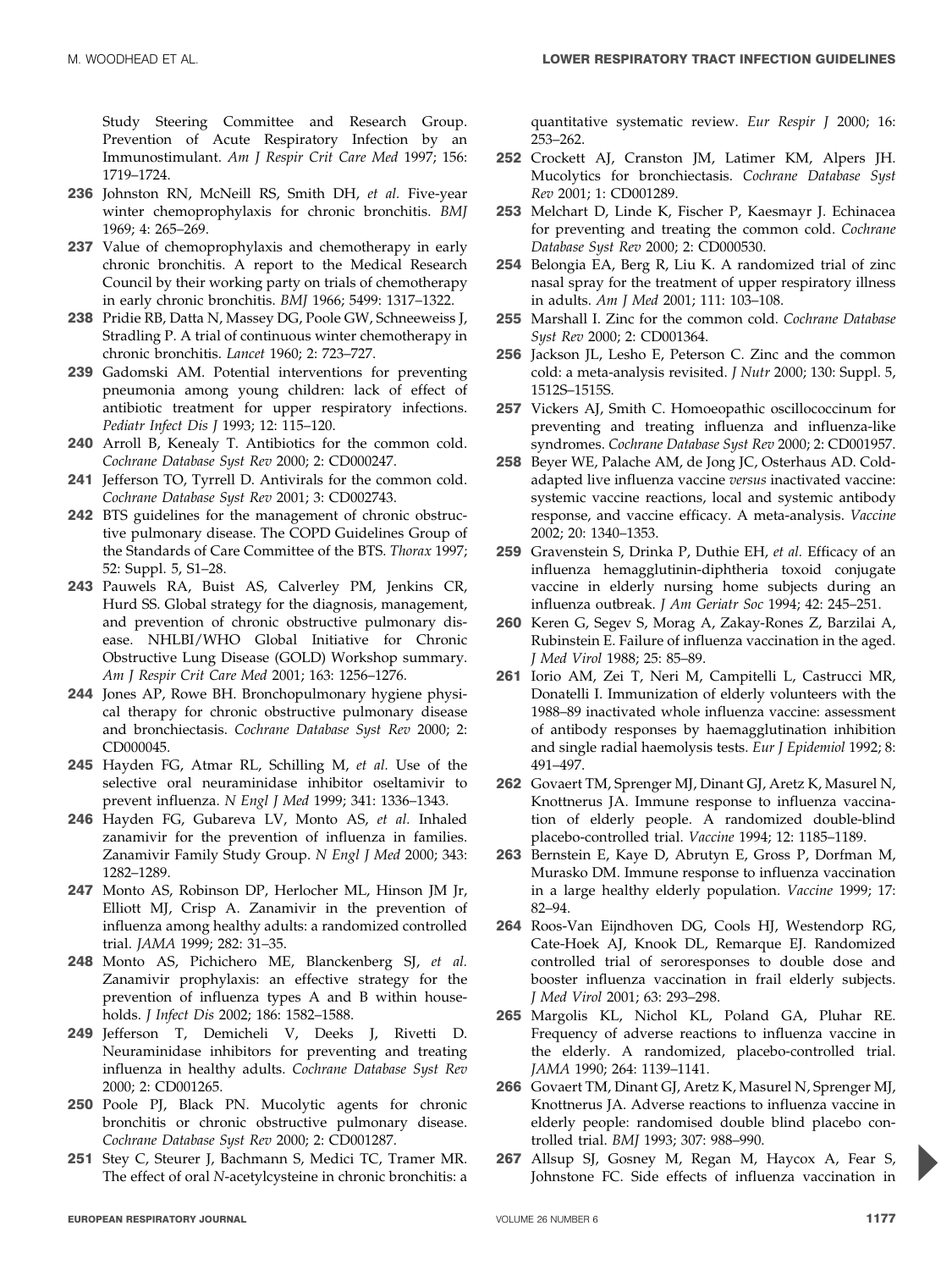healthy older people: a randomised single-blind placebocontrolled trial. Gerontology 2001; 47: 311–314.

- 268 The safety of inactivated influenza vaccine in adults and children with asthma. N Engl J Med 2001; 345: 1529–1536.
- 269 al-Mazrou A, Scheifele DW, Soong T, Bjornson G. Comparison of adverse reactions to whole-virion and split-virion influenza vaccines in hospital personnel. CMAJ 1991; 145: 213–218.
- 270 Honkanen PO, Keistinen T, Kivela SL. Reactions following administration of influenza vaccine alone or with pneumococcal vaccine to the elderly. Arch Intern Med 1996; 156: 205–208.
- 271 Nichol KL, Mendelman PM, Mallon KP, et al. Effectiveness of live, attenuated intranasal influenza virus vaccine in healthy, working adults: a randomized controlled trial. JAMA 1999; 282: 137–144.
- 272 Demicheli V, Rivetti D, Deeks JJ, Jefferson TO. Vaccines for preventing influenza in healthy adults. Cochrane Database Syst Rev 2000; 2: CD001269.
- 273 Govaert TM, Thijs CT, Masurel N, Sprenger MJ, Dinant GJ, Knottnerus JA. The efficacy of influenza vaccination in elderly individuals. A randomized doubleblind placebo-controlled trial. JAMA 1994; 272: 1661–1665.
- 274 Gross PA, Hermogenes AW, Sacks HS, Lau J, Levandowski RA. The efficacy of influenza vaccine in elderly persons. A meta-analysis and review of the literature. Ann Intern Med 1995; 123: 518–527.
- 275 Nichol KL, Margolis KL, Wuorenma J, Von Sternberg T. The efficacy and cost effectiveness of vaccination against influenza among elderly persons living in the community. N Engl J Med 1994; 331: 778–784.
- 276 Christenson B, Lundbergh P, Hedlund J, Ortqvist A. Effects of a large-scale intervention with influenza and 23-valent pneumococcal vaccines in adults aged 65 years or older: a prospective study. Lancet 2001; 357: 1008–1011.
- 277 Nordin J, Mullooly J, Poblete S, et al. Influenza vaccine effectiveness in preventing hospitalizations and deaths in persons 65 years or older in Minnesota, New York, and Oregon: data from 3 health plans. J Infect Dis 2001; 184: 665–670.
- 278 Puig-Barbera J, Marquez-Calderon S, Masoliver-Fores A, et al. Reduction in hospital admissions for pneumonia in non-institutionalised elderly people as a result of influenza vaccination: a case-control study in Spain. J Epidemiol Community Health 1997; 51: 526–530.
- 279 Crocetti E, Arniani S, Bordoni F, Maciocco G, Zappa M, Buiatti E. Effectiveness of influenza vaccination in the elderly in a community in Italy. Eur J Epidemiol 2001; 17: 163–168.
- 280 Nichol KL, Wuorenma J, Von Sternberg T. Benefits of influenza vaccination for low-, intermediate-, and highrisk senior citizens. Arch Intern Med 1998; 158: 1769–1776.
- 281 Hak E, Nordin J, Wei F, et al. Influence of high-risk medical conditions on the effectiveness of influenza vaccination among elderly members of 3 large managedcare organizations. Clin Infect Dis 2002; 35: 370–377.
- 282 Treanor JJ, Mattison HR, Dumyati G, et al. Protective efficacy of combined live intranasal and inactivated influenza A virus vaccines in the elderly. Ann Intern Med 1992; 117: 625–633.
- 283 Monto AS, Hornbuckle K, Ohmit SE. Influenza vaccine effectiveness among elderly nursing home residents: a cohort study. Am J Epidemiol 2001; 154: 155–160.
- 284 Deguchi Y, Takasugi Y, Tatara K. Efficacy of influenza vaccine in the elderly in welfare nursing homes: reduction in risks of mortality and morbidity during an influenza A (H3N2) epidemic. J Med Microbiol 2000; 49: 553–556.
- 285 Potter J, Stott DJ, Roberts MA, et al. Influenza vaccination of health care workers in long-term-care hospitals reduces the mortality of elderly patients. J Infect Dis 1997; 175: 1–6.
- 286 Carman WF, Elder AG, Wallace LA, et al. Effects of influenza vaccination of health-care workers on mortality of elderly people in long-term care: a randomised controlled trial. Lancet 2000; 355: 93–97.
- 287 Bridges CB, Thompson WW, Meltzer MI, et al. Effectiveness and cost-benefit of influenza vaccination of healthy working adults: a randomized controlled trial. JAMA 2000; 284: 1655–1663.
- 288 Nichol KL, Lind A, Margolis KL, et al. The effectiveness of vaccination against influenza in healthy, working adults. N Engl J Med 1995; 333: 889–893.
- 289 Nichol KL. Cost-benefit analysis of a strategy to vaccinate healthy working adults against influenza. Arch Intern Med 2001; 161: 749–759.
- 290 Mullooly JP, Bennett MD, Hornbrook MC, et al. Influenza vaccination programs for elderly persons: costeffectiveness in a health maintenance organization. Ann Intern Med 1994; 121: 947–952.
- 291 Scott WG, Scott HM. Economic evaluation of vaccination against influenza in New Zealand. Pharmacoeconomics 1996; 9: 51–60.
- 292 Hak E, van Essen GA, Buskens E, Stalman W, de Melker RA. Is immunising all patients with chronic lung disease in the community against influenza cost effective? Evidence from a general practice based clinical prospective cohort study in Utrecht, The Netherlands. J Epidemiol Community Health 1998; 52: 120–125.
- 293 Muennig PA, Khan K. Cost-effectiveness of vaccination versus treatment of influenza in healthy adolescents and adults. Clin Infect Dis 2001; 33: 1879–1885.
- 294 Beyer WE, de Bruijn IA, Palache AM, Westendorp RG, Osterhaus AD. Protection against influenza after annually repeated vaccination: a meta-analysis of serologic and field studies. Arch Intern Med 1999; 159: 182–188.
- 295 Buxton JA, Skowronski DM, Ng H, et al. Influenza revaccination of elderly travellers: antibody response to single influenza vaccination and revaccination at 12 weeks. J Infect Dis 2001; 184: 188–191.
- 296 Bridges CB, Fukuda K, Cox NJ, Singleton JA. Prevention and control of influenza. Recommendations of the Advisory Committee on Immunization Practices (ACIP). MMWR Recomm Rep 2001; 50: 1–44.
- 297 Lipsky BA, Boyko EJ, Inui TS, Koepsell TD. Risk factors for acquiring pneumococcal infections. Arch Intern Med 1986; 146: 2179–2185.
- 298 Nuorti JP, Butler JC, Farley MM, et al. Cigarette smoking and invasive pneumococcal disease. Active Bacterial Core Surveillance Team. N Engl J Med 2000; 342: 681–689.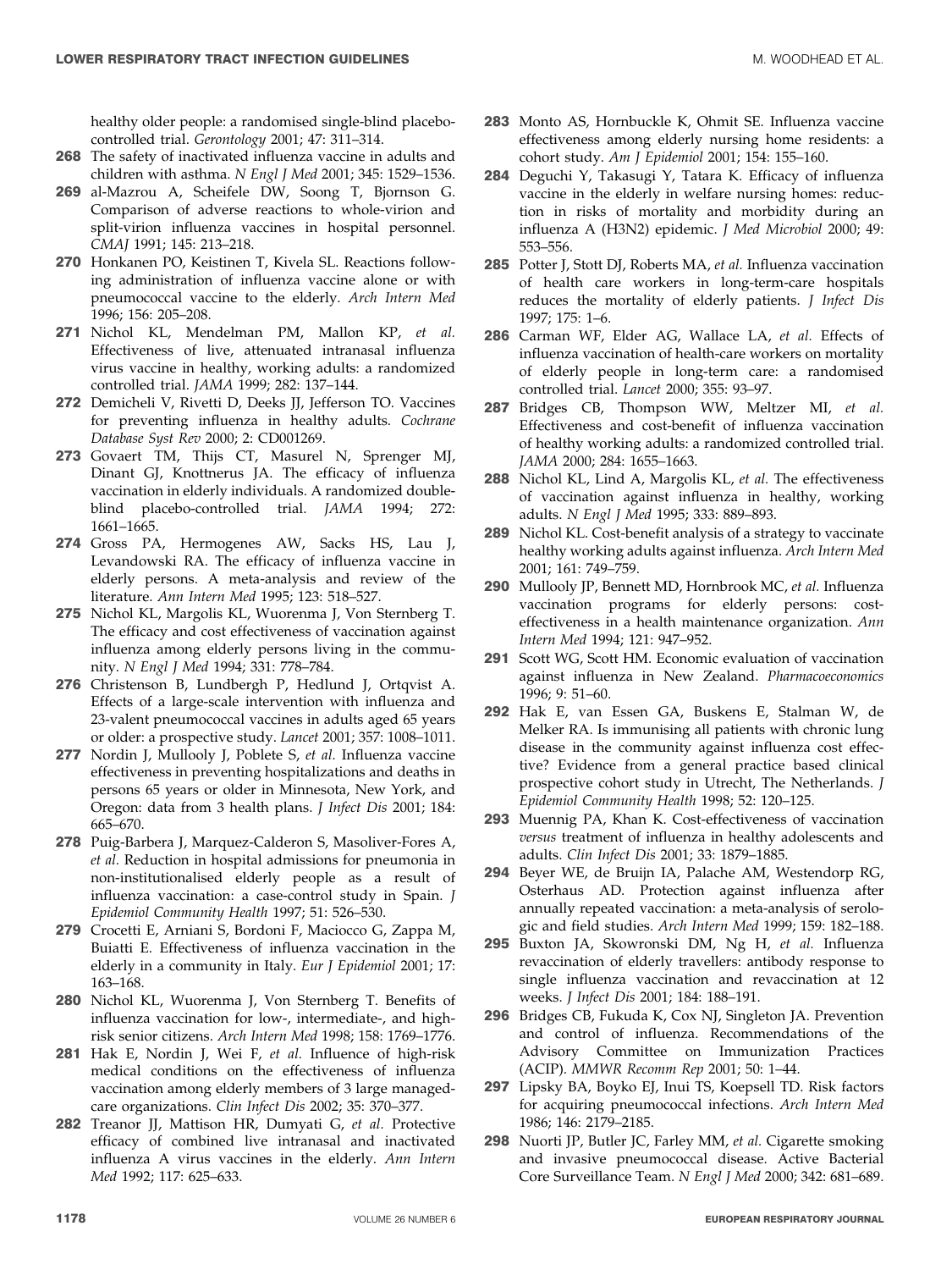- 299 Prevention of pneumococcal disease: recommendations of the Advisory Committee on Immunization Practices (ACIP). MMWR Recomm Rep 1997; 46: 1–24.
- 300 Hedlund JU, Kalin ME, Ortqvist AB, Henrichsen J. Antibody response to pneumococcal vaccine in middleaged and elderly patients recently treated for pneumonia. Arch Intern Med 1994; 154: 1961–1965.
- 301 Sankilampi U, Honkanen PO, Bloigu A, Herva E, Leinonen M. Antibody response to pneumococcal capsular polysaccharide vaccine in the elderly. *J Infect Dis* 1996; 173: 387–393.
- 302 Carson PJ, Nichol KL, O'Brien J, Hilo P, Janoff EN. Immune function and vaccine responses in healthy advanced elderly patients. Arch Intern Med 2000; 160: 2017–2024.
- 303 Rubins JB, Puri AK, Loch J, et al. Magnitude, duration, quality, and function of pneumococcal vaccine responses in elderly adults. J Infect Dis 1998; 178: 431–440.
- 304 Rubins JB, Alter M, Loch J, Janoff EN. Determination of antibody responses of elderly adults to all 23 capsular polysaccharides after pneumococcal vaccination. Infect Immun 1999; 67: 5979–5984.
- 305 Romero-Steiner S, Musher DM, Cetron MS, et al. Reduction in functional antibody activity against Streptococcus pneumoniae in vaccinated elderly individuals highly correlates with decreased IgG antibody avidity. Clin Infect Dis 1999; 29: 281–288.
- 306 Sankilampi U, Honkanen PO, Bloigu A, Leinonen M. Persistence of antibodies to pneumococcal capsular polysaccharide vaccine in the elderly. J Infect Dis 1997; 176: 1100–1104.
- 307 Konradsen HB. Quantity and avidity of pneumococcal antibodies before and up to five years after pneumococcal vaccination of elderly persons. Clin Infect Dis 1995; 21: 616–620.
- 308 Hedlund J, Ortqvist A, Konradsen HB, Kalin M. Recurrence of pneumonia in relation to the antibody response after pneumococcal vaccination in middle-aged and elderly adults. Scand J Infect Dis 2000; 32: 281–286.
- 309 Powers DC, Anderson EL, Lottenbach K, Mink CM. Reactogenicity and immunogenicity of a protein-conjugated pneumococcal oligosaccharide vaccine in older adults. J Infect Dis 1996; 173: 1014–1018.
- 310 Shelly MA, Jacoby H, Riley GJ, Graves BT, Pichichero M, Treanor JJ. Comparison of pneumococcal polysaccharide and CRM197-conjugated pneumococcal oligosaccharide vaccines in young and elderly adults. Infect Immun 1997; 65: 242–247.
- 311 Musher DM, Groover JE, Watson DA, Rodriguez-Barradas MC, Baughn RE. IgG responses to proteinconjugated pneumococcal capsular polysaccharides in persons who are genetically incapable of responding to unconjugated polysaccharides. Clin Infect Dis 1998; 27: 1487–1490.
- 312 Jonsson S, Vidarsson G, Valdimarsson H, Schiffman G, Schneerson R, Jonsdottir I. Vaccination of COPD patients with a pneumococcus type 6B tetanus toxoid conjugate vaccine. Eur Respir J 2002; 20: 813–818.
- 313 Jackson LA, Benson P, Sneller VP, et al. Safety of revaccination with pneumococcal polysaccharide vaccine. JAMA 1999; 281: 243–248.
- 314 Fine MJ, Smith MA, Carson CA, et al. Efficacy of pneumococcal vaccination in adults. A meta-analysis of randomized controlled trials. Arch Intern Med 1994; 154: 2666–2677.
- 315 Hutchison BG, Oxman AD, Shannon HS, Lloyd S, Altmayer CA, Thomas K. Clinical effectiveness of pneumococcal vaccine. Meta-analysis. Can Fam Physician 1999; 45: 2381–2393.
- 316 Moore RA, Wiffen PJ, Lipsky BA. Are the pneumococcal polysaccharide vaccines effective? Meta-analysis of the prospective trials. BMC Fam Pract 2000; 1: 1.
- 317 Cornu C, Yzebe D, Leophonte P, Gaillat J, Boissel JP, Cucherat M. Efficacy of pneumococcal polysaccharide vaccine in immunocompetent adults: a meta-analysis of randomized trials. Vaccine 2001; 19: 4780–4790.
- 318 Watson L, Wilson BJ, Waugh N. Pneumococcal polysaccharide vaccine: a systematic review of clinical effectiveness in adults. Vaccine 2002; 20: 2166–2173.
- 319 Austrian R, Douglas RM, Schiffman G, et al. Prevention of pneumococcal pneumonia by vaccination. Trans Assoc Am Physicians 1976; 89: 184–194.
- 320 Smit P, Oberholzer D, Hayden-Smith S, Koornhof HJ, Hilleman MR. Protective efficacy of pneumococcal polysaccharide vaccines. JAMA 1977; 238: 2613–2616.
- 321 Ortqvist A, Hedlund J, Burman LA, et al. Randomised trial of 23-valent pneumococcal capsular polysaccharide vaccine in prevention of pneumonia in middle-aged and elderly people. Swedish Pneumococcal Vaccination Study Group. Lancet 1998; 351: 399–403.
- 322 Honkanen PO, Keistinen T, Miettinen L, et al. Incremental effectiveness of pneumococcal vaccine on simultaneously administered influenza vaccine in preventing pneumonia and pneumococcal pneumonia among persons aged 65 years or older. Vaccine 1999; 17: 2493–2500.
- 323 Forrester HL, Jahnigen DW, LaForce FM. Inefficacy of pneumococcal vaccine in a high-risk population. Am J Med 1987; 83: 425–430.
- 324 Sims RV, Steinmann WC, McConville JH, King LR, Zwick WC, Schwartz JS. The clinical effectiveness of pneumococcal vaccine in the elderly. Ann Intern Med 1988; 108: 653–657.
- 325 Shapiro ED, Berg AT, Austrian R, et al. The protective efficacy of polyvalent pneumococcal polysaccharide vaccine. N Engl J Med 1991; 325: 1453-1460.
- 326 Butler JC, Breiman RF, Campbell JF, Lipman HB, Broome CV, Facklam RR. Pneumococcal polysaccharide vaccine efficacy. An evaluation of current recommendations. JAMA 1993; 270: 1826–1831.
- 327 Farr BM, Johnston BL, Cobb DK, et al. Preventing pneumococcal bacteremia in patients at risk. Results of a matched case-control study. Arch Intern Med 1995; 155: 2336–2340.
- 328 Nichol KL, Baken L, Wuorenma J, Nelson A. The health and economic benefits associated with pneumococcal vaccination of elderly persons with chronic lung disease. Arch Intern Med 1999; 159: 2437–2442.
- 329 Vold PP, Owens DK. Cost-effectiveness of the pneumococcal vaccine in the United States Navy and Marine Corps. Clin Infect Dis 2000; 30: 157–164.